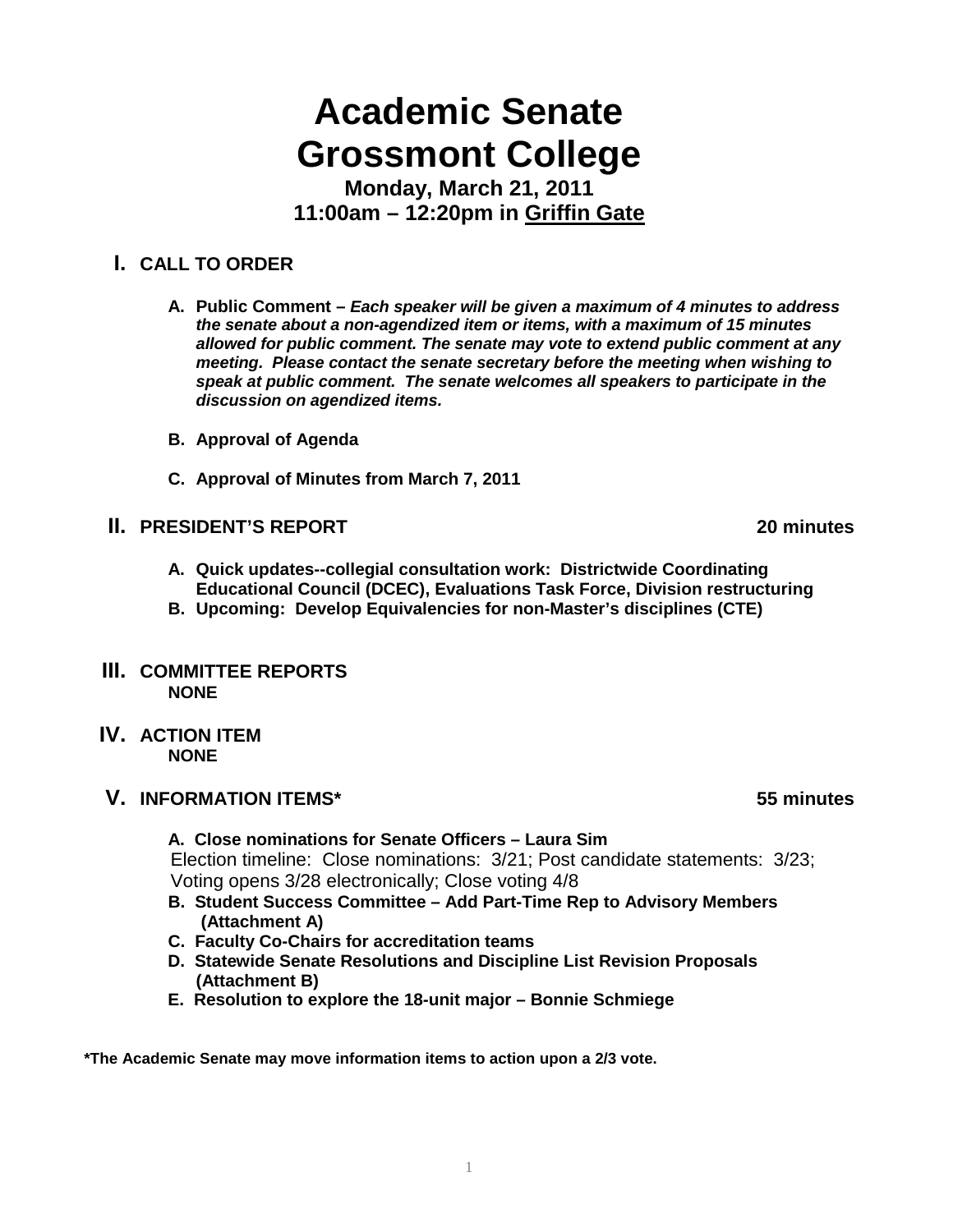# **ATTACHMENT A (3/21/2011)**

| STUDENT SUCCESS STEERING COMMITTEE |                                                                                  |  |  |
|------------------------------------|----------------------------------------------------------------------------------|--|--|
| Charge                             | This committee coordinates student, instructional, and administrative            |  |  |
|                                    | services into an integrated student success institutional effort and facilitates |  |  |
|                                    | the implementation of the institutional basic skills plan.<br>It $(1)$ is        |  |  |
|                                    | responsible for revising, updating, and implementing the college's basic         |  |  |
|                                    | skills plan on an annual basis, (2) develops a proposed annual budget based      |  |  |
|                                    | on basic skills plan action items, (3) measures and evaluates progress on        |  |  |
|                                    | the college basic skills plan, including the coordination of research studies,   |  |  |
|                                    | (4) develops and submits appropriate reports, and (5) communicates the           |  |  |
|                                    | basic skills plan and progress to the college community.                         |  |  |
| <b>Meeting Schedule</b>            | Monthly (or as needed)                                                           |  |  |
| <b>Chair / Co-Chair</b>            | Instructional faculty member (selected and appointed by the Academic             |  |  |
|                                    | Senate)                                                                          |  |  |
|                                    | Vice President, Student Services                                                 |  |  |
| <b>Composition</b>                 | 7 – Faculty members from the areas listed in the bullets below:                  |  |  |
|                                    | <b>EOPS/DSPS</b>                                                                 |  |  |
|                                    | <b>Student Services</b>                                                          |  |  |
|                                    | CTE/WD                                                                           |  |  |
|                                    | English                                                                          |  |  |
|                                    | <b>ESL</b>                                                                       |  |  |
|                                    | Math                                                                             |  |  |
|                                    | Any discipline not already represented                                           |  |  |
|                                    | Faculty members will receive reassignment based on the goals of the              |  |  |
|                                    | Student Success Committee and the campus-wide nature of the action plan          |  |  |
|                                    | projects they coordinate to strengthen those goals.                              |  |  |
|                                    | <b>Instructional Dean</b><br>$\bullet$                                           |  |  |
|                                    |                                                                                  |  |  |
|                                    | Dean, Counseling, Student Development Service, and<br>Matriculation              |  |  |
|                                    |                                                                                  |  |  |
|                                    | Classified representative<br>$\bullet$                                           |  |  |
|                                    | ASGC representative<br>$\bullet$                                                 |  |  |
|                                    | <b>Institutional Research representative</b>                                     |  |  |
|                                    | Advisory members:                                                                |  |  |
|                                    | <b>Faculty Learning Skills Coordinators</b>                                      |  |  |
|                                    | Vice President of Administrative Services                                        |  |  |
|                                    | Universal Design Advisor                                                         |  |  |
|                                    |                                                                                  |  |  |
|                                    |                                                                                  |  |  |
| <b>Adopted</b>                     | August 22, 2008                                                                  |  |  |
| <b>Revised</b>                     |                                                                                  |  |  |
| <b>Notes</b>                       |                                                                                  |  |  |
| <b>Support Staff</b>               |                                                                                  |  |  |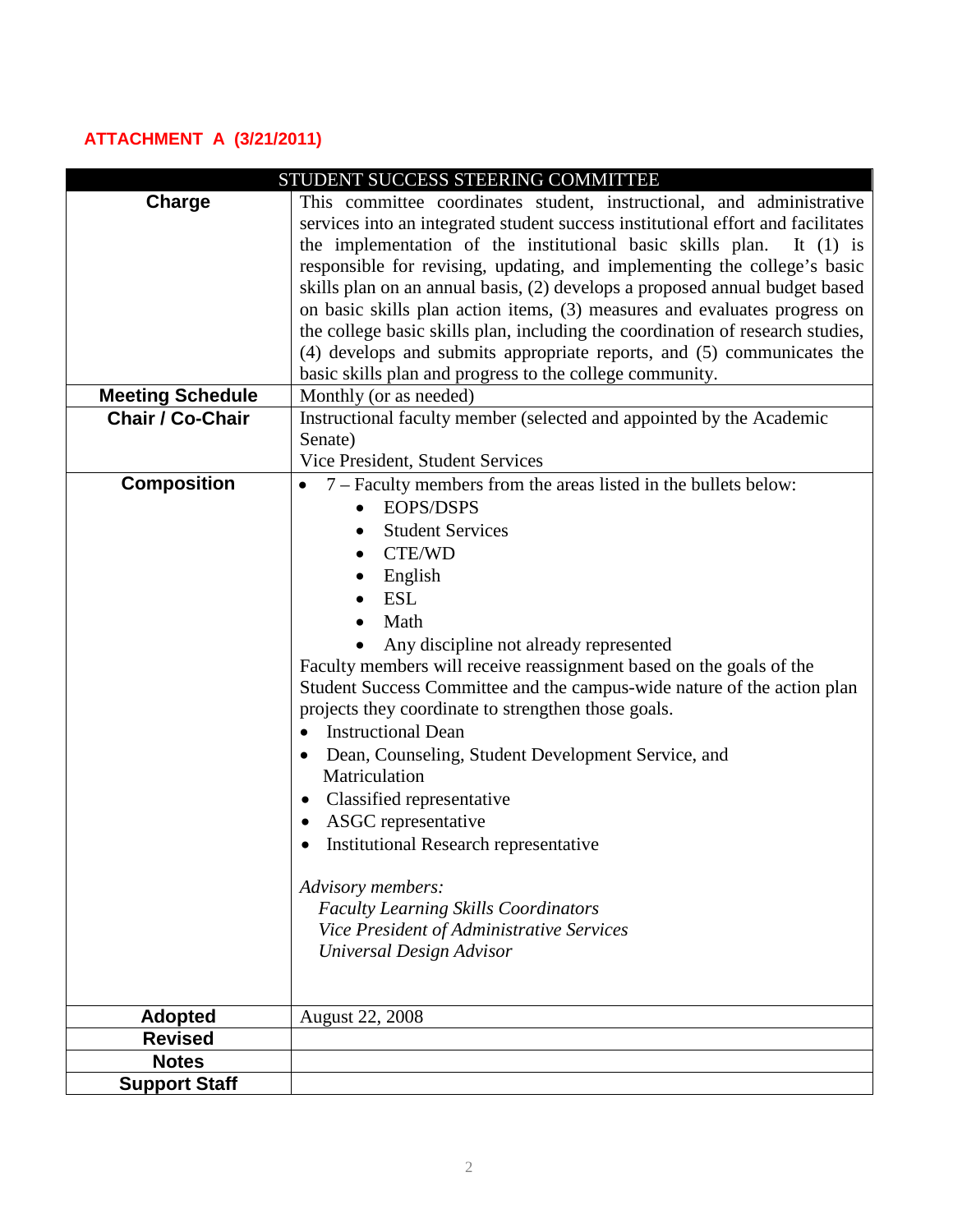# **ATTACHMENT B (3/21/2011)**

# **ACADEMIC SENATE FOR CALIFORNIA COMMUNITY COLLEGES**

#### **DISCIPLINES LIST REVISION PROPOSALS**

*February 22, 2011*

**Information for Proposed Disciplines List Changes**

*Italics* indicate a proposed addition Strikeout indicates a proposed deletion

Notation of "Senate" or department name after listing of position indicates that the college senate or department took a position; otherwise position is that of an individual.

# **SECTION I: REVISIONS TO DISCIPLINES (MASTER'S)**

| <b>PROPOSAL #1:</b>                                                                                                                       |                                           |  |  |
|-------------------------------------------------------------------------------------------------------------------------------------------|-------------------------------------------|--|--|
| <b>Proposed Revision Discipline:</b>                                                                                                      | Health                                    |  |  |
| Organization:                                                                                                                             | <b>Folsom Lake College</b>                |  |  |
| <b>Committee Recommendation:</b> $\Box$ Go Forward $\Box$ Not Forward<br><b>Reason:</b> Common nomenclature of degree titles has changed. |                                           |  |  |
| <b>Exec. Recommendation:</b>                                                                                                              | $\boxtimes$ Go Forward $\Box$ Not Forward |  |  |
| <b>Exec. Reason:</b> Agreed with the Committee's recommendation.                                                                          |                                           |  |  |

#### Current Minimum Qualifications:

Master's in health science, health education, biology, nursing, physical education, dietetics, or nutrition **OR** Bachelor's in any of the above **AND** Master's in public health, or any biological science **OR** the equivalent.

Proposed Change:

Master's in health science, health education, biology, nursing, physical education, *kinesiology, exercise science,* dietetics, or nutrition **OR** Bachelor's in any of the above **AND** Master's in public health, or any biological science **OR** the equivalent.

#### Rationale:

This proposal is meant to add new terminology to the existing minimum qualifications list for health. Most degrees (BA, MA, and PhD) offered in the area known as "physical education" are now called kinesiology or exercise science. To ensure maximum flexibility for the discipline these two terms should be added to the minimum qualifications list.

| Name               | School/Org       | Testimony | Position              |
|--------------------|------------------|-----------|-----------------------|
| <b>Riley Dwyer</b> | Moorpark College | Hearing   | <b>Senate Support</b> |

#### Hearing Summary

The only question that arose was why Physical Therapy is not also included in this discipline.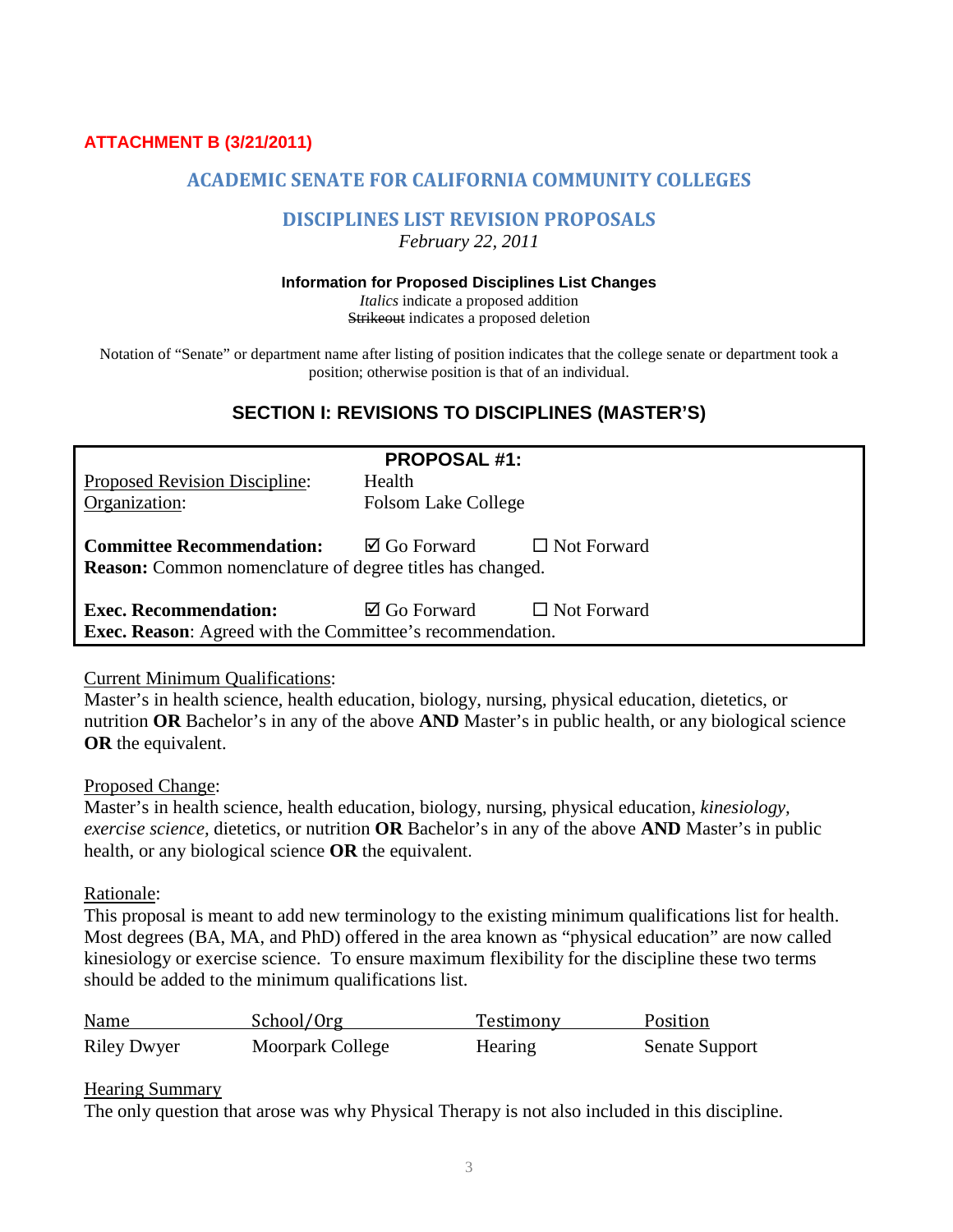| <b>PROPOSAL #2</b>                                                                                |                                      |  |  |
|---------------------------------------------------------------------------------------------------|--------------------------------------|--|--|
| Proposed Revision Discipline:                                                                     | Theater Arts                         |  |  |
| Organization:                                                                                     | East Los Angeles College             |  |  |
| <b>Committee Recommendation:</b>                                                                  | $\Box$ Go Forward $\Box$ Not Forward |  |  |
| <b>Reason:</b> The Committee did not make a recommendation whether to move this forward or not.   |                                      |  |  |
| Instead the Committee felt that the proposal should go forward for discussion and debate.         |                                      |  |  |
| <b>Exec. Recommendation:</b>                                                                      | $\Box$ Go Forward $\Box$ Not Forward |  |  |
| <b>Exec. Reason:</b> The Executive Committee agreed with testimony that Master's in Fine Arts are |                                      |  |  |

# typically narrowly focused.

#### Current Minimum Qualifications:

Master's in drama/theater arts/performance **OR** Bachelor's in drama/theater/performance **AND** Master's in comparative literature, English, speech, literature, or humanities **OR** the equivalent.

#### Proposed Change:

Master's *or Master of Fine Arts* in drama/theater arts/performance **OR** Bachelor's *or Bachelor of Fine Arts* in drama/theater/performance **AND** Master's in comparative literature, English, speech, *communication studies,* literature, or humanities **OR** the equivalent.

#### Rationale:

The Master of Fine Arts degree is a terminal degree in the Theater Arts Discipline. It is a higher level than a Master's in Theater. We think that it is not only listed because the minimum qualifications for theater have been rarely updated. The Bachelor of Fine Arts also reflects a more complete level of achievement, especially in the technical or performance aspects of Theater Arts and should be included for the same reasons state above. The addition of oral communication reflects the shift in terminology from speech or public speaking to the more modern term.

| Name               | School/Org              | Testimony | Position              |
|--------------------|-------------------------|-----------|-----------------------|
| Eric Kaljumagi     | Mt. San Antonio College | Hearing   | <b>Senate Oppose</b>  |
| <b>Riley Dwyer</b> | Moorpark College        | Hearing   | <b>Senate Support</b> |

# **Hearing Summary**

The opposition was based upon the likelihood that a MFA can be very narrowly focused on one aspect of theatre with little breadth across the discipline even though it may require more units of postgraduate study. The MA and BA in drama/theater arts/performance requires a broader spectrum of coursework and the MA generally requires a thesis.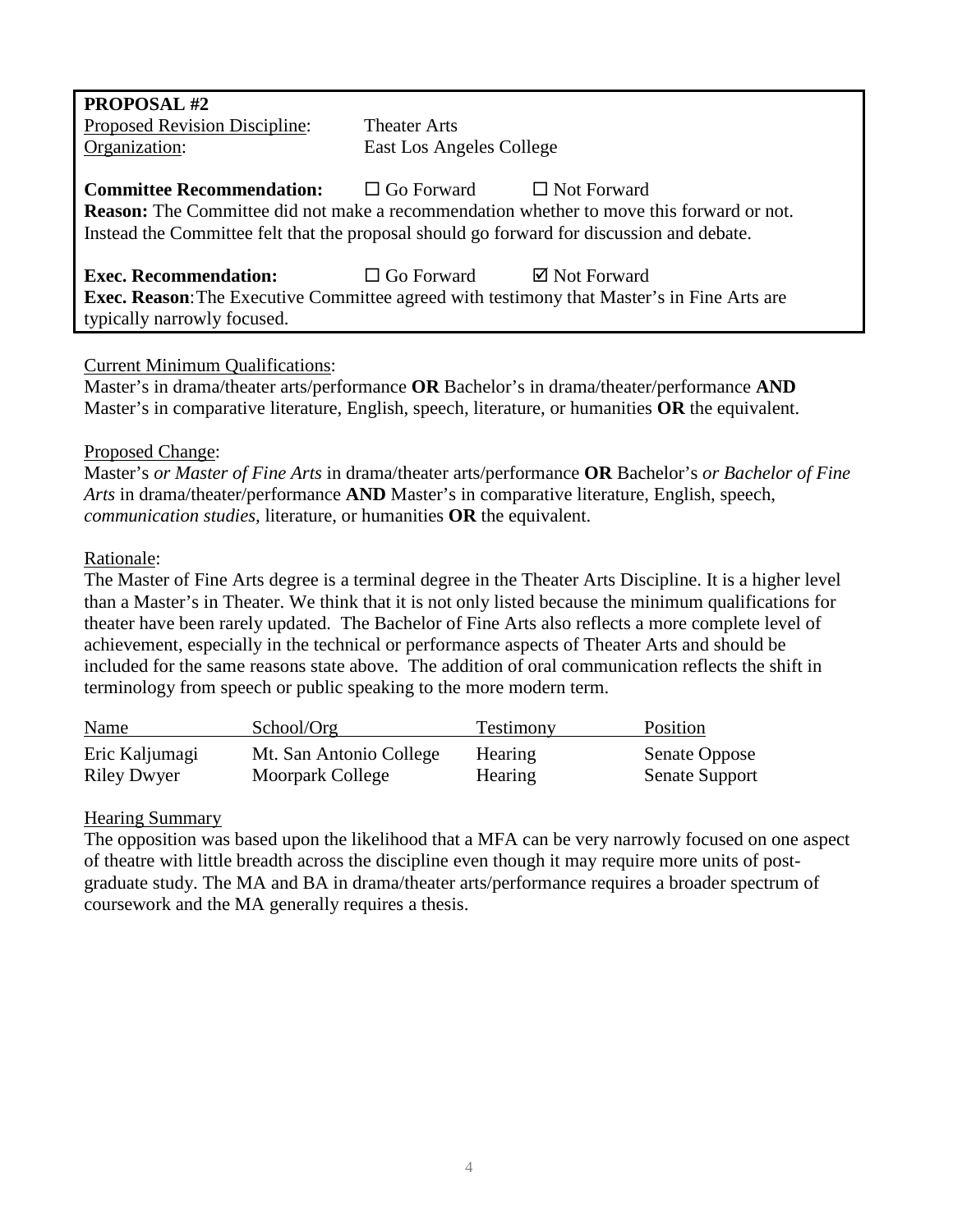| <b>PROPOSAL#3</b><br>Proposed Revision Discipline:<br>Organization:                                                  | Accounting<br><b>Copper Mountain College</b> |                                                                                                        |
|----------------------------------------------------------------------------------------------------------------------|----------------------------------------------|--------------------------------------------------------------------------------------------------------|
| <b>Committee Recommendation:</b><br>discipline; this maintains discipline rigor while increasing hiring flexibility. | $\boxtimes$ Go Forward $\Box$ Not Forward    | <b>Reason:</b> The change was to the alternate option which still requires a primary Bachelor's in the |
| <b>Exec. Recommendation:</b>                                                                                         | $\boxtimes$ Go Forward                       | $\Box$ Not Forward                                                                                     |

Current Minimum Qualifications:

**Exec. Reason**: Agreed with the Committee's recommendation.

Master's in accountancy or business administration with accounting concentration **OR**  Bachelor's in business with accounting emphasis or business administration with accounting emphasis or economics with an accounting emphasis **AND** Master's in business, business administration, business education, taxation, or finance **OR** the equivalent.

(NOTE: A Bachelor's degree with a CPA license is an alternative qualification for this discipline, pursuant to title 5, section 53410.1.)

#### Proposed Change:

Master's in accountancy or business administration with accounting concentration **OR**  Bachelor's in business with accounting emphasis or business administration with accounting emphasis or economics with an accounting emphasis **AND** Master's in business, business administration, business education, *economics*, taxation, or finance **OR** the equivalent.

(NOTE: A Bachelor's degree with a CPA license is an alternative qualification for this discipline, pursuant to title 5, section 53410.1.)

#### Rationale:

The basis of this request stems from a desire to create a broader applicant pool for the accounting discipline, without compromising rigorous standards for faculty. Accountants and MBAs are often in high demand in the private sector and in limited supply, especially in rural areas.

| Name         | School/Org                 | <b>Testimony</b> | Position             |
|--------------|----------------------------|------------------|----------------------|
| John Gerhold | <b>Bakersfield College</b> | Hearing          | <b>Senate Oppose</b> |

#### Hearing Summary:

The opposition to this was that the sciences of economics did not provide the detail needed at the Master's level for this discipline even with a Bachelor's in business/accounting.

| <b>PROPOSAL #4</b>            | <b>REMOVED BY AUTHOR</b> |
|-------------------------------|--------------------------|
| Proposed Revision Discipline: | <b>Economics</b>         |
| Organization:                 | Copper Mountain College  |
|                               |                          |
| $MDODOCAT$ $4E$               | DEMAVED DV AUTHAD        |

| <b>PROPOSAL #5</b>                   | <b>REMOVED BY AUTHOR</b> |
|--------------------------------------|--------------------------|
| <b>Proposed Revision Discipline:</b> | Jance                    |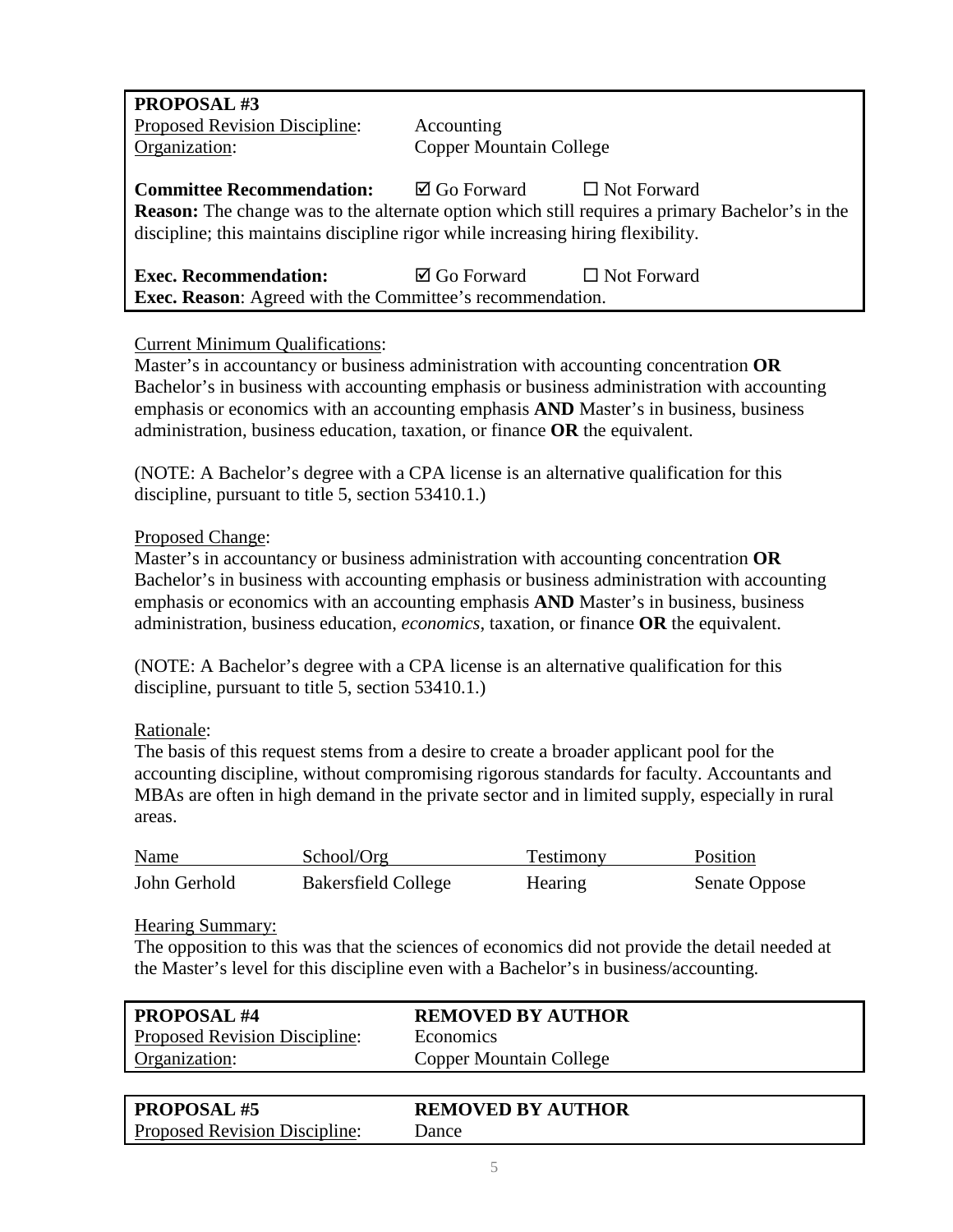Organization: Los Angeles Community College District

#### **PROPOSAL #6**

Proposed Revision Discipline: Classics Organization: Mt. San Antonio College

Committee Recommendation: **Ø Go Forward** □ Not Forward **Reason:** Opposition was based upon it not being necessary but there was no indication it would affect discipline rigor. Thus if the degrees exist, allowing courses to be assigned to them just increases hiring flexibility. Colleges do not have to use every discipline listed.

| <b>Exec. Recommendation:</b>                                     | $\boxtimes$ Go Forward | $\Box$ Not Forward |
|------------------------------------------------------------------|------------------------|--------------------|
| <b>Exec. Reason:</b> Agreed with the Committee's recommendation. |                        |                    |

Current Minimum Qualifications: Add new discipline.

#### Proposed Change:

*Master's in classics OR a bachelor's in classics AND a master's in history (with a concentration in ancient Mediterranean areas), English literature, comparative literature, classical archaeology OR the equivalent.* 

#### Rationale:

The following University of California campuses offer the BA, MA, and/or PhD degrees in Classics: UCB, UCLA, UCD, UCI, UCR, UCSB, UCSC, and UCSD.

The following campuses of California State University offer the BA degrees in Classics: CSUSD, AND CSULB; CSUSF offers the BA and the MA in Classics.

Classics is a formally recognized, inter-disciplinary degree with long-standing representation at nearly all research universities and many undergraduate colleges in the United States and Europe. It is, in fact, the oldest of such recognized disciplines. Classics embraces ancient languages (Greek, Latin) and several specialties relative to the ancient Mediterranean, including rhetoric, history, archaeology, religion, mythology, literature, drama, and philology.

The discipline is not currently identified on the Minimum Qualifications Discipline List (MQDL), and its absence fails to provide appropriate hiring parameters for courses which require expertise in the ancient languages and/or the cultures of the ancient Mediterranean region. Expertise in the ancient languages, for example, is typically awarded as a MA or BA in Classics or Classical Languages, and rarely, if ever in California, as an MA in Latin or Greek. Hence, the addition of Classics to the MQDL ensures the flexibility of institutions to hire appropriately trained instructors to teach course which require credentialed preparation in Latin or Greek, and multi-disciplinary expertise in the areas specific to the ancient Mediterranean curricula common in the Classics discipline.

| Name               | School/Org                            | Testimony | Position              |
|--------------------|---------------------------------------|-----------|-----------------------|
| John Stanskas      | San Bernardino Valley College Hearing |           | Senate Oppose         |
| <b>Riley Dwyer</b> | Moorpark College                      | Hearing   | <b>Senate Support</b> |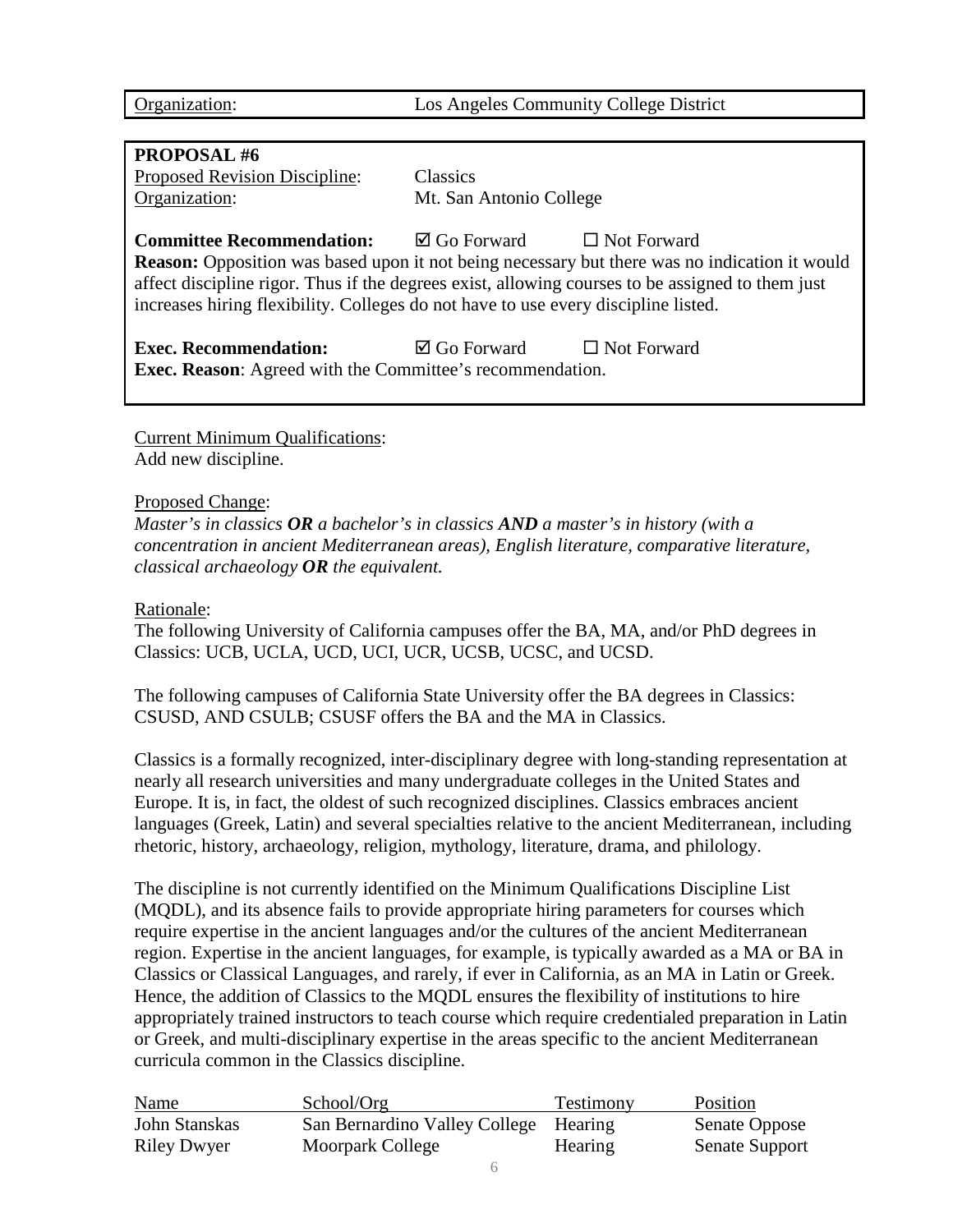Sierra College Hearing Senate Oppose

#### Hearing Summary:

The opposition was based upon the fact that there is no need for such distinctions at the lower division level. We can provide all coursework necessary to preparing upper-division candidates with the existing qualifications. This said – creating this discipline then just means greater hiring flexibility for colleges while maintaining quality while potentially reducing the need for equivalency evaluations.

| <b>PROPOSAL#7</b><br><b>Proposed Revision Discipline:</b><br>Organization:                       | Sustainability<br>San Diego City College |                         |
|--------------------------------------------------------------------------------------------------|------------------------------------------|-------------------------|
| <b>Committee Recommendation:</b><br><b>Reason:</b> Agree with testimony provided.                | $\Box$ Go Forward                        | $\boxtimes$ Not Forward |
| <b>Exec. Recommendation:</b><br><b>Exec. Reason:</b> Agreed with the Committee's recommendation. | $\Box$ Go Forward                        | $\boxtimes$ Not Forward |

Current Minimum Qualifications: Add new discipline.

#### Proposed Change:

*Master's in sustainability, biology or environmental science, philosophy, peace studies, sociology, or geology OR the equivalent.* 

#### Rationale:

The proposal seeks to add Sustainability to the Disciplines List as a cross-disciplinary field to establish appropriate minimum qualifications and assign proper faculty to teach Sustainability courses. According to the Association for the Advancement of Sustainability in Higher Education (2010) there are currently over fifty higher education institutions offering Sustainability or a similar field to students throughout the world. Some examples within California and the United States include:

- San Francisco State University offers a B.A. major in Environmental Sustainability and Social **Justice**
- Dominican University of California offers a B.A. major in Sustainability Communities
- San Diego State University offers an emphasis in Sustainability and Environmental Studies
- University of California, Irvine offers a minor in Global Sustainability
- Arizona State University offers a B.A. major in Sustainability

| Name               | School/Org                    | Testimony | Position                 |
|--------------------|-------------------------------|-----------|--------------------------|
| Eric Kaljumagi     | Mt. San Antonio College       | Hearing   | <b>Senate Oppose</b>     |
| John Stanskas      | San Bernardino Valley College | Hearing   | <b>Senate Oppose</b>     |
| <b>Riley Dwyer</b> | Moorpark College              | Hearing   | <b>Senate Support</b>    |
| Dan Walsh          | <b>Saddleback College</b>     | Hearing   | Individual Support if    |
|                    |                               |           | amended                  |
| Katie Holton       | San Diego Mesa College        | Hearing   | <b>Individual Oppose</b> |
| Michael Wangler    | Cuyamaca College              | Hearing   | <b>Individual Oppose</b> |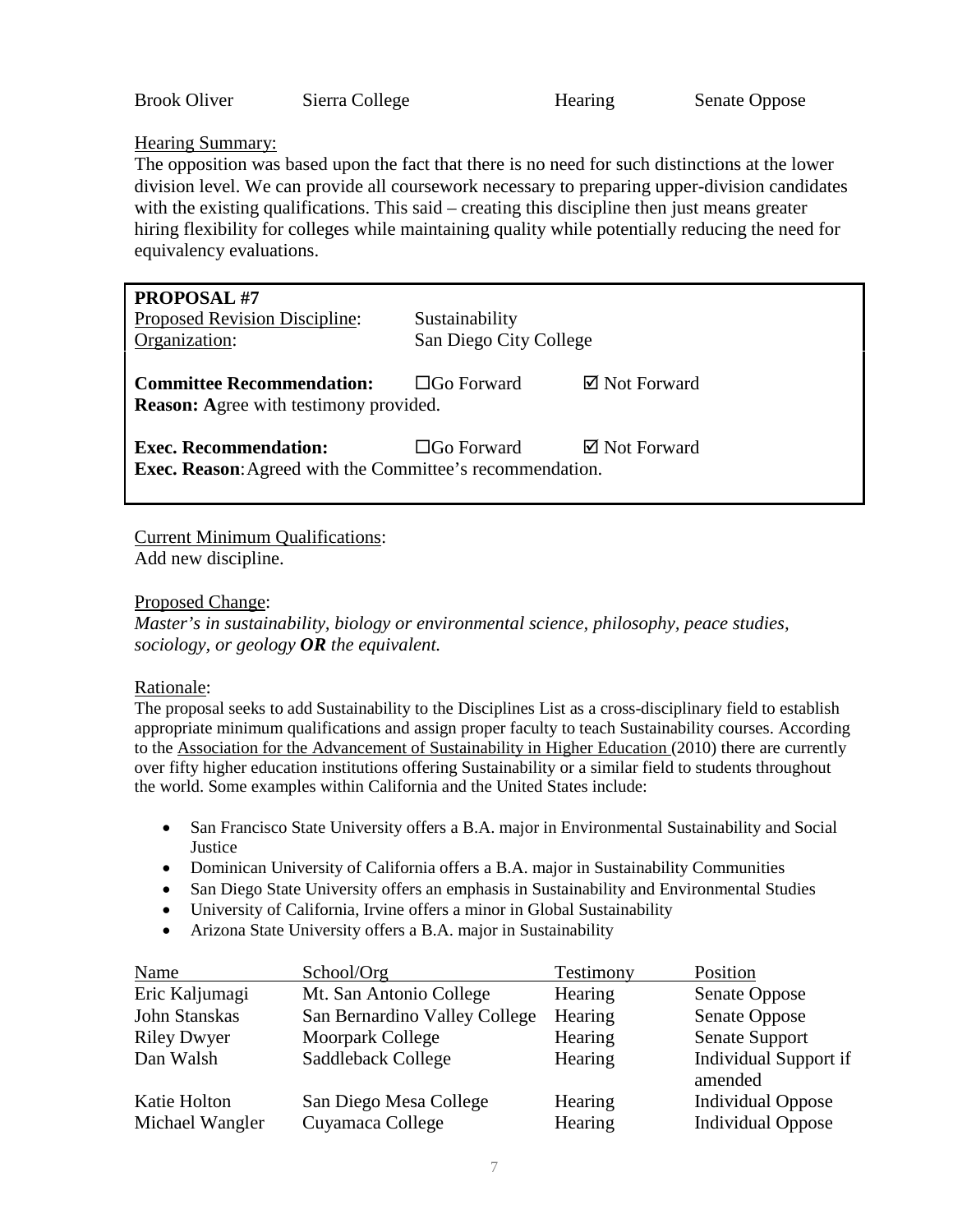The opposition felt that the minimum requirements proposed are far too broad. Also there was significant concern that this really is both a Master's and Non-Master's discipline (i.e. science or a trade such that in the first case the discipline could focus on broad sustainability issues at the environmental, global and policy level, and in the second case at the technical level there are multiple major courses of studies in technology, electronics, architecture, etc. that apply to sustainability.) Thus it is not clear what ensures a person with a Master's in philosophy or sociology would be able to teach a course in LEED certification or wastewater systems management.

| <b>PROPOSAL#8</b><br>Proposed Revision Discipline:<br>Organization:                              | Peace Studies<br>San Diego City College |                         |
|--------------------------------------------------------------------------------------------------|-----------------------------------------|-------------------------|
| <b>Committee Recommendation:</b><br><b>Reason:</b> Agree with testimony provided.                | $\Box$ Go Forward                       | $\boxtimes$ Not Forward |
| <b>Exec. Recommendation:</b><br><b>Exec. Reason:</b> Agreed with the Committee's recommendation. | $\Box$ Go Forward                       | $\boxtimes$ Not Forward |

#### Current Minimum Qualifications:

Add new discipline.

Proposed Change:

*Master's in peace studies, peace and justice studies, conflict resolution and mediation, English, biology, philosophy, anthropology, sociology, history, and political science OR The equivalent.*

#### Rationale:

The proposal seeks to add Peace Studies to the Disciplines List as a cross-disciplinary field to establish appropriate minimum qualifications and assign proper faculty to teach Peace Studies courses. According to the Global Directory of Peace Studies and Conflict Resolution Programs (2006) there are currently over 300 higher education institutions offering Peace Studies or a similar field to students throughout the world. Some examples within California and the United States include:

- University of California, Berkeley offers a B.A. Major in Peace and Conflict Studies
- Chapman University in Orange, California offers a B.A. Major in Peace Studies
- University of California, Davis offers a Minor in War-Peace Studies
- University of San Diego offers a Minor or M.A. in Peace and Justice Studies
- University of Notre Dame offers a B.A., M.A. or Ph.D. in Peace Studies

| Name             | School/Org                    | Testimony | Position                  |
|------------------|-------------------------------|-----------|---------------------------|
| John Stanskas    | San Bernardino Valley College | Hearing   | <b>Senate Oppose</b>      |
| Katie Holton     | San Diego Mesa College        | Hearing   | <b>Individual Oppose</b>  |
| Anita Johnson    | Monterey Peninsula            | Hearing   | <b>Individual Support</b> |
| Alex Immerblum   | East Los Angeles College      | Hearing   | <b>Individual Oppose</b>  |
| Angela Echeverri | Los Angeles Mission College   | Hearing   | <b>Individual Oppose</b>  |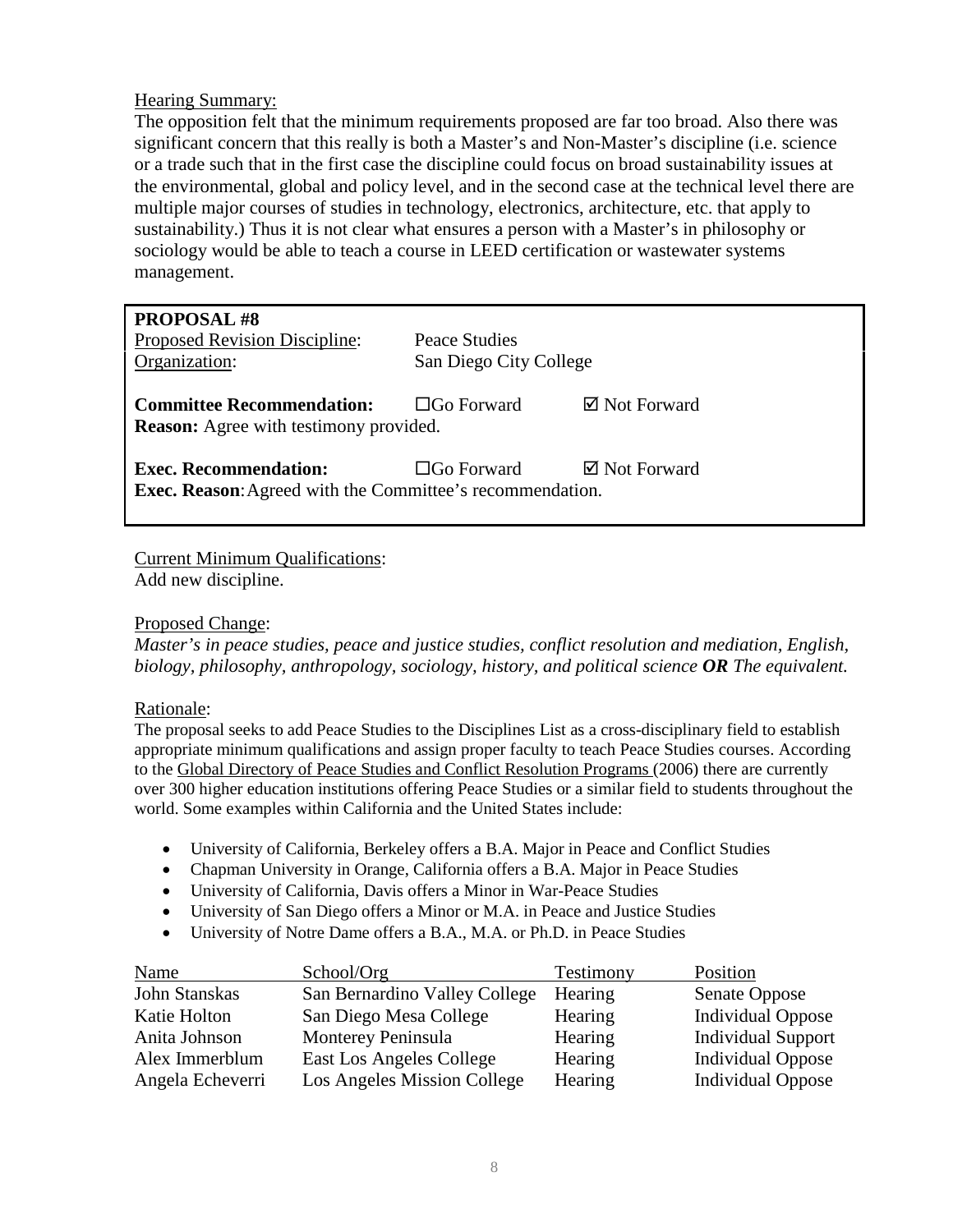The opposition felt that the minimum requirements proposed are far too broad. Individuals from some of the proposed allowed-Master's testified they would not be qualified to teach in this discipline. On the converse side written testimony asserted that Communications should be included in the proposal given the need for conflict resolution and negotiating skills that are needed for one to be adept at creating peace.

| <b>PROPOSAL#9</b><br>Proposed Revision Discipline:<br>Organization:                                                                              | <b>Futures Studies</b><br>San Diego City College |  |  |
|--------------------------------------------------------------------------------------------------------------------------------------------------|--------------------------------------------------|--|--|
| $\boxtimes$ Not Forward<br>$\Box$ Go Forward<br><b>Committee Recommendation:</b><br><b>Reason:</b> Agree with testimony provided.                |                                                  |  |  |
| $\boxtimes$ Not Forward<br><b>Exec. Recommendation:</b><br>$\Box$ Go Forward<br><b>Exec. Reason:</b> Agreed with the Committee's recommendation. |                                                  |  |  |

Current Minimum Qualifications: Add new discipline.

#### Proposed Change:

*Master's in futures studies OR master's degree in anthropology, political science, sociology, computer science, economics, environmental science, or peace studies OR The equivalent.* 

#### Rationale:

This proposal argues for the addition of Futures Studies as a cross-disciplinary field to establish proper minimum qualifications and help in hiring appropriately trained instructors to teach courses in Futures Studies. According to the World Futures Studies Federation (www.wfsf.org), at least twenty institutions of higher education nationally and internationally offer programs in Futures Studies or a similar discipline. Here are some examples of universities within the United States:

- The University of Hawaii offers:
	- o Master of Arts in Alternative Futures
	- o Ph.D. with an emphasis on Alternative Futures
	- o Undergraduate courses in Futures Studies
- Regent University offers:
	- o Master of Arts in Strategic Foresight
	- o Ph.D. in Strategic Leadership
	- o PhD in Organizational Leadership
- University of Houston offers:
	- o Master of Technology in Futures Studies
	- o Undergraduate courses in Futures Studies
- University of Advancing Technology offers:
	- o Master of Science in Emerging Technologies
	- o Undergraduate courses in Futures Studies

In addition, here is a short list of institutions that offer various interdisciplinary courses with an emphasis on Futures Studies:

• California State University at Dominguez Hills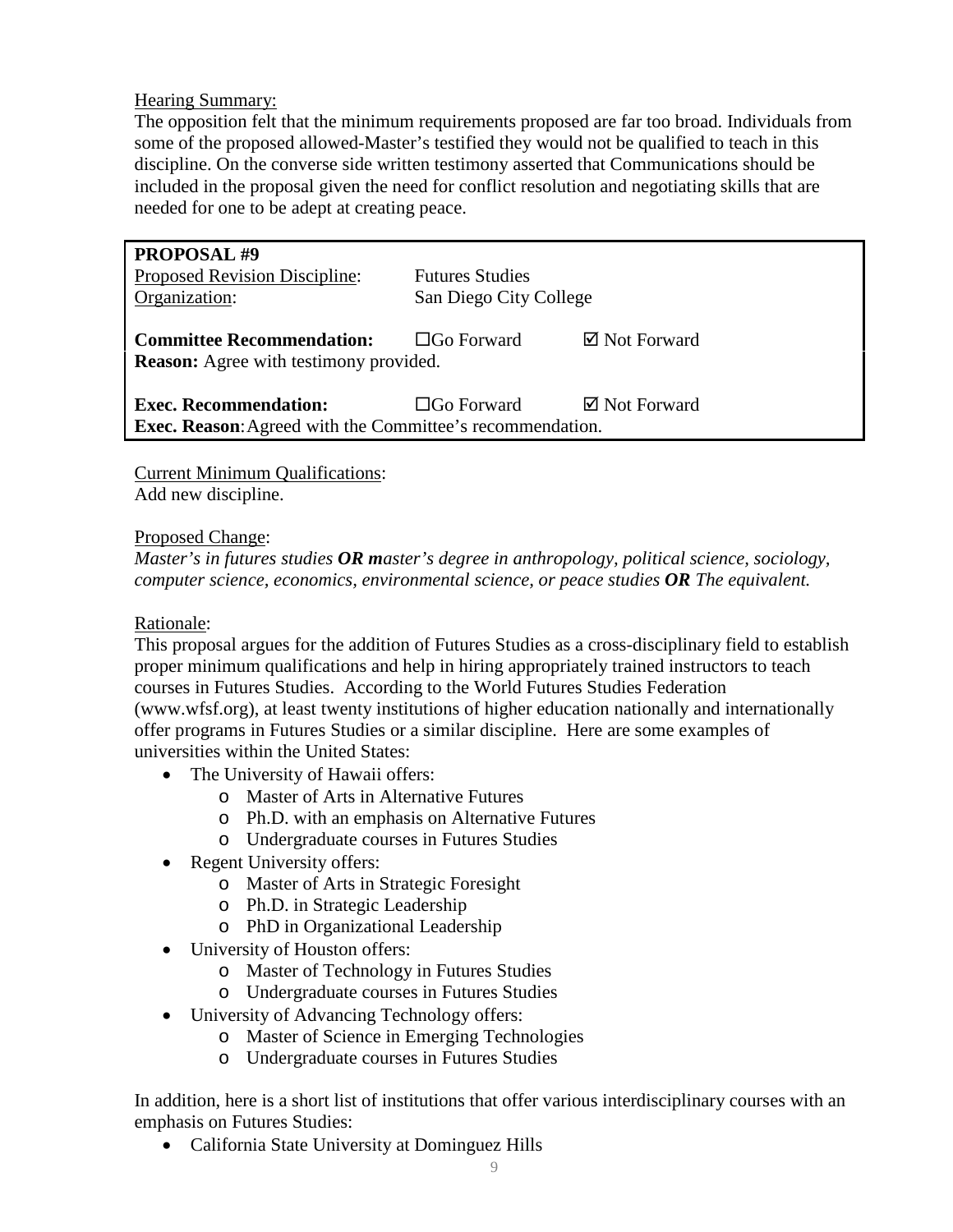- Stanford University
- University of Notre Dame
- University of Denver
- Northern Arizona University
- Anne Arundel Community College
- Fullerton College.

| Name School/Org     | <b>Testimony</b>              | Position |                      |
|---------------------|-------------------------------|----------|----------------------|
| John Stanskas       | San Bernardino Valley College | Hearing  | <b>Senate Oppose</b> |
| <b>Brook Oliver</b> | Sierra College                | Hearing  | <b>Senate Oppose</b> |
| Katie Holton        | San Diego Mesa College        | Hearing  | Individual Oppose    |

The opposition felt that the minimum requirements proposed are far too broad. Individuals from some of the proposed allowed-Master's testified they would not be qualified to teach in this discipline.

| <b>PROPOSAL #10</b><br>Proposed Revision Discipline:<br>Organization:                                                                                                                                                                                               | <b>Ethnic Studies</b><br>Los Angeles Community College District |  |
|---------------------------------------------------------------------------------------------------------------------------------------------------------------------------------------------------------------------------------------------------------------------|-----------------------------------------------------------------|--|
| $\boxtimes$ Not Forward<br>$\Box$ Go Forward<br><b>Committee Recommendation:</b><br><b>Reason:</b> While such detail clarifies degree titles it also potentially implies a narrow focus<br>thereby excluding many other legitimate degree titles in Ethnic Studies. |                                                                 |  |
| <b>Exec. Recommendation:</b><br><b>Exec. Reason:</b> Agreed with the Committee's recommendation.                                                                                                                                                                    | $\Box$ Go Forward $\Box$ Not Forward                            |  |

#### Current Minimum Qualifications:

Master's in the ethnic studies field OR the equivalent **OR** see interdisciplinary studies.

Proposed Change:

Master's in the ethnic studies field **OR** *A master's in American Studies/Ethnicity, Latino Studies, La Raza Studies, Central American Studies, Latin American Studies, Cross Cultural Studies, Race and Ethnic Relations, Asian-American Studies, and in African-American Studies OR,* the equivalent **OR** see interdisciplinary studies.

#### Rationale:

The proposal is meant to add new terminology to the existing minimum qualifications list for Chicano Studies/Ethnic Studies, updating the terminology to reflect current degree offerings. Additionally, the current wording would allow less restrictive minimum qualifications in the existing discipline.

| Name            | School/Org              | <b>Testimony</b> | Position              |
|-----------------|-------------------------|------------------|-----------------------|
| Liesel Reinhart | Mt. San Antonio College | Hearing          | <b>Senate Support</b> |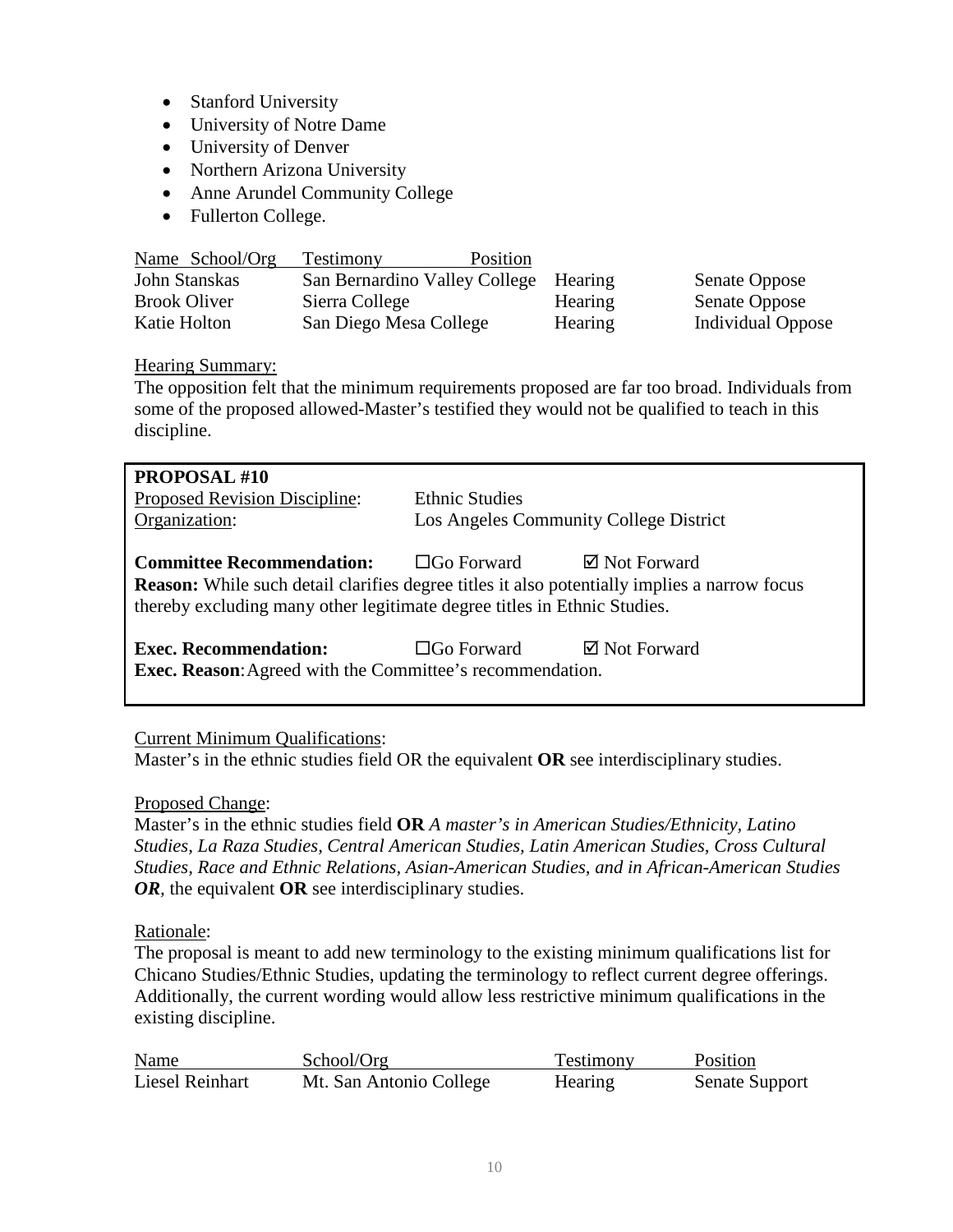There was concern voiced that specifically listing specialized ethnic studies areas could be perceived as non-inclusive, meaning that a degree not included in this list would be deemed by districts to be not qualified by default (e.g. Malaysian Studies) but opposition was not officially registered. The intent of the change is to provide some common alternative degree titles to accommodate proscriptive practices that allow only "Ethnic Studies" as sole qualified title.

| <b>PROPOSAL #11</b><br>Proposed Revision Discipline:<br>Organization:                                                                                                                              | Education<br>Los Angeles Community College District  |                                                     |
|----------------------------------------------------------------------------------------------------------------------------------------------------------------------------------------------------|------------------------------------------------------|-----------------------------------------------------|
| <b>Committee Recommendation:</b><br><b>Reason:</b> Proposed changes limit existing discipline usage, and they uniquely limit equivalency<br>criteria, both of which could have undue local impact. | $\Box$ Go Forward                                    | $\boxtimes$ Not Forward                             |
| <b>Exec. Recommendation:</b><br><b>Exec. Reason:</b> Agreed with the Committee's recommendation.                                                                                                   | $\Box$ Go Forward                                    | $\boxtimes$ Not Forward                             |
| <b>Proposed Revision Discipline:</b><br>Organization:                                                                                                                                              | Education<br>Preparation and Santiago Canyon College | Association of California Community College Teacher |

Current Minimum Qualifications: Master's in education **OR** the equivalent.

#### Proposed Change:

Master's in education, *teaching OR Master's in a recognized K-12 subject matter,* **OR** the equivalent **AND** *hold or have held a state approved K-12 teaching credential*.

#### Rationale:

Historically many of the California community colleges have offered at least one Education course, Foundations of Education which covers the history, philosophy, finance & governance, laws & ethics of the American education system. However, in the last decade with the advent of Governor Davis' Teacher and Reading Development Initiative (2000) awarding thousands of dollars to community colleges throughout the state to start lower division students in a "teacher pipeline" the curricula has developed far beyond that one course.

While the funding of the initiative only lasted three years, many of the colleges had established multiple articulation agreements for Education courses to expand the opportunity for students to complete more Education "major" courses before transferring to the university. Simultaneously, the universities – CSU in particular – created "integrated teacher preparation" programs that allowed students to enter credential programs a semester earlier than previously allowed. The Governor's initiative along with the work of the CSU was to shorten the "time to credential" since California was in such dire need of more teachers at the time.

This need to increase the numbers of students in the teacher preparation pipeline and provide them with early exposure to the field of teaching instigated the development of an expanded list of courses to be offered at the lower division level. Some are upper division courses at the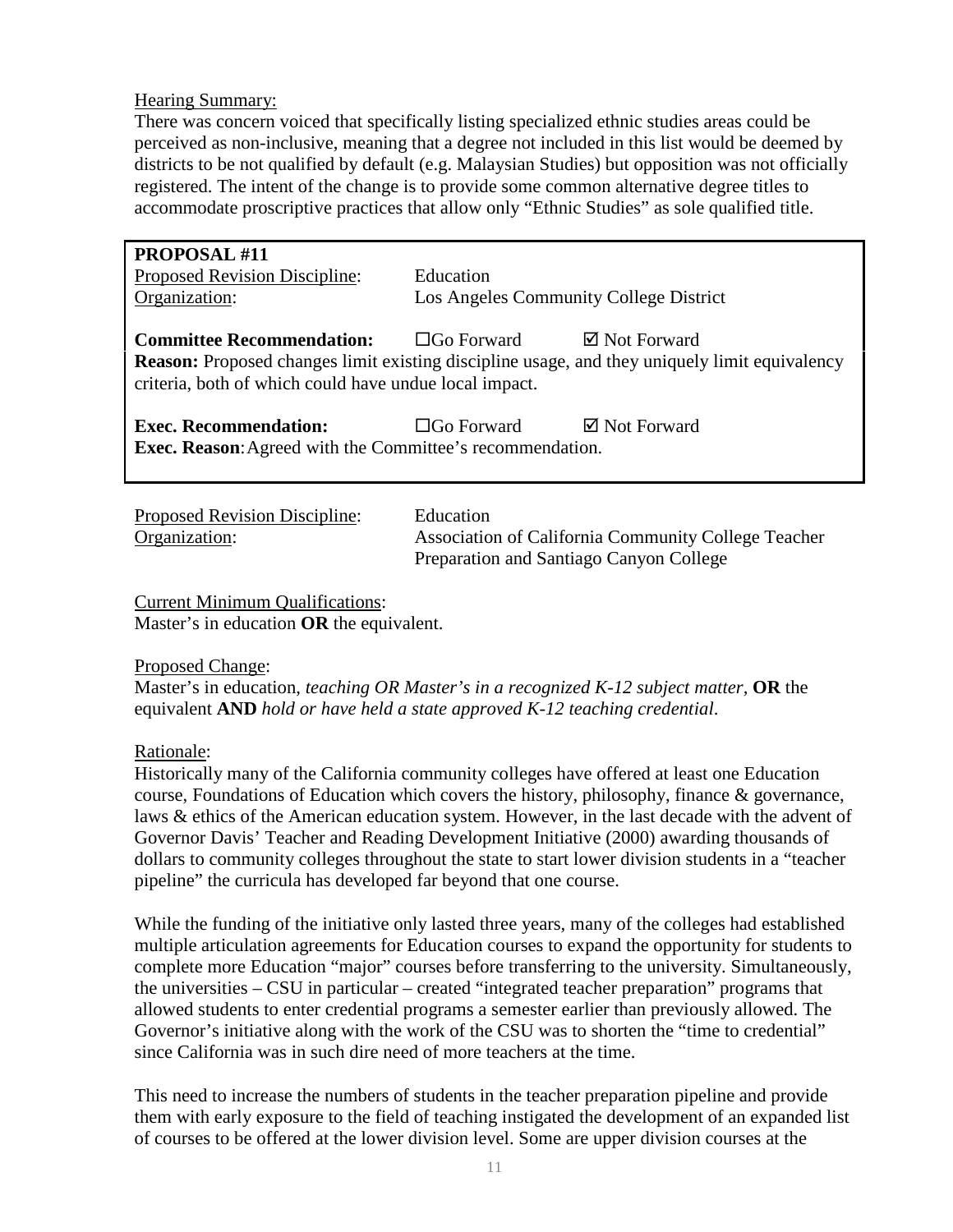university, yet through strong partnerships and accountability they are offered lower division as well. The following is a representative list of the variety of Education courses now offered at the community college level:

Introduction to Education (the old standard) Early Field Experience in Elementary Classroom Teaching Early Field Experience in Secondary Classroom Teaching Personal Proficiency in Educational Technologies for Secondary Teachers Personal Proficiency in Education Technologies for Elementary Teachers Careers in Teaching Self Exploration and the Teaching Profession Classroom Practices for Diverse Learners Roles and Responsibilities of the Special Education Paraprofessional

Most of these courses are designed to provide early exposure to the profession and additional content area courses like Earth Science, Biological Science and Physical Science for educators prepare students to pass the subject matter tests (CSET) required to receive a credential. These and other courses are found in the Liberal Studies Integrated Teacher Education LDTP, one of the few LDTP's approved by CSU thus far.

As community colleges have expanded the number of teacher education courses they offer, many have developed new Certificates and Associate degrees in Elementary Education, Special Education Paraprofessional, Instructional Aide, After School Care and the like. These degrees support the need for "highly qualified" instructional aides working n a variety of settings in our  $K - 12$  schools. In addition, the accomplishment of the degrees  $\&$  certificates meet many of the state requirements for degree completion and/or can be used as a "stackable certificates and degrees" pathway to the profession.

#### **Problem**

In many cases, in order to maintain the articulation agreements for the Education discipline courses, the universities require that they be taught by individuals who hold or have held a valid state approved K -12 teaching credential, thus ensuring the integrity of the match to how the courses are taught at the upper division level.

Currently, the California Community Colleges' minimum qualification for "Education" is *Masters in Education OR the equivalent.* Therefore anyone holding such a degree would be eligible to teach in the discipline. However, there are many different "emphases" to that master's degree depending on which university program one attends. Recently the trend is to offer M.S. Education for individuals who are interested in "educational leadership". These degrees for the most part do not include any "pedagogical" instruction or coursework that would provide an individual the experience and exposure to qualify them to comprehensively teach pre-service teachers.

# **Solution**

This proposal is intended to specify the minimum qualifications for Education so as to insure that individuals teaching the courses have specific education, training and experience in K-12 pedagogy and can portray that expertise to the teacher education students. In addition, it adds the Master of Arts in Teaching which is a new degree offered at UC and private universities for individuals to achieve by adding master's level coursework to the "teacher preparation"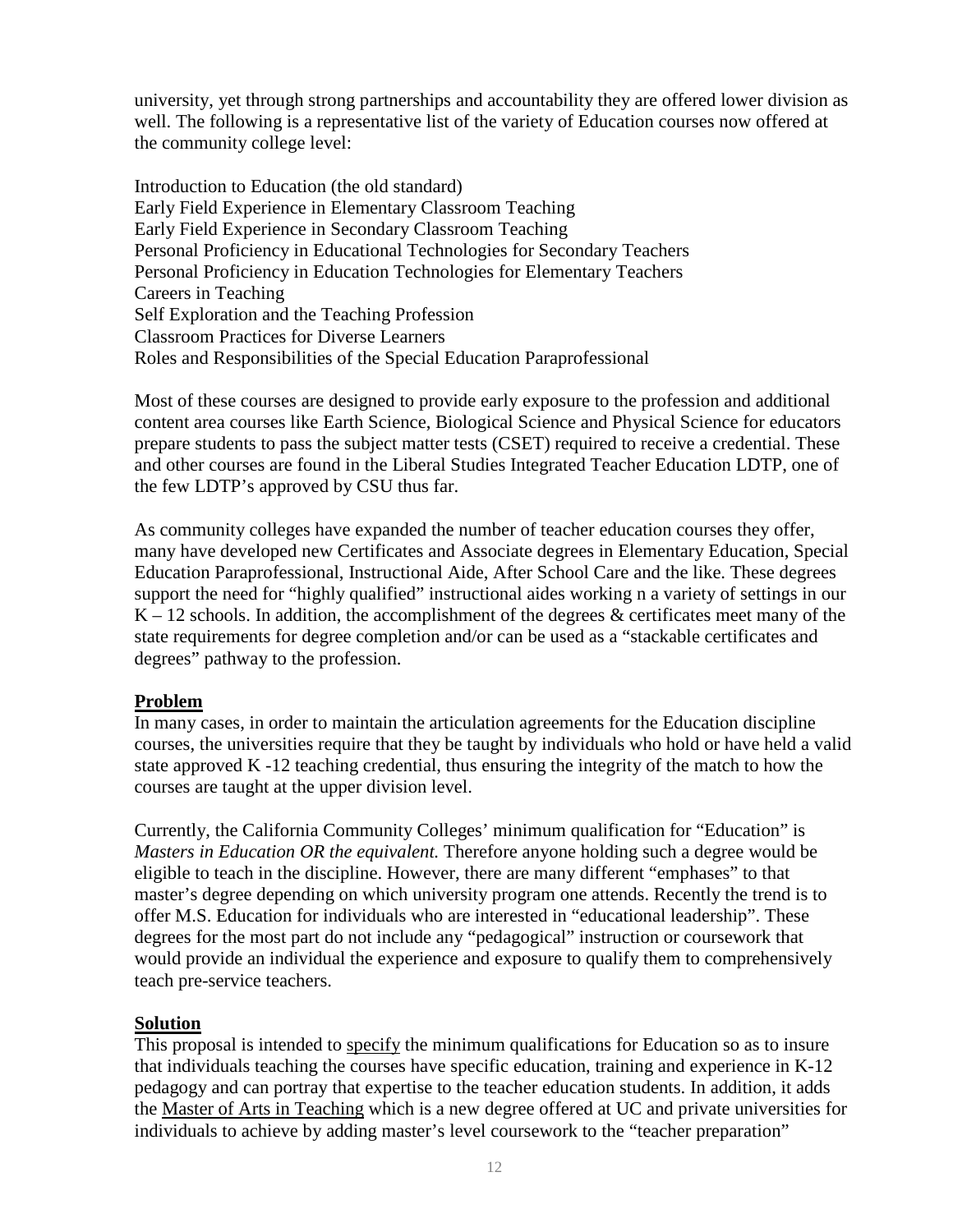program. Further, it will insure the integrity of how the curriculum is taught and work to assuage doubts that some university faculty may have regarding community college faculty's expertise in teaching these courses. Lastly, these proposed minimum qualifications mirror the acceptable minimum requirements for "lecturers" in colleges of education at the CSU level.

| Name           | School/Org              | <b>Testimony</b> | Position                  |
|----------------|-------------------------|------------------|---------------------------|
| Sonja Franeta  | Laney College           | Email            | <b>Senate Support</b>     |
| Eric Kaljumagi | Mt. San Antonio College | Hearing          | <b>Senate Support</b>     |
| Jo Anne Cripe  | <b>Butte College</b>    | Hearing          | <b>Senate Oppose</b>      |
| Chris Gold     | El Camino College       | Hearing          | <b>Individual Support</b> |
| Roberta Eisel  | Citrus College          | Hearing          | <b>Senate Support</b>     |

#### Hearing Summary:

The opposition to this focused upon several facets. This discipline is used to serve multiple purposes, whether or not this was ever intended. In case 1, courses are assigned to this discipline that are intended to prepare the student to transfer and become a credentialed K12 school teacher. In case 2, courses are assigned to this discipline to prepare students to become tutors or other learning assistance providers internal to an individual college. There was concern voiced that a Master's in any recognized K12 subject area was too broad. It was unclear that K12 subject area recognition is consistent across all states thus establishing equivalency could create a wide interpretive door. There was concern voiced over the establishment of a unique mechanism requiring current or past credentialing beyond the Master's, and that this was outside the scope of equivalency (meaning one cannot be deemed equivalent to this requirement.)

| <b>PROPOSAL #12</b><br>Proposed Revision Discipline:<br>Organization:                            | <b>Art History</b><br>Napa Valley College |                    |
|--------------------------------------------------------------------------------------------------|-------------------------------------------|--------------------|
| <b>Committee Recommendation:</b><br><b>Reason:</b> Agreed with testimony provided.               | $\boxtimes$ Go Forward                    | $\Box$ Not Forward |
| <b>Exec. Recommendation:</b><br><b>Exec. Reason:</b> Agreed with the Committee's recommendation. | $\boxtimes$ Go Forward $\Box$ Not Forward |                    |

Current Minimum Qualifications: Add new discipline.

#### Proposed Change:

*Masters in Art History, History of Art and Architecture, or Visual Culture/Visual Studies; OR Bachelors in Art History and Masters in History; OR Masters in Art with a recorded emphasis or concentration in Art History OR the equivalent.*

#### Rationale:

The following are the primary, specific rationale for adding Art History as a separate discipline:

1. *Art History is a field of study that is separate from Studio Arts and is not a specialization within the Studio Arts discipline.* Beginning in the nineteenth century, Art Historians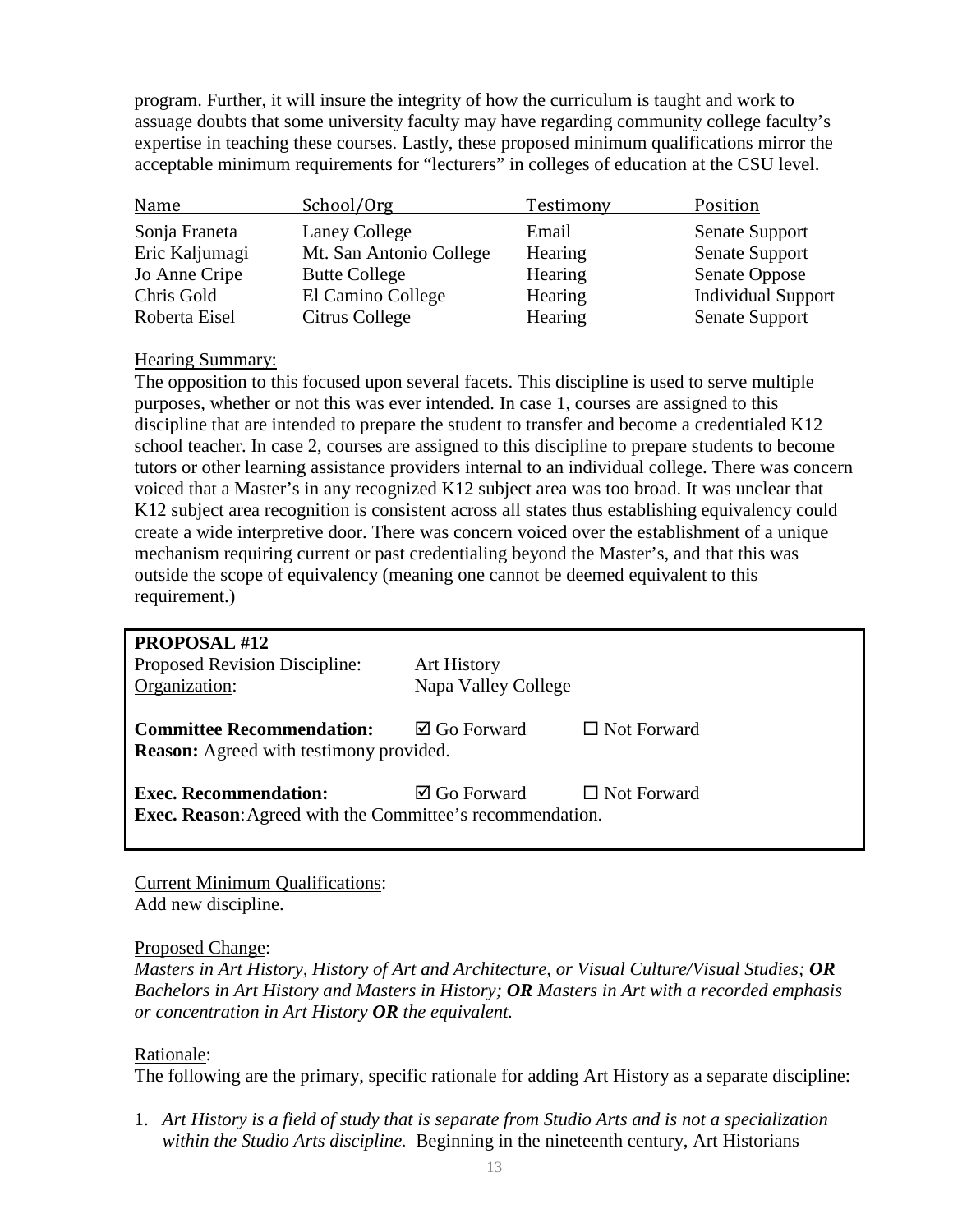developed the method of visual analysis, which entailed vocabulary, taxonomies, and modes of interpretation that were separate and distinct from the discourse related to the creation of Art. The role of Art Historians who specifically did not make art, but rather interpreted art created in all historic eras, past and present, emerged during this period. Since this time, academic preparation for Art Historians has included training in social and cultural history, a breadth of studio arts practices, and in the history of architecture, design, photography and other areas that fall outside of the traditional plastic arts. By contrast, faculty in the Studio Arts receive academic training along narrowly defined curricular paths that develop expertise in one medium, e.g. painting, drawing, printmaking, etc., and less frequently, in multi-media.

2. *The College Art Association, the primary professional association for art history and studio arts, defines Art History as a unique discipline with a distinct educational track, different standards for hiring, promotion, and retention, and degree requirements distinct from the Studio Arts.* In 2009, the College Art Association, the professional organization of Artists and Art Historians, revised its "Standards of Retention and Tenure of Art Historians" to include standards for Art Historians at two-year colleges, specifically adding the following language:

"In the case of two-year colleges, the minimum qualification should be an MA in art history. In the absence of such a degree, specific recognized equivalent professional achievement and scholarship should be regarded as qualification for appointment to professional rank, promotion, or tenure. Neither the EdD nor the MFA are appropriate degrees for faculty hired to teach art history…"

This language was written by a committee that included faculty from California Community Colleges and adopted by a panel that represented faculty in both Studio Arts and Art History from across the country. For the purposes of consistent and professional standards in all academic contexts, CAA specifically identifies the importance of discipline expertise in the teaching of Art History at the community college level.

- 3. *All major, accredited, baccalaureate degree-granting institutions, including California State Universities, recognize Art and the History of Art as separate fields of study.* Students pursuing an Art History major at these institutions follow a distinct and different course of study than that of Art Studio majors. Of the 43-48 credits required for an Art History major at the CSUs, six credits are Studio Art courses, the rest comprise a sequence of Art History surveys and seminars. Faculty in these same school systems hold qualifications in either field: Studio Art Professors hold MFAs, while Art History Professors hold Master's or Doctorate degrees in Art History.
- 4. *The MFA or MA in Studio Arts is not sufficient academic preparation to teach Art History courses beyond basic introductory or appreciation courses.* Faculty holding an MA or MFA in Studio arts will typically complete between 9 and 12 semester units in Art History during their tenure in a baccalaureate program, focused primarily on broad surveys of Art History, including Art History Surveys 1 and 2, Modern or Contemporary Art History, and one upper division elective course focusing on specific time periods in Art History. MFA programs for studio artists typically require anywhere from 0 to 9 semester units of art history or theory, often creating and delivering courses geared specifically towards MFA students to fulfill these requirements, rather than placing MFA students in graduate-level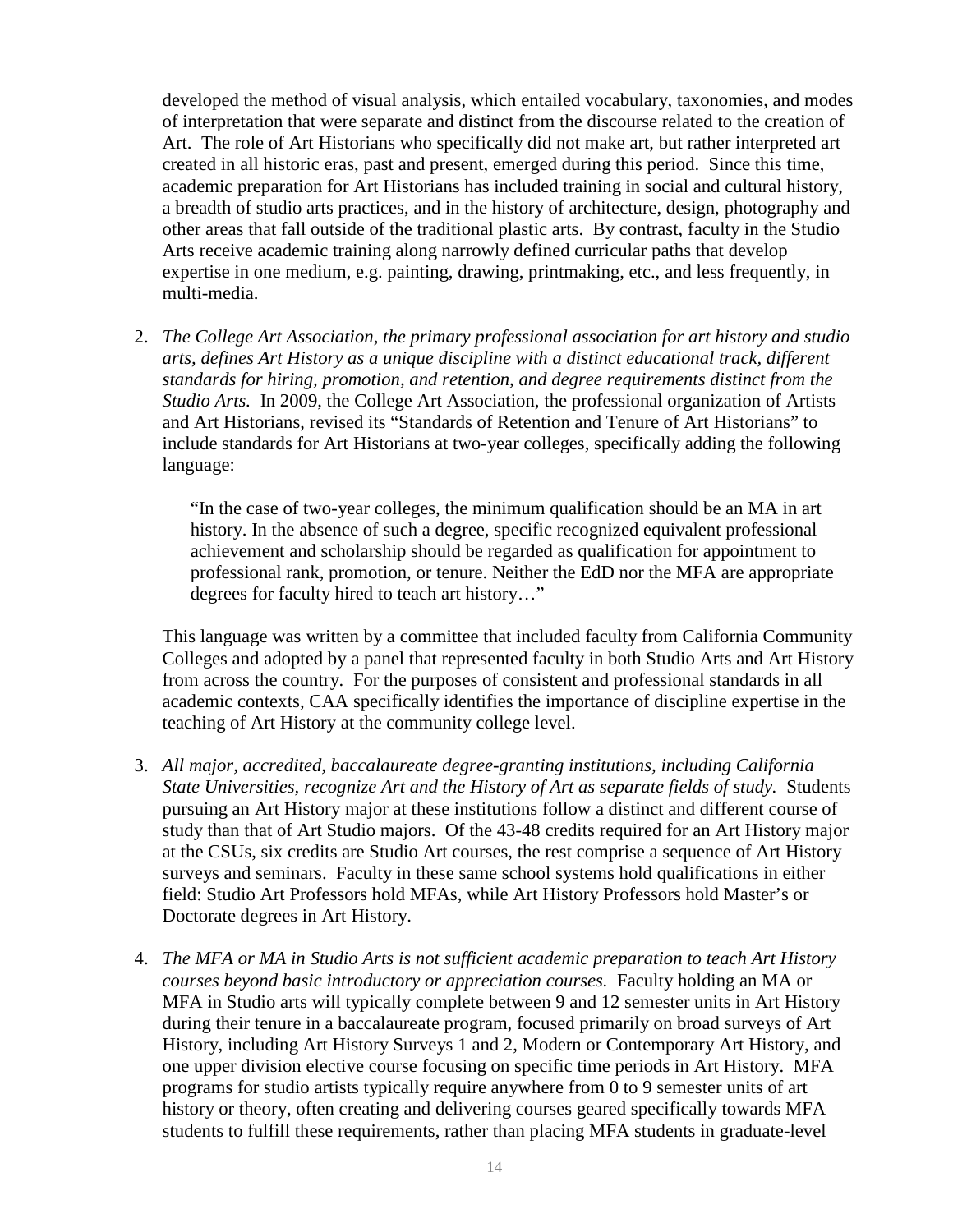Art History courses. In California, training in Art History for MFA students runs from the highest number of potential units at UCLA, where MFA students are required to take a higher load of Art History and Theory units, to the lowest number of units at UC Davis, where MFA students are not required to take any units in Art History. Unless a Studio Arts faculty member with an MFA education also received a minor, additional major, or other relevant professional experience in Art History, there is no guarantee by degree alone that they possess the requisite academic depth for instruction in the Art History discipline, particularly for instruction beyond basic survey courses.

The MQFACCC list is predicated on the idea that attainment of specific degrees provides sufficient training to teach the content of various disciplines. As illustrated above, an MFA degree does not guarantee that a faculty member has had any training in Art History. Further complicating this, MFA programs accept applicants primarily through review of a portfolio of art work, not on prior academic degrees or training. Many applicants and completers in MFA programs hold bachelor's degrees from other, non-art, disciplines, meaning that a person earning an MFA could actually have completed *no* coursework in Art History at either the baccalaureate or masters level. This variability is another reason that the MFA is insufficient academic preparation to teach Art History courses.

5. *Local Academic Senates have the authority to place a course in any and all relevant disciplines, indicating what they believe to be the appropriate academic qualifications or professional experience necessary to teach a particular course.* This authority is one of the 10+1 responsibilities of the academic senate as delineated in state regulations and is a key point in this discussion: the authority of local senates to assign courses to disciplines always balances the BOG list of minimum qualifications to teach in specific disciplines.

The inclusion of Art History on the BOG disciplines list does not mandate or require any local senate to assign basic Art History survey courses solely or jointly to the Art History discipline; local senates may, with appropriate content review, assign a survey course in Art History to both the Studio Art and Art History disciplines if they deem that either academic preparation provides adequate preparation to teach the content on the Course Outline of Record. Local faculty and senates retain control at every step of this process and always have the right to assign courses to disciplines based on locally formulated criteria. Inclusion of Art History on the Disciplines List will not interfere with this local control, but will allow those schools with larger or more developed programs in Art History the ability to recruit and retain instructors qualified to teach a full range of lower division courses in Art History, clearly separating their expertise from expertise in the Studio Arts.

- 6. *This proposal is in line with recent and developing emphases on transfer studies in the CCCs and brings our practices and courses in line with the level of instruction that students would be expected to receive as Art Studio and Art History majors in baccalaureate schools.* The C-ID project and the passage of SB 1440, have placed an increased emphasis on the development of a full range of lower division Art History courses to ensure that students in the CCC system are able to complete all lower division work prior to transfer to the CSU or UC system. This includes the development or revision of Art History courses in:
	- o Non-western Art,
	- o Asian Art History,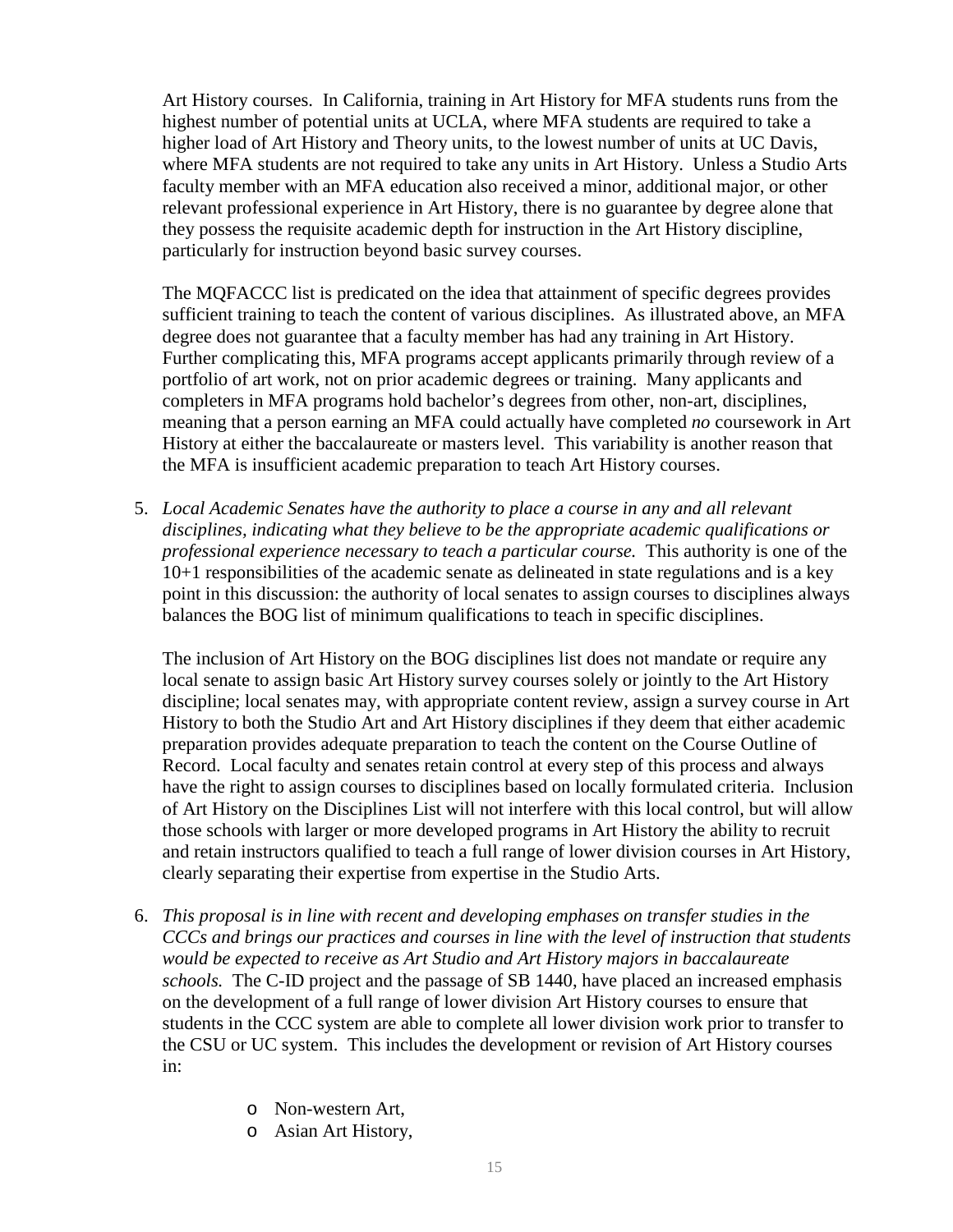- o History of Graphic Design,
- o History of Photography,
- o History of Islamic Art
- o American Art

The scope and content of these courses requires instructors with advanced training in art historical methodology, theory, and pedagogy as they go far beyond what one would learn in the survey-level courses that are required for earning a bachelor or masters degree in studio arts. The C-ID project has identified Art History as a separate discipline of study and has recently published draft descriptors for several of the classes listed above. While not every CCC will develop these courses, those that do will require instructors with advanced degrees in Art History to deliver these courses at a level consonant with the CSU and UC faculty, rather than relying on Studio Arts instructors who lack the content and pedagogical expertise in this discipline. Designing and delivering these courses at level commensurate with our intersegmental partners requires a level of content and pedagogical expertise that is only found in an instructor with an advanced degree in Art History.

Many local colleges, even smaller school such as Napa Valley College, currently offer, or are preparing to develop, these courses and have established degrees and certificates in Art History. These colleges have successfully offered a broad swath and multiple sections of Art History courses every semester/quarter, including many courses beyond basic appreciation and surveys. At this point the Chancellor's Office recognizes degrees in Art History in 23 local colleges, according to the current degree inventory in the Chancellor's Office. As 1440 is implemented, local schools will have the opportunity to seek transfer designation for these degrees. Students interested in Art History as a major under the transfer system established by 1440 should be provided with instruction commensurate with instruction at the receiving CSU. Establishing this discipline will better serve transfer students by providing well-qualified instructors to teach courses in transfer-designated degree programs who will likewise provide better mentoring and ensure that students receive the same rigor of education in their lower division courses, regardless of where they are enrolled. All of this will increase the credibility and standing of the CCCs in relationship to the lower division programs at the other schools in our state's system of higher education.

| Name                  | School/Org               | Testimony | Position                  |
|-----------------------|--------------------------|-----------|---------------------------|
| Jean-Luc Bordeaux     | CSU Northridge           | Letter    | <b>Individual Support</b> |
| Cristina Hernandez    | Mt. San Antonio College  | Letter    | <b>Individual Support</b> |
| Sandra Esslinger      | Mt. San Antonio College  | Letter    | <b>Individual Support</b> |
| Eric Kaljumagi        | Mt. San Antonio College  | Letter    | Senate Support            |
| <b>Riley Dwyer</b>    | Moorpark College         | Hearing   | Senate Support            |
| <b>Michael Norris</b> | Los Medanos College      | Hearing   | Senate Support            |
| Peter Sezzi           | Ventura College          | Hearing   | Senate Support            |
| <b>Sheryl Reiss</b>   | <b>USC</b>               | Hearing   | <b>Individual Support</b> |
| Malia Serrano         | <b>Grossmont College</b> | Email     | <b>Individual Support</b> |
| Alison Pearlman       | <b>CSU</b> Pomona        | Email     | <b>Individual Support</b> |
| <b>Eunice Howe</b>    | <b>USC</b>               | Email     | <b>Individual Support</b> |
| Valerie Taylor        | Pasadena City College    | Email     | <b>Individual Support</b> |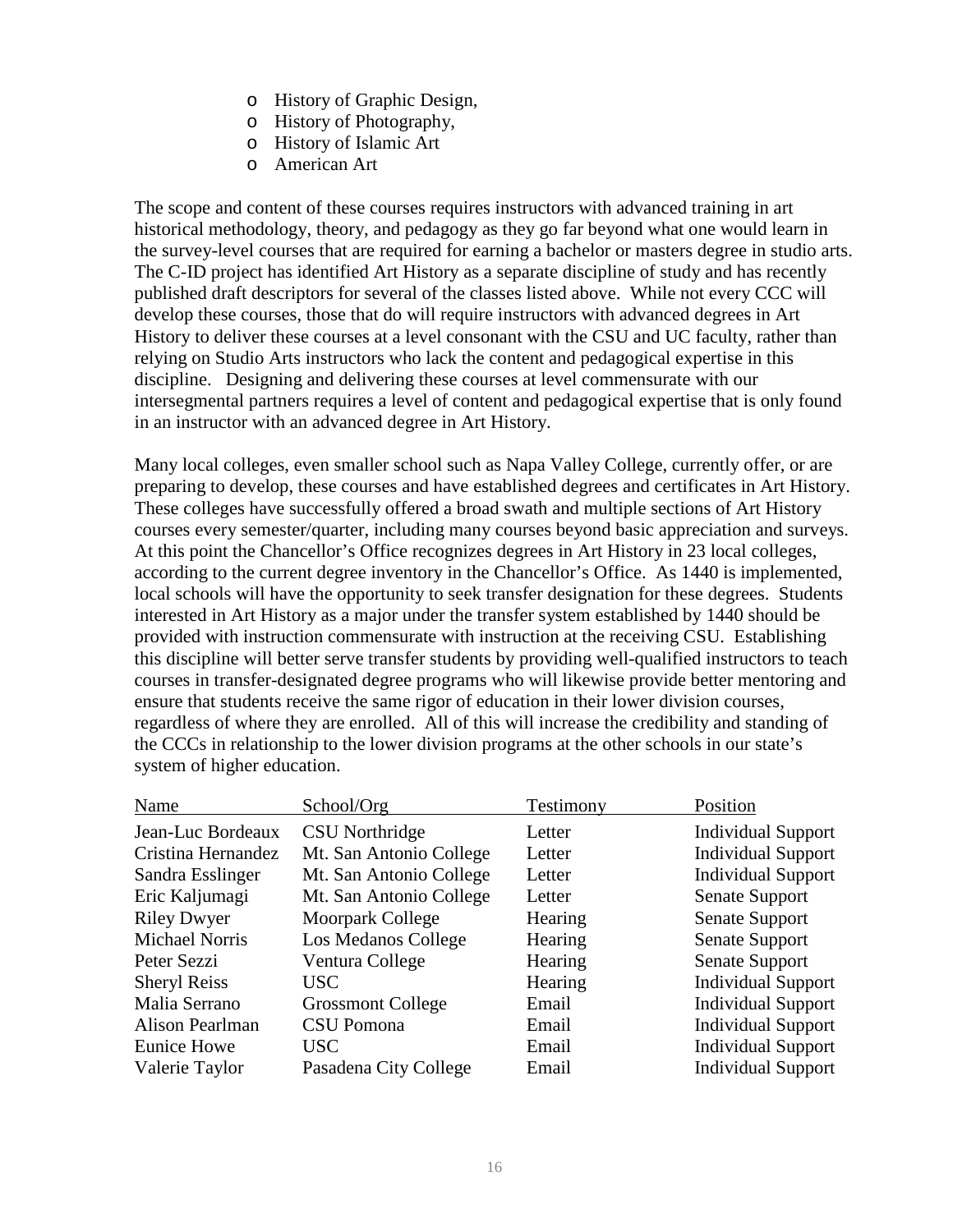This was widely supported. Prior attempts at this failed due to confusion because delegates did not understand that the existence of this discipline does not mean districts have to use it where doing so would prohibit effective hiring. Proponents strongly supported the need to provide a means to separate this discipline from that of art-making since this was really a 'history' discipline that used art as the means to study history versus focusing on creating art as a means of current expression.

# **SECTION II: NEW DISCIPLINES (NON-MASTER'S)**

| <b>PROPOSAL #A</b><br>Proposed NEW Discipline:<br>Organization:                                                                               | <b>Military Science</b><br>San Diego Miramar College |                    |
|-----------------------------------------------------------------------------------------------------------------------------------------------|------------------------------------------------------|--------------------|
| <b>Committee Recommendation:</b><br><b>Reason:</b> Agreed with testimony provided.                                                            | $\boxtimes$ Go Forward                               | $\Box$ Not Forward |
| $\boxtimes$ Go Forward $\Box$ Not Forward<br><b>Exec. Recommendation:</b><br><b>Exec. Reason:</b> Agreed with the Committee's recommendation. |                                                      |                    |

#### Proposed Minimum Qualification:

Bachelor's degree **AND** two years of experience, **OR** any associate degree **AND** six years of experience.

| <b>Discipline</b>       | Areas also included in the discipline                                   |  |
|-------------------------|-------------------------------------------------------------------------|--|
| <b>Military Studies</b> | <b>Military Science</b>                                                 |  |
|                         | (Note: the professional experience required for this discipline must be |  |
|                         | in the military paygrade of $E$ -7 or above)                            |  |

#### Rationale:

The purpose of this proposal is to create Military Studies as a new discipline in the Disciplines List under "Disciplines in Which a Master's Degree is not Generally Expected or Available." This change is proposed to eliminate confusion and ambiguity in the assignment of faculty, to establish appropriate minimum qualifications, and to ensure the quality of articulation to UC and CSU campuses.

At least five California Community Colleges (CCCs) offer courses in the Military Studies subject area. These include courses in military science, ethics, and military leadership. In 2008, the CCC Chancellor's Office approved the first associate degree and certificate programs in this subject area. Although Military Studies is a distinct field of study with its own major Taxonomy of Programs (T.O.P.) Code (the 18-series), the field is not included in the Disciplines List nor is it covered in any existing discipline. This fact creates the potential for confusion and ambiguity in the assignment of faculty to teach Military Studies courses, since no minimum qualifications for such assignment have been established.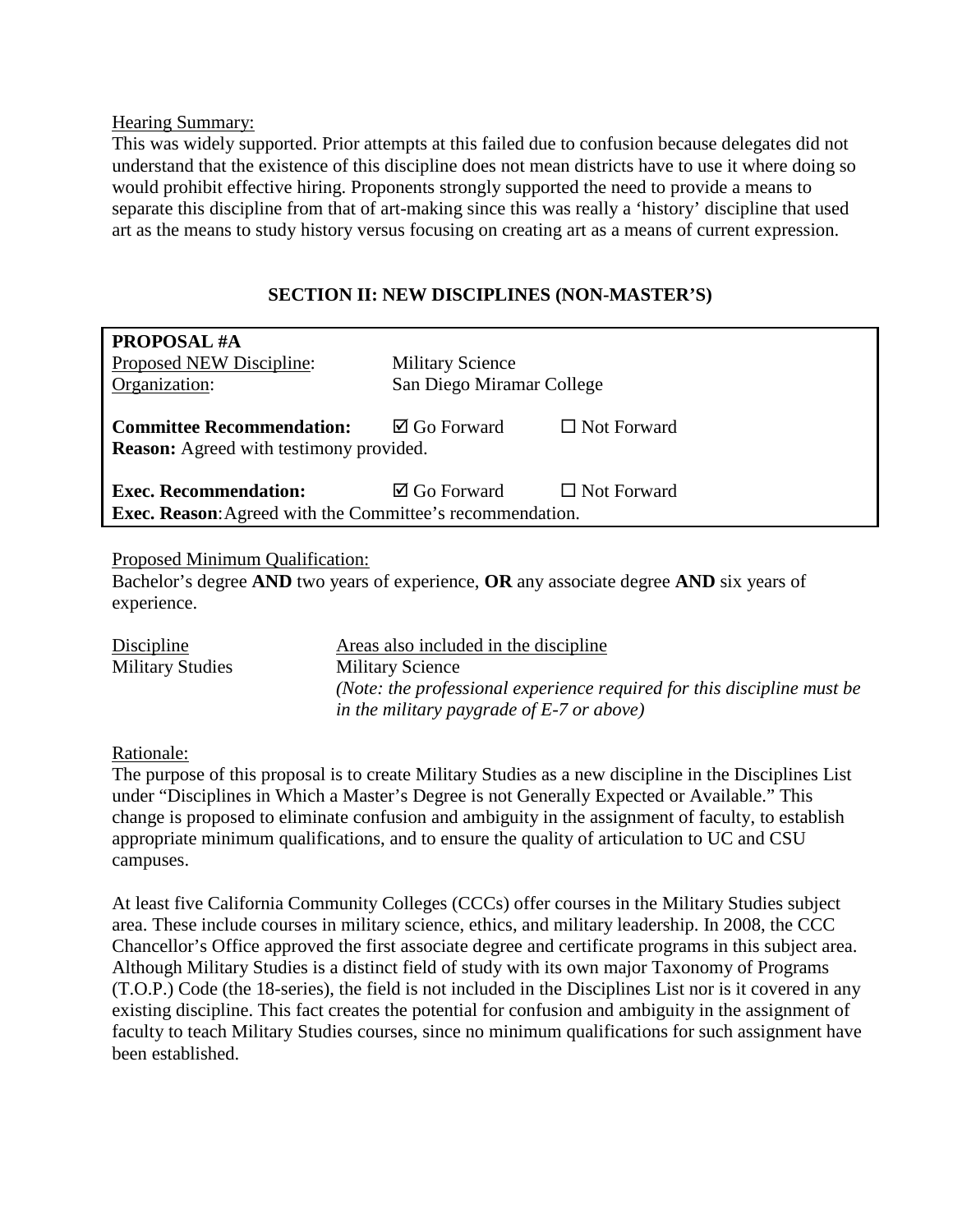Similar to other career/technical and applied fields, experience in military service itself is absolutely essential to effective instruction in the field. This is particularly true for courses that focus on practical applications, such as military skills and leadership. However, no existing discipline includes military service as a criterion for minimum qualifications. It is also critical that the military service be performed at a level advanced enough to ensure the individual has gained the appropriate knowledge, skills, and experience required for teaching in the subject area. For this reason, it is recommended that the entire two or six years of professional experience required for this discipline be in the military paygrade of E-7 or above. "E-7" is a common designator among all military services that marks the beginning of the senior noncommissioned officer ranks. Military servicemembers at or above this level are granted significant supervisory or administrative authority. As such, they gain a relatively broad understanding of the military which is essential for anyone teaching in this subject area.

Several University of California (UC) and California State University (CSU) campuses offer courses in the field of Military Studies. Examples include UC Berkeley, UC Los Angeles, UC Santa Barbara, CSU Fresno, CPSU San Louis Obispo, and San Diego State University. University faculty who teach in this subject area generally possess a bachelor's degree in any field and at least two years' experience as an active duty military officer or senior noncommissioned officer (paygrade E-7 or above.) Several CCC campuses offer courses in Military Studies that are articulated to UC or CSU campuses. To ensure continued articulation, it is important that the CCC criteria for competence in the subject matter align to the practices of the UC and CSU campuses that offer comparable courses.

| Name           | School/Org     | <b>Testimony</b> | Position                  |
|----------------|----------------|------------------|---------------------------|
| Thomas Watkins | Solano College | Hearing          | <b>Individual Support</b> |

#### Hearing Summary:

This was supported, there was general clarification needed due to the establishment of the parameter requiring specific professional experience. This is not similarly modeled in other non-Master's disciplines. Also, the nature of defining this experience is unique to the discipline of military studies. Those who are subject matter experts will know that the proposed rank requires all candidates to be at an officer level where they have had broader, high level exposure to a variety of military knowledge, understanding and experience. Candidates with lower ranks are likely to have only had an extremely narrow range of professional experiences, thus would not be good candidates for teaching all courses in these programs. There are multiple ranking systems but the pay grade of E-7 is the common officer level indicator for each system.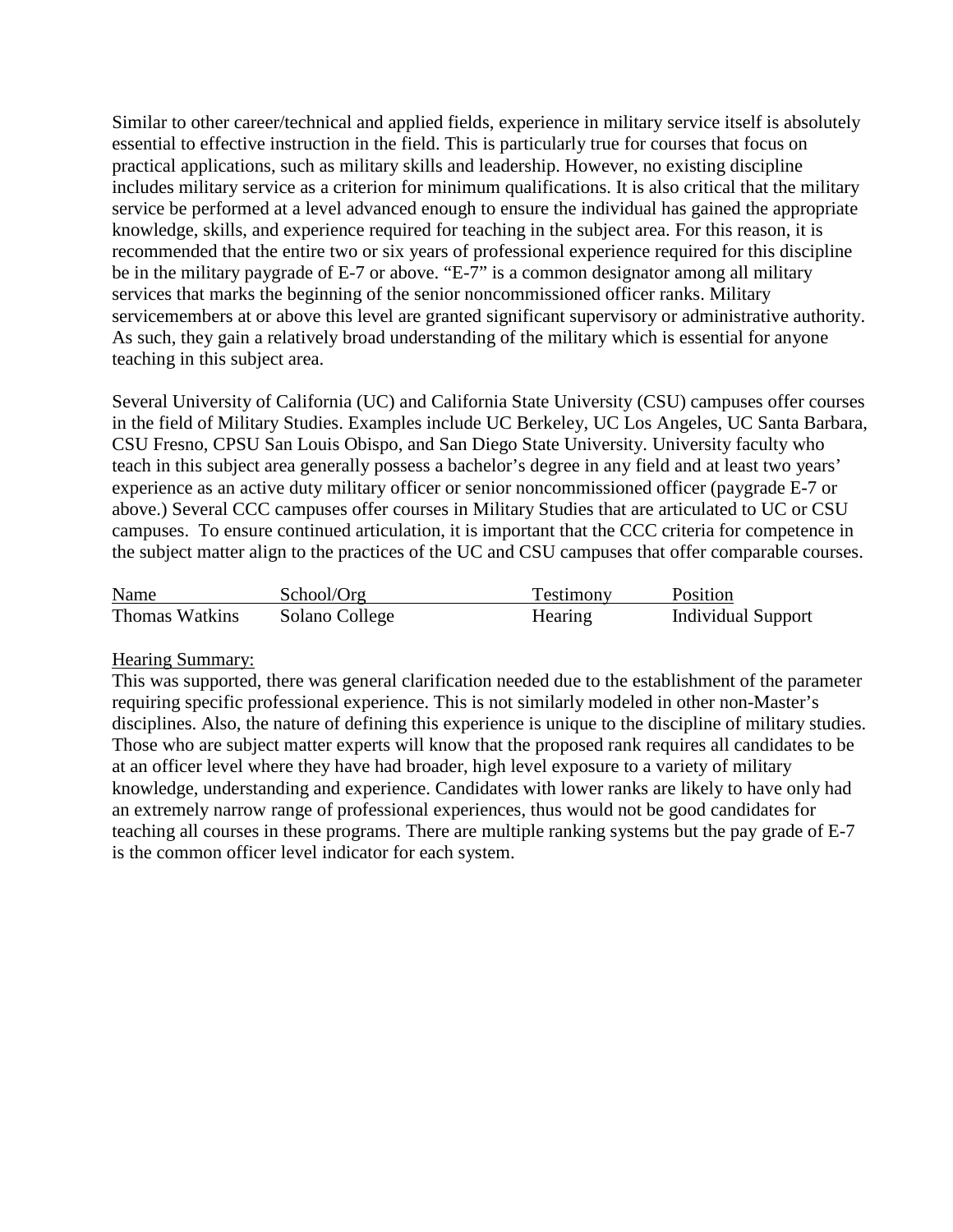# **43rd SPRING SESSION RESOLUTIONS** *FOR DISCUSSION AT AREA MEETINGS March 25 – 26, 2011*



# LEADERSHIP. EMPOWERMENT. VOICE.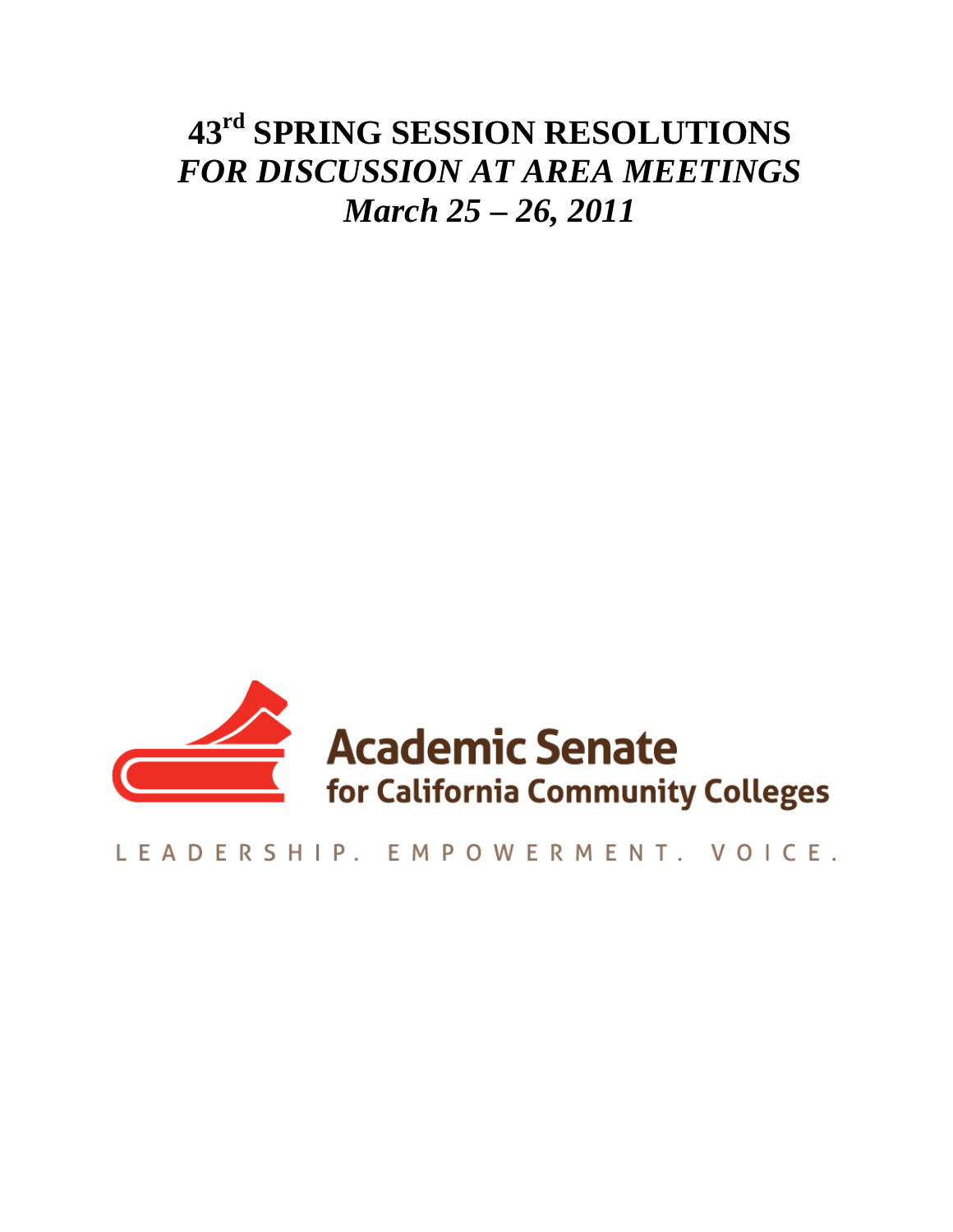# **TABLE OF CONTENTS**

| 1.0         |                 |                                                                         |  |
|-------------|-----------------|-------------------------------------------------------------------------|--|
| 1.01        | S <sub>11</sub> |                                                                         |  |
| 5.0         |                 |                                                                         |  |
| 5.01        | <b>S11</b>      |                                                                         |  |
| 5.02        | <b>S11</b>      | Incentives to Encourage Effective Student Behaviors for Success 2       |  |
| 5.03        | S <sub>11</sub> |                                                                         |  |
| 6.0         |                 |                                                                         |  |
| 6.01        | <b>S11</b>      |                                                                         |  |
| 6.02        | <b>S11</b>      |                                                                         |  |
| 6.03        | S11             |                                                                         |  |
| 6.04        | <b>S11</b>      |                                                                         |  |
| 8.0         |                 |                                                                         |  |
| 8.01        | <b>S</b> 11     | Title 5 Change to Clarify the Role of Advisors and Paraprofessionals in |  |
|             |                 |                                                                         |  |
| 9.0         |                 |                                                                         |  |
| 9.01        | <b>S11</b>      |                                                                         |  |
| 9.02        | <b>S11</b>      |                                                                         |  |
| 9.03        | <b>S11</b>      |                                                                         |  |
| 9.04        | <b>S11</b>      |                                                                         |  |
| 9.05        | <b>S11</b>      |                                                                         |  |
| 9.06        | S <sub>11</sub> | Adopt Implementing Content Review for Communication and Computation     |  |
| 9.07        | <b>S11</b>      |                                                                         |  |
| 9.08        | S <sub>11</sub> |                                                                         |  |
| 9.09        | S <sub>11</sub> |                                                                         |  |
|             |                 |                                                                         |  |
| <b>10.0</b> |                 |                                                                         |  |
| 10.01       | <b>S11</b>      |                                                                         |  |
| 10.02 S11   |                 |                                                                         |  |
| 10.03 S11   |                 |                                                                         |  |
| 10.04       | <b>S11</b>      |                                                                         |  |
| 10.05       | <b>S11</b>      |                                                                         |  |
| 10.06       | <b>S11</b>      |                                                                         |  |
| 10.07       | <b>S11</b>      |                                                                         |  |
| 10.08       | <b>S11</b>      |                                                                         |  |
| 10.09       | <b>S11</b>      |                                                                         |  |
| 10.10       | <b>S11</b>      |                                                                         |  |
| 10.11 S11   |                 |                                                                         |  |
|             |                 |                                                                         |  |

# **13.0 GENERAL CONCERNS**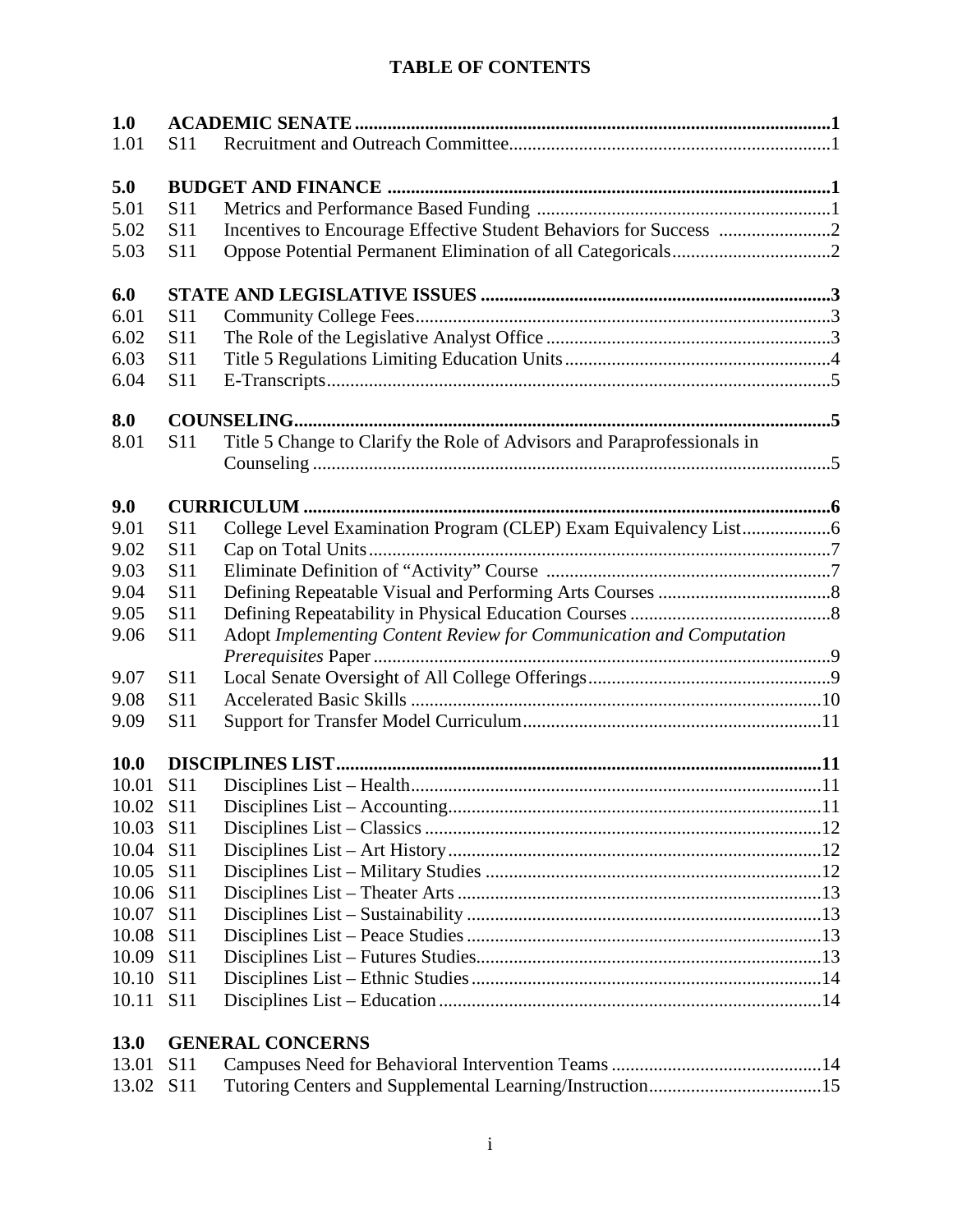# **TABLE OF CONTENTS**

| 15.01 S11 |                                                                          |  |
|-----------|--------------------------------------------------------------------------|--|
| 15.02 S11 | Mandatory Student Success Courses in Associate Degrees for Transfer 16   |  |
| 15.03 S11 | Common Baseline Indicator of Readiness for College-Level Mathematics and |  |
|           |                                                                          |  |
| 15.04 S11 | Oppose the Inclusion of Local and State-mandated CSU Graduation          |  |
|           |                                                                          |  |
|           |                                                                          |  |
|           |                                                                          |  |
|           |                                                                          |  |
| 21.0      |                                                                          |  |
| 21.0      |                                                                          |  |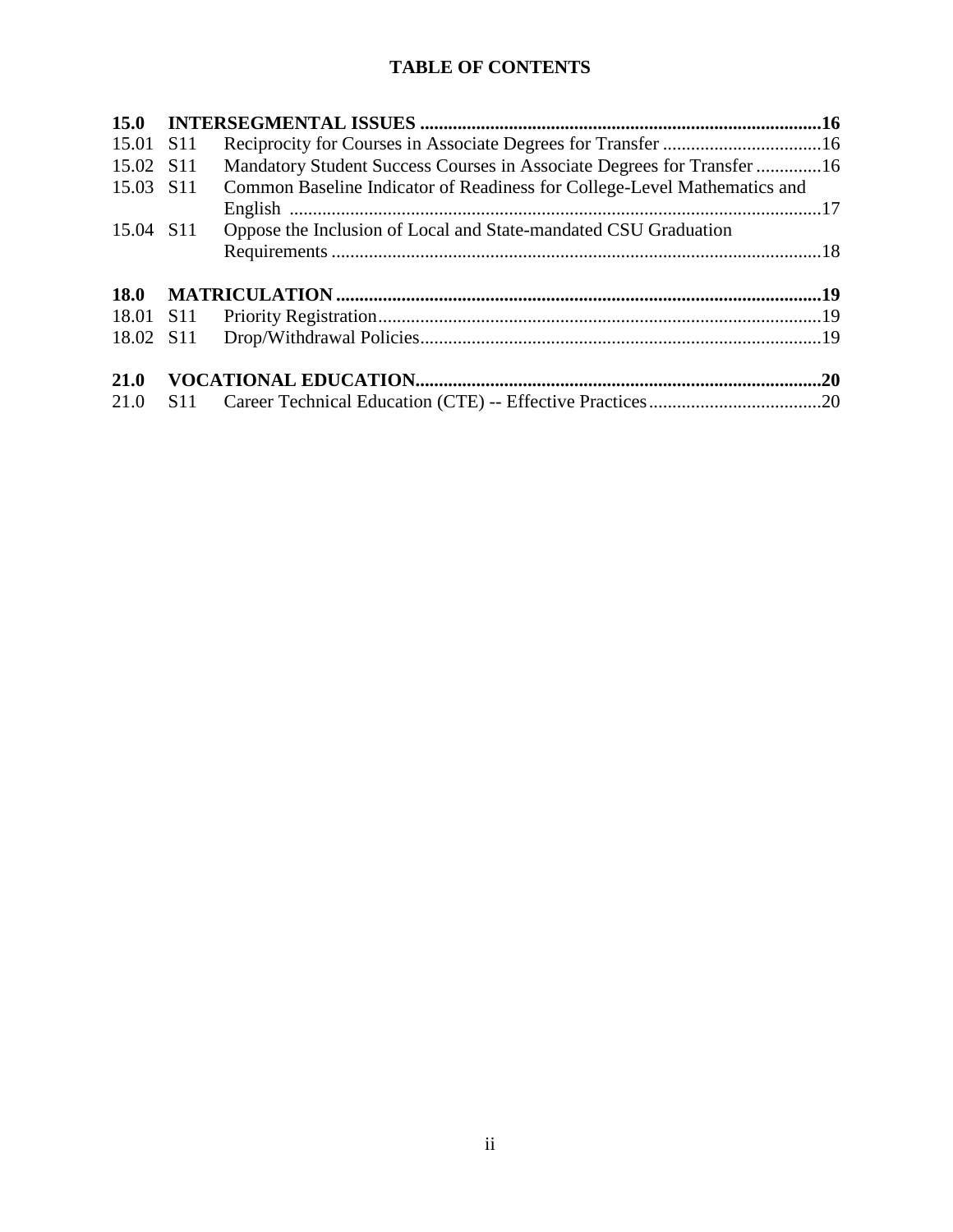# **1.0 ACADEMIC SENATE**

# **1.01 S11 Recruitment and Outreach Committee Julie Withers, Butte College, Nominations Ad Hoc Committee**

Whereas, The Academic Senate for California Community Colleges Nominations Ad Hoc Committee has been charged with expanding the pool of faculty volunteers for Academic Senate committees and other related statewide service;

Whereas, The work of the Nominations Committee has focused on identifying new ways to make faculty across the state aware of opportunities for statewide service and communicating the nature and benefits of the various service opportunities; and

Whereas, The name "Nominations," although a reference to the Academic Senates "Nomination to Serve" form, does not reflect the work or mission of the Committee;

Resolved, That the Academic Senate for California Community Colleges change the name of our "Nominations Ad Hoc Committee" to "Outreach and Recruitment Committee" in order to make the role of this Ad Hoc Committee more prominent; and

Resolved, That the Academic Senate for California Community Colleges consider making the Nominations Ad Hoc Committee, potentially renamed as the Outreach and Recruitment Committee, a standing committee when fiscal circumstances improve.

# **5.0 BUDGET AND FINANCE**

# **5.01 S11 Metrics and Performance Based Funding Michelle Pilati, Rio Hondo College, Futures Ad Hoc Committee**

Whereas, Senate Bill 1143 (Liu, 2010) called for a task group to identify metrics for performance based funding, and the group is well on its way in developing such metrics;

Whereas, The metrics being discussed include progress metrics (e.g., accumulating a certain number of units, advancing from basic skills to transfer courses), as well as achievement metrics (e.g., earning a certificate or degree), but, as of yet, no consideration has been given to metrics intended to ensure the provision of services that support student success;

Whereas, The Academic Senate for California Community Colleges maintains a long-standing opposition to the notion of performance based funding but at the same time needs to provide guidance to its representatives on the SB 1143 Student Success Task Group and to permit them to participate fully in the development of the least problematic metrics possible; and

Whereas, The new law makes it clear that performance based funding will be developed with or without the support of faculty;

Resolved, That the Academic Senate for California Community Colleges participate in discussions regarding performance based funding asserting that any such proposed funding modifications should be additive and above base funding;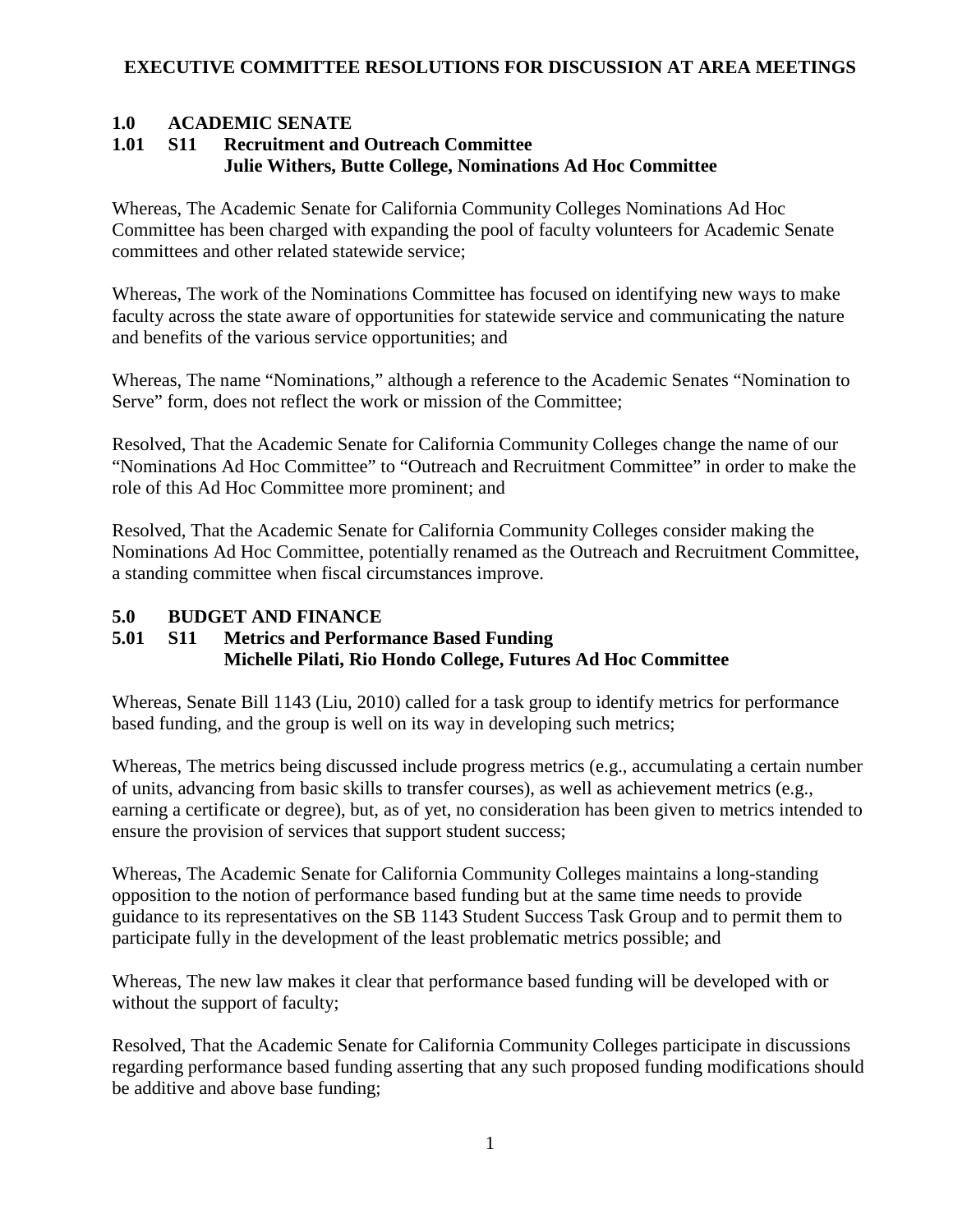Resolved, That the Academic Senate for California Community Colleges advocate for development and consideration of metrics that are intended to incentivize the provision of student support services as such services are necessary to ensure the success of all students as well as academic progress and completion metrics; and

Resolved, That the Academic Senate for California Community Colleges assert that the best approach to increase all measures of students success is to support students in meeting their goals and that colleges should be incentivized to ensure the provision of such services.

#### **5.02 S11 Incentives to Encourage Effective Student Behaviors for Success Debbie Klein, Gavilan College, Futures Ad Hoc Committee**

Whereas, Colleges have taken an active role in student success by supporting and encouraging students to complete courses, obtain degrees, and prepare for transfer;

Whereas, Student success is a partnership between colleges and students, where students themselves have a responsibility in their success and control over many of the factors that will lead to success;

Whereas, Data indicate that participating in educational planning, early assessment, attending college full time, and the number of hours students spend studying can positively affect success; and

Whereas, Various incentives can be effective in encouraging students to take advantage of and engage in the activities that will lead to their success;

Resolved, That the Academic Senate for California Community Colleges urge local senates to identify and, where possible, implement incentives that encourage students to engage in academically sound behaviors that would increase the likelihood of success in college; and

Resolved, That the Academic Senate for California Community Colleges support the use of academically sound incentives that would benefit the most students and increase the likelihood of students completing courses, obtaining degrees and certificates, and preparing for transfer.

# **5.03 S11 Oppose Potential Permanent Elimination of all Categoricals David Morse, Long Beach City College, Futures Committee**

Whereas, Various individuals and constituencies within the California Community College System have proposed temporary flexibility regarding compliance with requirements related to allocation of funding for categorical programs;

Whereas, Categorical programs were originally established because of a need to ensure that certain support services would be guaranteed; and

Whereas, The proposed temporary flexibility regarding expenditures for categorical programs could easily result in permanent reductions in categorical funding;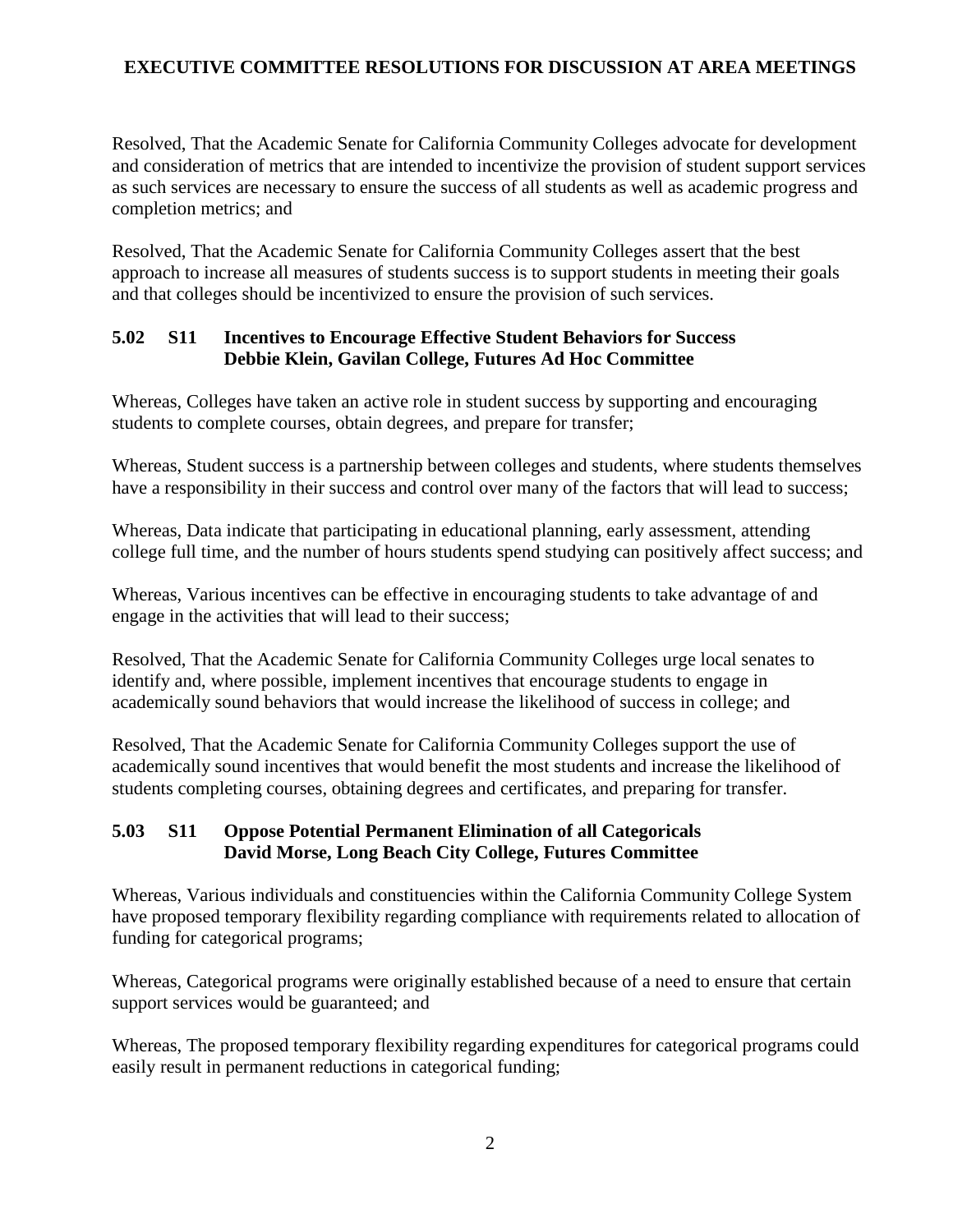Resolved, That the Academic Senate for California Community Colleges assert that flexibility regarding expenditures for categorical programs degrades local commitments to ensure the success of all students;

Resolved, The Academic Senate for California Community Colleges continue to advocate for restoration of funding and mandates for categorical programs; and

Resolved, That the Academic Senate for California Community Colleges oppose growth funding that would provide access to more students absent the provision of appropriate support services to promote the success of all students.

# **6.0 STATE AND LEGISLATIVE ISSUES**

# **6.01 S11 Community College Fees Kale Braden, Cosumnes River College, Futures Ad Hoc Committee**

Whereas, The 1960 California Master Plan for Higher Education expressed the intent that access and affordability are the principles on which California public education stands;

Whereas, The Academic Senate for California Community Colleges has a long-standing position against fees for public higher education, a principle that unfortunately has not been upheld by the Legislature;

Whereas, Given the current budget crisis in California, conversations at all levels of government and agencies both within and outside of California are focused on an increase in those fees; and

Whereas, Fee increases are almost certain to occur over the next several years, and faculty in the California community colleges should have a voice in the discussion of these increases other than blanket opposition;

Resolved, That the Academic Senate for California Community Colleges recognize that our historical opposition to fees is not feasible in the current fiscal crisis; and

Resolved, That the Academic Senate for California Community Colleges encourage participants in fiscal and other discussions to advocate for the lowest possible increase in fees for students in California community colleges.

*Please note that this resolution may overturn previously established positions, a matter that can be raised and considered during resolution discussions and voting.* 

# **6.02 S11 The Role of the Legislative Analyst Office Dianna Chiabotti, Napa Valley College, Executive Committee**

Whereas, The Legislative Analyst's Office (LAO) provides a review and analysis of the operations and finances of state government to the Legislature and is the office that acts as a resource to the legislators and their staff members;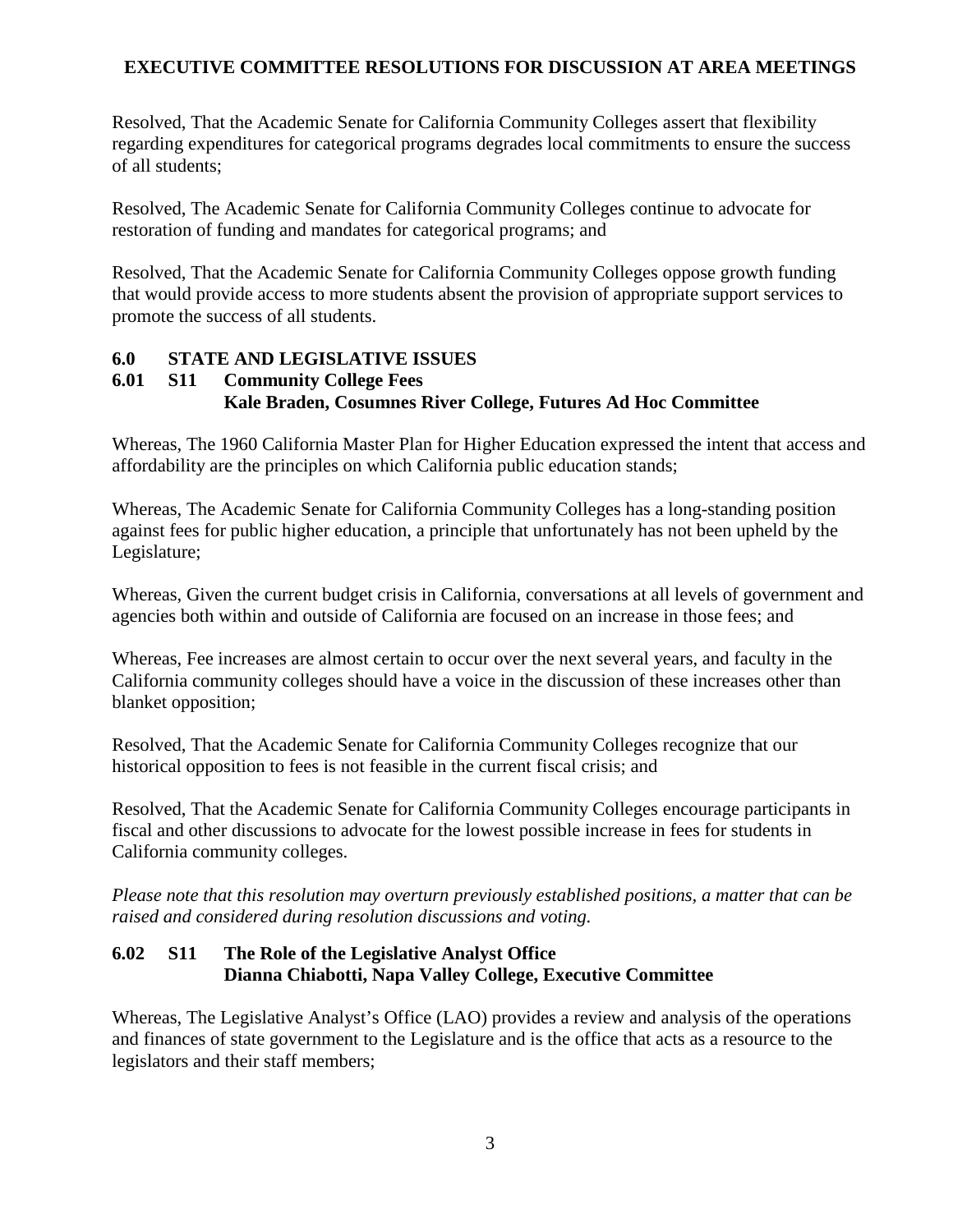Whereas, The LAO has historically made recommendations in its publications, such as in "The 2011-12 Budget: Prioritizing Course Enrollment At the Community Colleges"; and

Whereas, Many of the LAO recommendations are not as simplistic as their publications imply but involve many complex aspects of the California Community College System and individual districts;

Resolved, That the Academic Senate for California Community Colleges remind local senates that the Legislative Analyst's Office is a nonpartisan fiscal and policy advisor and not a decision making body and as such does not create state mandates;

Resolved, That the Academic Senate for California Community Colleges encourage local senates to critically review the LAO reports and engage in collegial discussions about their recommendations and the potential application to their local college; and

Resolved, That the Academic Senate for California Community Colleges ask local senates to communicate with their local administrators, boards, and legislators that the LAO is a nonpartisan fiscal and policy advisor and not a decision making body and as such does not create state mandates.

# **6.03 S11 Title 5 Regulations Limiting Education Units Stephanie Dumont, Golden West College, Executive Committee**

Whereas, California State University (CSU) system Title 5 §40409 (b) is decades old and pre-dates the integrated teacher preparation program articulation agreements that have proliferated throughout the California Community College System since the year 2000;

Whereas, The current regulations limit the number of education units a student may take at a community college to six that can count toward the baccalaureate degree when currently there are articulation agreements between campuses that number up to 12 units;

Whereas, CSU campuses have sought out these articulation agreements and assisted in the development of community college teacher education programs that serve as pre-requisites to credential programs and transfer to the CSU integrated teacher preparation programs; and

Whereas, As a result of this limitation, many community colleges have been forced to disguise their teacher education courses with the discipline titles of "child development" or "counseling" courses and articulated as teacher education courses so as to not have students penalized later; and there is concern that the policy is inconsistently applied throughout the CSU system;

Resolved, That the Academic Senate for California Community Colleges work with their CSU faculty partners to amend Title 5 §40409 (b) as follows:

*40409. Community College Credit. A maximum of 70 semester units earned in a community college may be applied toward the degree, with the following limitations: (a) No upper division unit credit may be allowed for courses taken in a community college.*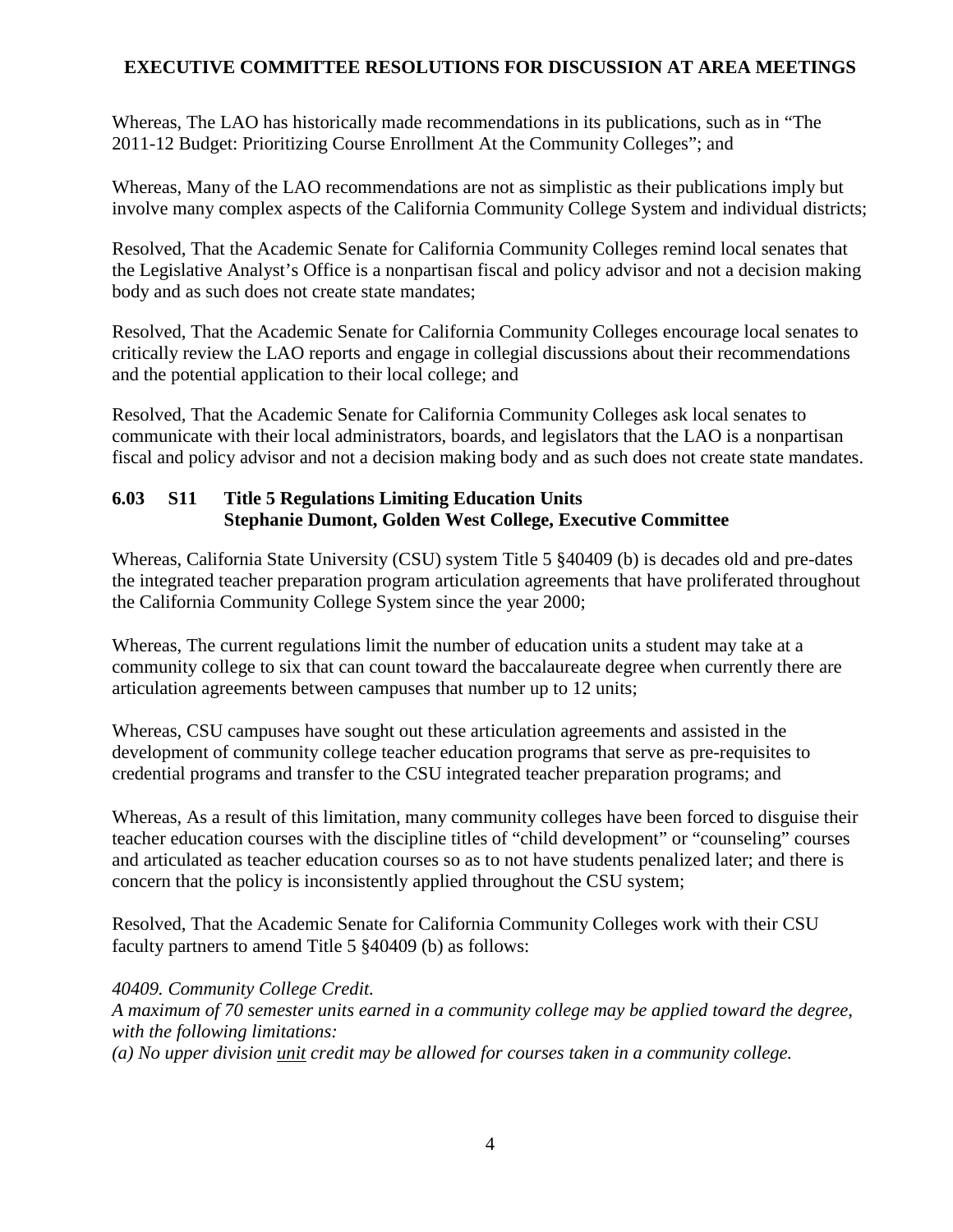*(b) No more than six semester units in education courses taken in a community college may be applied toward the baccalaureate degree or the professional preparation requirements of a teacher education basic credential program.*

# **6.04 S11 E-Transcripts Jon Drinnon, Merritt College, Telecommunications and Technology Advisory Committee**

Whereas, AB 1056 (Fong, February 18, 2011) calls for the establishment of an electronic student transcript record-keeping and transmission system for all California community colleges (CCC) that will allow student transcripts to be transferred internally and externally by secure electronic means;

Whereas, Such a system (which is already operational in a pilot form - <http://etranscriptca.org/> ) will likely reduce operational costs, expedite the transfer of student transcripts, and develop or use existing standards to increase record portability;

Whereas, AB 1056 is written to mandate CCC participation contingent upon funding from one-time state, federal or philanthropic sources; and

Whereas, An electronic student transcript record-keeping and transmission system would allow for the development of additional system-wide research tools and would provide for the development of new services for the students, such as the ability to interface these records with articulation data systems such as ASSIST to create self-directed career and education exploration and planning tools;

Resolved, That the Academic Senate for California Community Colleges support developing an electronic student transcript record-keeping and transmission system for all CCCs as currently called for in AB 1056 (Fong, February 18, 2011).

# **8.0 COUNSELING**

# **8.01 S11 Title 5 Change to Clarify the Role of Advisors and Paraprofessionals in Counseling Lisa Romano, City College of San Francisco, Counseling and Library Faculty Issues Committee**

Whereas, The counseling discipline requires professional education and training at the master's level leading to appropriate counseling knowledge, competencies, and skills and is a faculty discipline included in the state approved *Minimum Qualifications for Faculty and Administrators in California Community Colleges* (disciplines list);

Whereas, The Academic Senate for California Community Colleges adopted in Fall 1994 *The Role of Counseling Faculty in California Community Colleges*, which affirms the professional role of counseling faculty;

Whereas, The Fall 1994 paper draws distinctions between the role of counseling faculty and the appropriate uses of non-faculty professionals, sometimes known as counselor assistants, information technicians, or educational advisors; and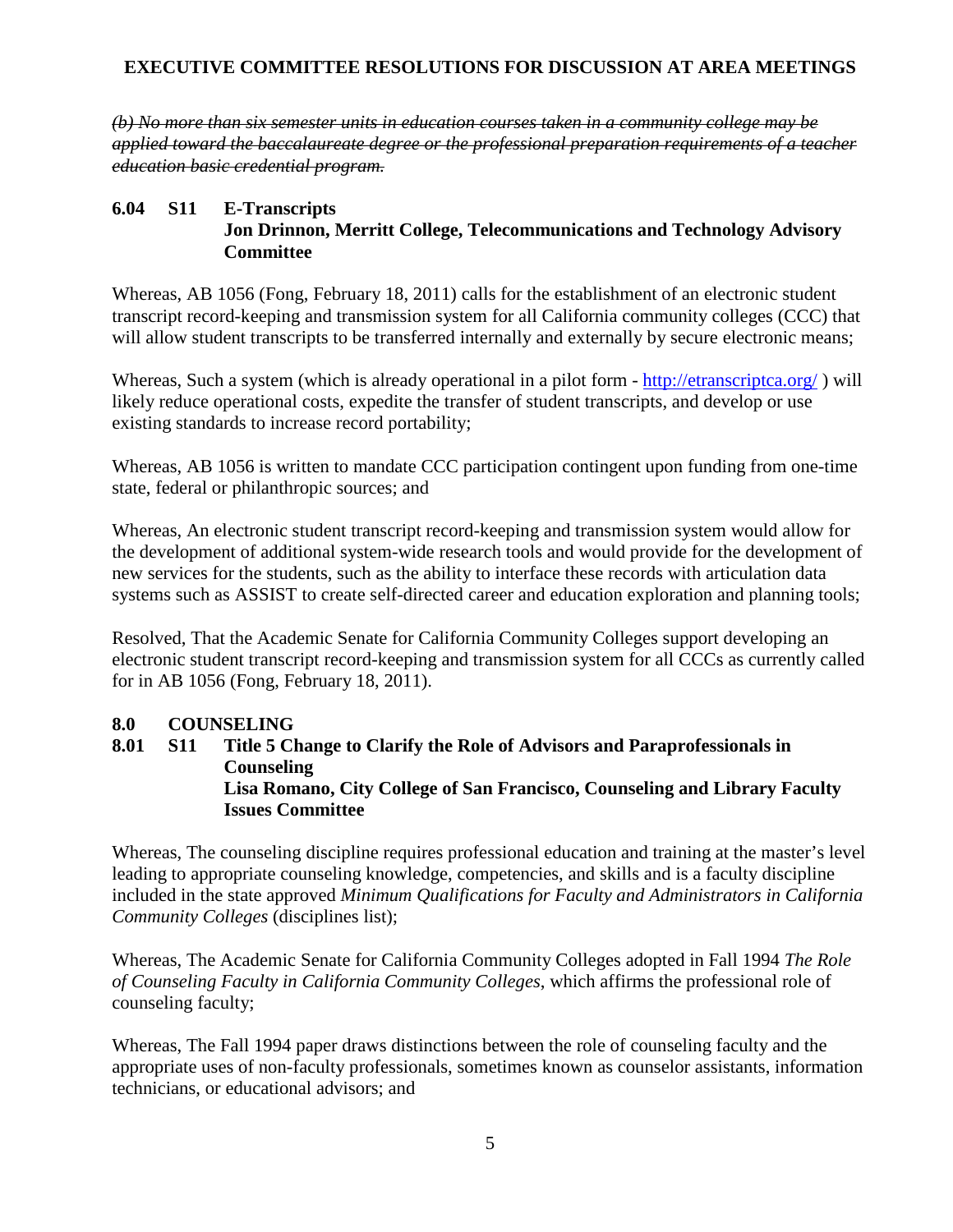Whereas, Title 5 regulations do not clearly delineate or specify limitations on the use of advisors or paraprofessionals in counseling, and some districts are blurring the roles of professional counseling faculty and misusing advisors and/or paraprofessionals in the discipline;

Resolved, That the Academic Senate for California Community College work with the Chancellor's Office to change Title 5 language to be more explicit in defining the appropriate use of advisors and paraprofessionals in the discipline of counseling as defined in the Academic Senate adopted paper *The Role of Counseling Faculty in California Community Colleges*; and

Resolved, That the Academic Senate for California Community Colleges strongly urge local senates to ensure that the distinctions between the role of counseling faculty and the appropriate uses of nonfaculty paraprofessionals, sometimes known as counselor assistants, information technicians, or educational advisors, are being adhered to on their campuses.

#### **9.0 CURRICULUM**

# **9.01 S11 College Level Examination Program (CLEP) Exam Equivalency List Estela Narrie, Santa Monica College, Transfer and Articulation Committee**

Whereas, Resolution 9.04 F10 "College Level Examination Program (CLEP) Exam Applicability to Associate Degree General Education Requirements" called for the development of a suggested system-wide policy template regarding the use of CLEP exam scores for meeting associate degree general education requirements for local consideration and potential adoption;

Whereas, Title 5 regulations outline specific general education area requirements that each college must include for the associate degree (Title 5 §55063, Minimum Requirements for the Associate Degree), and an increasing number of students, including many enlisted military personnel, are requesting general education credit based on CLEP exam scores;

Whereas, Many students attend more than one California community college, and currently CLEP exam equivalencies may not exist or may vary greatly among the California community colleges; and

Whereas, Articulation Officers throughout the California Community College System support the development of a California community college general education (CCC GE) CLEP exam score equivalency list that is aligned with the California State University (CSU) GE CLEP exam score equivalency lists;

Resolved, That the Academic Senate for California Community Colleges urge local senates to adopt and implement the proposed CCC GE CLEP exam score equivalency list.

See Appendix A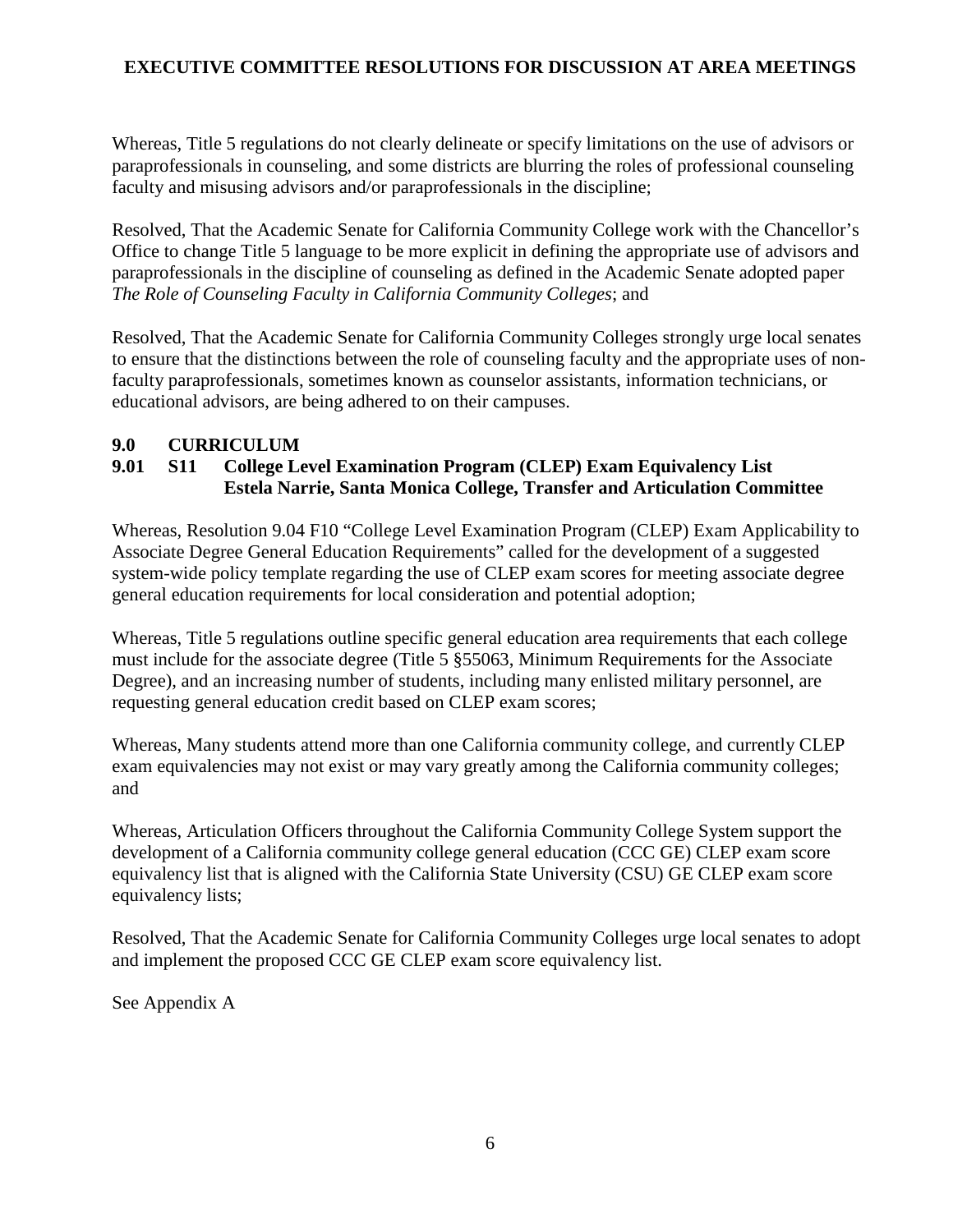# **9.02 S11 Cap on Total Units Don Gauthier, Los Angeles Valley College, Educational Policies Committee**

Whereas, The Legislative Analyst's Office (LAO) has recommended a lifetime cap on publiclyfunded community college units (see "The 2011-12 Budget: Prioritizing Course Enrollment At the Community Colleges"), arguing that some students exploit the status quo by accumulating units to meet individual learning goals unrelated to transfer or workplace needs; and

Whereas, The LAO's recommendations (1) make no distinction between kinds of units earned (basic skills, transfer, career technical education), (2) lack clarity about the impact of the recommendation on students with units earned at four-year colleges, (3) make no provision for students needing retraining to maintain employability in a rapidly changing working environment, (4) fail to acknowledge that academic programs vary widely in the amount of lower division preparation that is appropriate, (5) do not recognize the special circumstances that occur for students enrolled in high unit majors, and (6) could result in a denial of services to those older students whose taxes most directly fund community colleges;

Resolved, That the Academic Senate for California Community Colleges oppose any cap on units that might penalize or impede the progress of students whose academic goals serve the public interest in promoting higher degree attainment or workplace readiness.

(LAO paper can be found at [http://www.lao.ca.gov/analysis/2011/highered/ccc\\_course\\_enrollment\\_012011.pdf](http://www.lao.ca.gov/analysis/2011/highered/ccc_course_enrollment_012011.pdf) )

# **9.03 S11 Eliminate Definition of "Activity" Course Paul Setziol, De Anza College, Educational Policies Committee**

Whereas, Title 5 §55041 describes the types of courses that may be repeatable, including the often misunderstood "activity" course, and the concept of repeatable courses is confusing and is often incorrectly applied at many colleges;

Whereas, Students should be encouraged to progress to more challenging levels of course content, and faculty can develop sequences of courses with beginning, intermediate, and advanced levels where students can demonstrate their proficiency at more advanced levels of a body of knowledge; and

Whereas, The data on repeatable courses show that students complete these courses in diminishing numbers over multiple opportunities showing that while opportunities exist for students to repeat "activity" courses several times, students do not avail themselves of these options;

Resolved, That the Academic Senate for California Community Colleges recommend a change to Title 5 regulations that eliminates the option for repeatable courses identified as "activity" courses.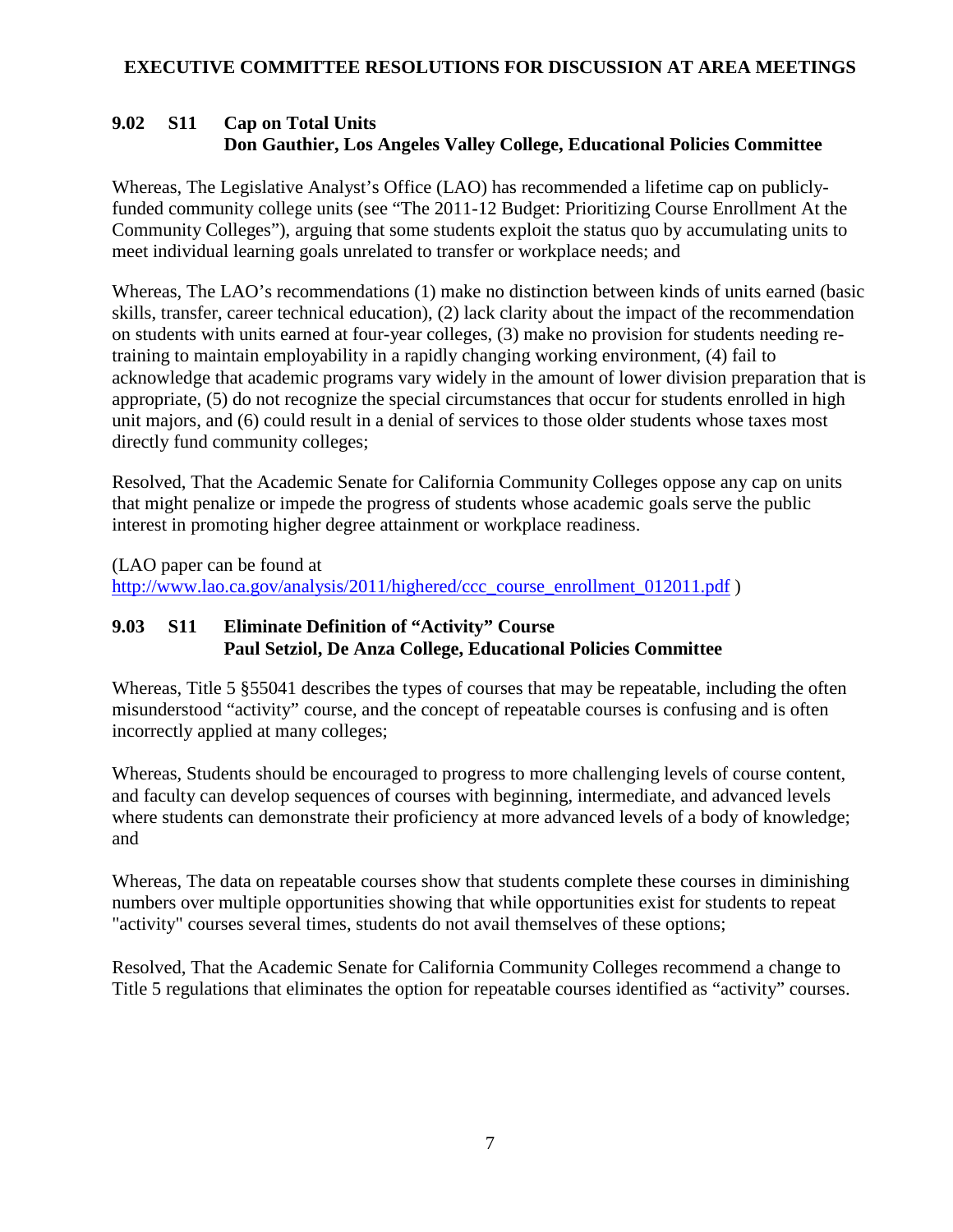# **9.04 S11 Defining Repeatable Visual and Performing Arts Courses Aimee Myers, Sierra College, Curriculum Committee**

Whereas, Students majoring in the visual and performing arts, typically the disciplines of music, dance, and theater, are required to participate in ensembles or performance groups every semester in order to prepare and qualify for transfer;

Whereas, Some students majoring in art must develop portfolios of work for exhibition, and the portfolios are accumulated by repeating certain course experiences prior to transfer; and

Whereas, The time commitment for students participating in performance courses (for dance or theater productions or ensemble music groups) is sufficiently high such that students would be participating in only one such course each semester, and universities expect students to have four performance experiences prior to transfer;

Resolved, That the Academic Senate for California Community Colleges recommend a change to Title 5 §55041 to limit repeatability in visual and performing arts performance ensemble, production, or art portfolio courses to three repeats so that a student may have only four experiences in ensemble or production performances or art portfolio;

Resolved, That the Academic Senate for California Community Colleges recommend a change to Title 5 §55041 to disallow repeats of sequential courses within a course sequence (piano, voice, acting, ballet, drawing, painting, etc.) except for the final course in a sequence, which may be repeated in order to allow for a student to have four experiences within the sequence; and

Resolved, That the Academic Senate for California Community Colleges recommend that counselors advise curriculum committees and discipline faculty on the transferability of visual and performing arts sequential courses.

# **9.05 S11 Defining Repeatability in Physical Education Courses Aimee Myers, Sierra College, Curriculum Committee**

Whereas, Repeatability of physical education (PE) courses may be important for a select group of students, especially student athletes and students of adaptive PE, but in general, students planning to transfer or complete degree requirements do not need to repeat courses in a specific sport or exercise style;

Whereas, Different levels of a sport or exercise/fitness style, such as beginning tennis, intermediate tennis, and advanced tennis, are valuable because student skills and knowledge can best be improved by allowing students to experience a course that matches their abilities, and colleges should continue to offer separate courses for each skill level of a sport or exercise/fitness experience; and

Whereas, Three levels of skill and knowledge in sports and exercise/fitness experiences, specifically beginning, intermediate and advanced, can be reasonably defined and communicated to students;

Resolved, That the Academic Senate for California Community Colleges recommend a change to Title 5 §55041 that eliminates repeatability of physical education courses except for intercollegiate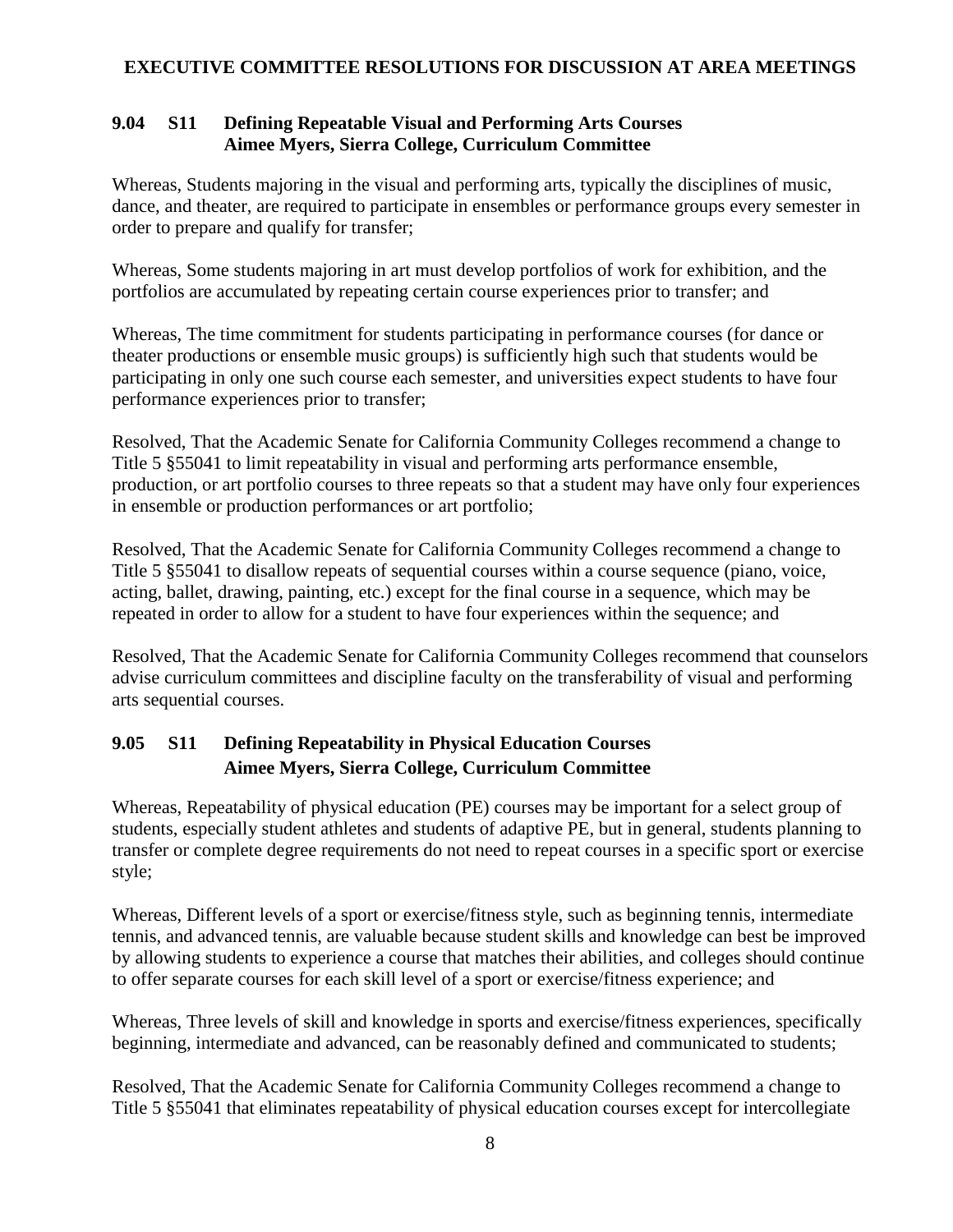athletics courses in the competition season for the sport, intercollegiate athletics training courses for the off-season, and adaptive PE courses;

Resolved, That the Academic Senate for California Community Colleges recommend limiting the levels of physical education courses to three: beginning, intermediate and advanced; and

Resolved, That the Academic Senate for California Community Colleges recommend that counselors advise curriculum committees and discipline faculty on the transferability of physical education courses.

#### **9.06 S11 Adopt** *Implementing Content Review for Communication and Computation Prerequisites* **Paper Beth Smith, Grossmont College, Curriculum Committee**

Whereas, Implementation of a rigorous content review process is necessary for application of communication or computation prerequisites on courses in other disciplines; and

Whereas, Faculty have requested assistance on expanding content review processes for interdisciplinary prerequisites, along with examples of processes, data, and suggested conversation starters to begin a comprehensive review of course outlines of record;

Resolved, That the Academic Senate for California Community Colleges adopt *Implementing Content Review for Communication and Computation Prerequisites.*

See Appendix B

# **9.07 S11 Local Senate Oversight of All College Offerings Lesley Kawaguchi, Santa Monica College, Executive Committee**

Whereas, Curriculum offered by a community college is the purview of faculty according to Title 5 §53200, and the regulation does not distinguish between curriculum developed for credit, noncredit courses, or community service offerings when establishing faculty purview;

Whereas, Many colleges are increasing the community service offerings for students because of demand, compliance, and as an alternative to cutting courses and sections from college offerings;

Whereas, Students may be confused by credit and noncredit courses, and community service offerings with similar titles and purposes but different results in terms of units earned or requirements satisfied; and

Whereas, A shift from credit to noncredit courses or community service offerings can be done appropriately in some curriculum and discipline areas, and oversight of all curriculum offered by the college continues to need review and acknowledgement by the curriculum committee or academic senate;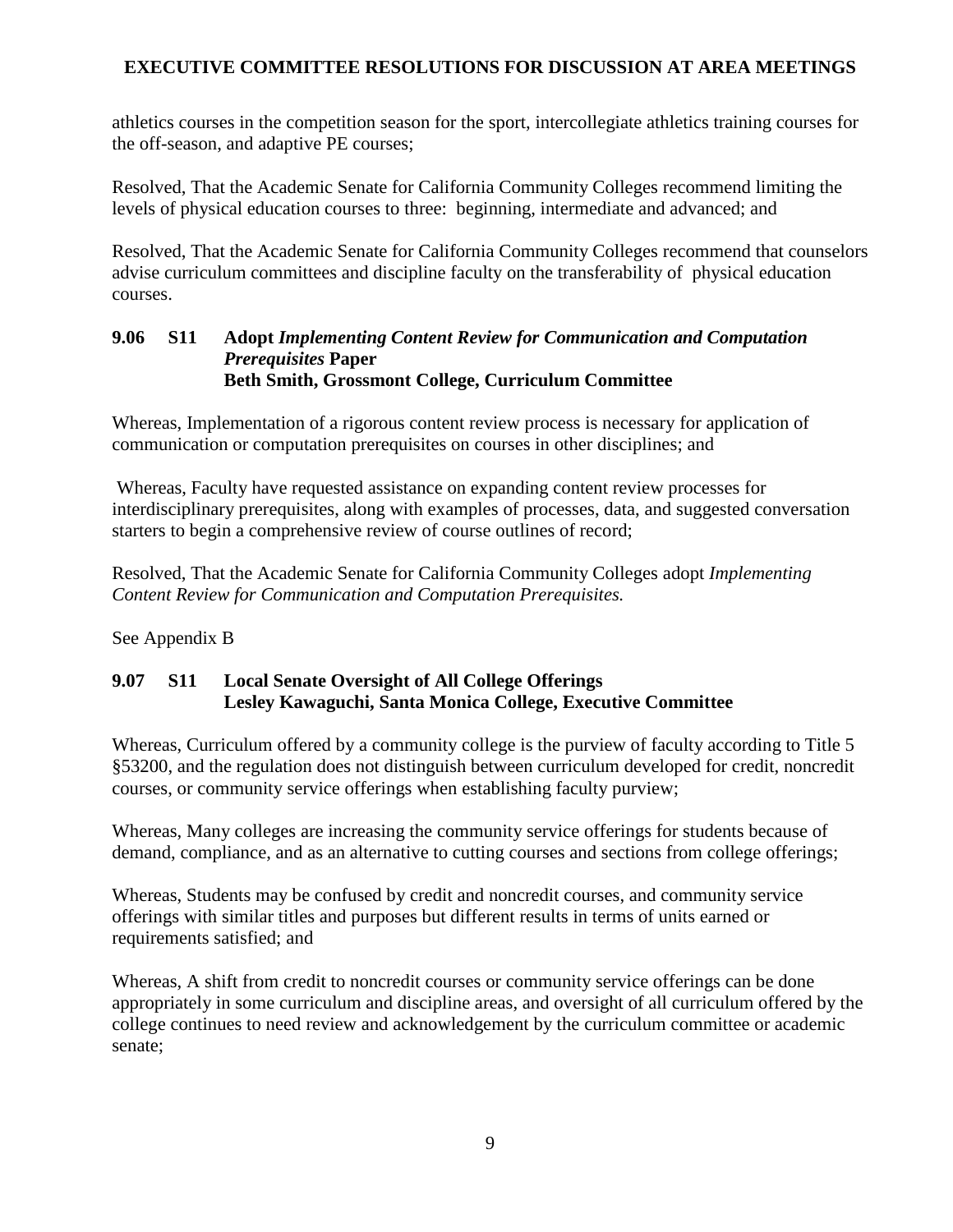Resolved, That the Academic Senate for California Community Colleges urge caution when colleges shift curriculum from credit to noncredit since not all coursework can be adapted from one form to another and continue to be appropriate or compliant; and

Resolved, That the Academic Senate for California Community Colleges recommend that local senates propose board policies that include a review of community service offerings by the local senate or curriculum committee to ensure that the offerings are appropriate and do not conflict with credit and noncredit courses, that enrollment is managed, and that messages to students about the differences between community service offerings and the regular credit and noncredit courses are clearly spelled out.

# **9.08 S11 Accelerated Basic Skills David Morse, Long Beach City College, Executive Committee**

Whereas, Recent efforts to accelerate basic skills sequences to help students transition more quickly to college and transfer level work have been receiving significant attention from individuals, official bodies, and other groups inside and outside the California Community College System;

Whereas, Many of the proposals and projects for accelerating basic skills instruction claim initial significant success, but the data used to support such claims are often limited in terms of sample size or are questionable in terms of design and the manner in which these data are compiled;

Whereas, Some of the proposals for accelerating basic skills instruction may include valid pedagogical suggestions, but such proposals and potential curricular modifications should not be implemented until they are scrutinized carefully and evaluated on pedagogical and qualitative grounds not only by local discipline faculty but also by statewide or national discipline organizations such as the English Council of California Two-Year Colleges, the International Reading Association, and the American Mathematical Association for Two-Year Colleges; and

Whereas, Nearly all proposals and projects regarding acceleration of basic skills instruction require additional funding for aspects of the programs such as additional counseling, tutoring, and supplemental instructor contact outside of class, and thus the implementation of such programs would likely be delayed, ineffective, and detrimental to students without guarantees of significant additional funding that is unlikely to be provided in the current budget situation;

Resolved, That the Academic Senate for California Community Colleges urge local senates and colleges to exercise caution when discussing the acceleration of basic skills instruction, to analyze critically the statistical sufficiency and design methods of the accelerated sequence, and to ensure that discipline faculty carefully consider the qualitative and pedagogical aspects of all such proposals before any such program is implemented.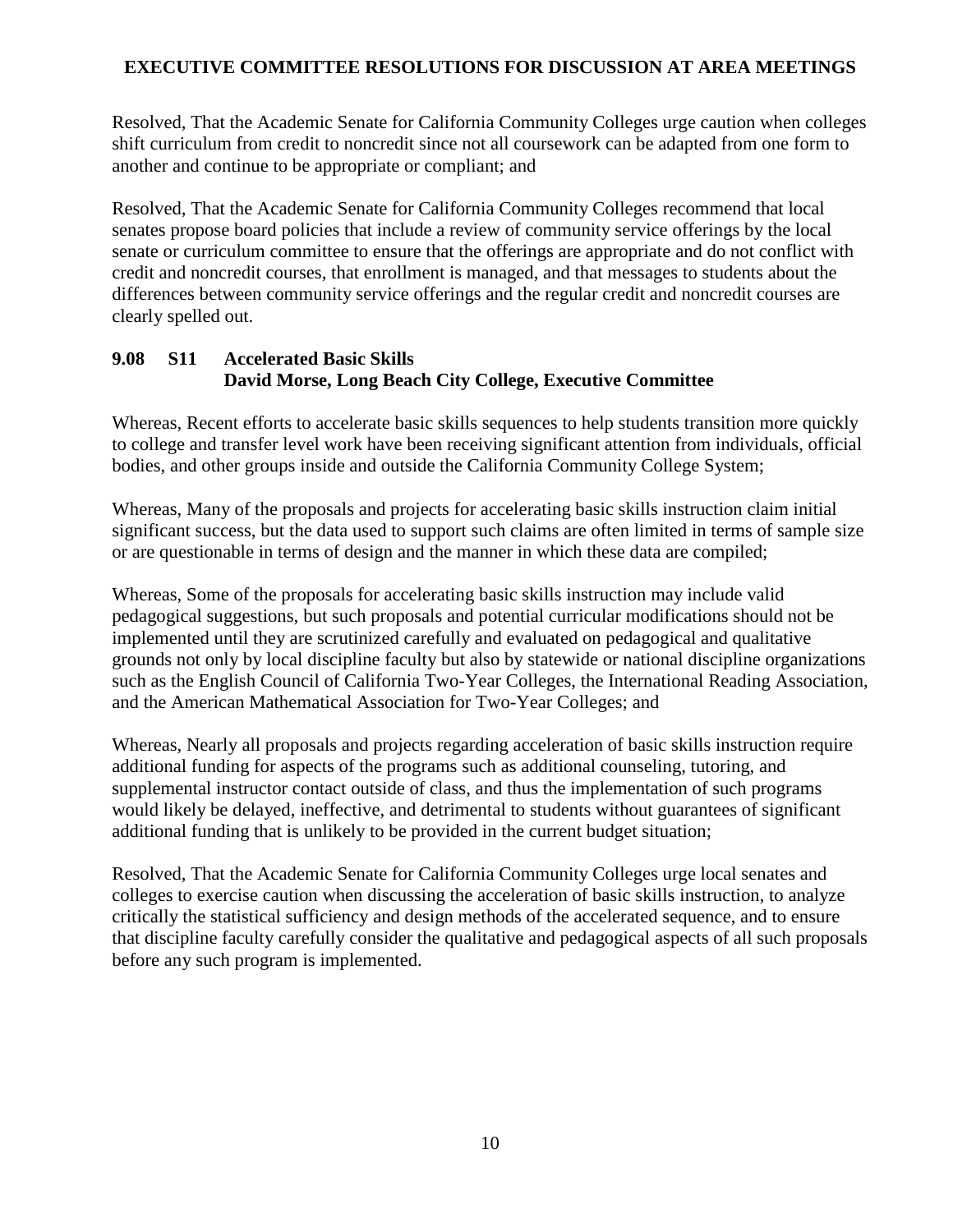#### **9.09 S11 Support for Transfer Model Curriculum Stephanie Dumont, Golden West College, SB 1440 Intersegmental Curriculum Workgroup**

Whereas, Intersegmental faculty, working through the Academic Senates in California Community Colleges and California State University (CSU), and the C-ID System have begun to develop Transfer Model Curriculum (TMCs ) for many of the most frequent transfer majors, so that colleges would comply with the mandates in Senate Bill 1440 (Padilla, 2010; now California Education Code §66745-66749);

Whereas, Students benefit from the development of TMC-aligned degrees because they are able to prepare for multiple CSU campuses simultaneously and the state benefits from TMC-aligned degrees due to a streamlined approval process and, effectively, a statewide articulated degree; and

Whereas, State-wide coordination is critical as state support for higher education decreases and competition for both community college courses and admission into the CSU increases;

Resolved, That the Academic Senate for California Community Colleges urge local senates to use the Transfer Model Curricula (TMCs) as they develop their local degrees; and

Resolved, That the Academic Senate for California Community Colleges recommend that all of the approved Transfer Model Curricula (TMCs) be displayed in ASSIST.

#### **10.0 DISCIPLINES LIST**

# **10.01 S11 Disciplines List – Health Wheeler North, San Diego Miramar College, Executive Committee**

Resolved, That the Academic Senate for California Community Colleges recommend that the Board of Governors adopt the following proposed change in the Disciplines List for Health:

Master's in health science, health education, biology, nursing, physical education, *kinesiology, exercise science,* dietetics, or nutrition **OR** Bachelor's in any of the above **AND**  Master's in public health, or any biological science **OR** the equivalent.

See Appendix C

# **10.02 S11 Disciplines List – Accounting Wheeler North, San Diego Miramar College, Executive Committee**

Resolved, That the Academic Senate for California Community Colleges recommend that the Board of Governors adopt the following proposed change in the Disciplines List for Accounting:

Master's in accountancy or business administration with accounting concentration **OR**  Bachelor's in business with accounting emphasis or business administration with accounting emphasis or economics with an accounting emphasis **AND** Master's in business, business administration, business education, *economics*, taxation, or finance **OR** the equivalent.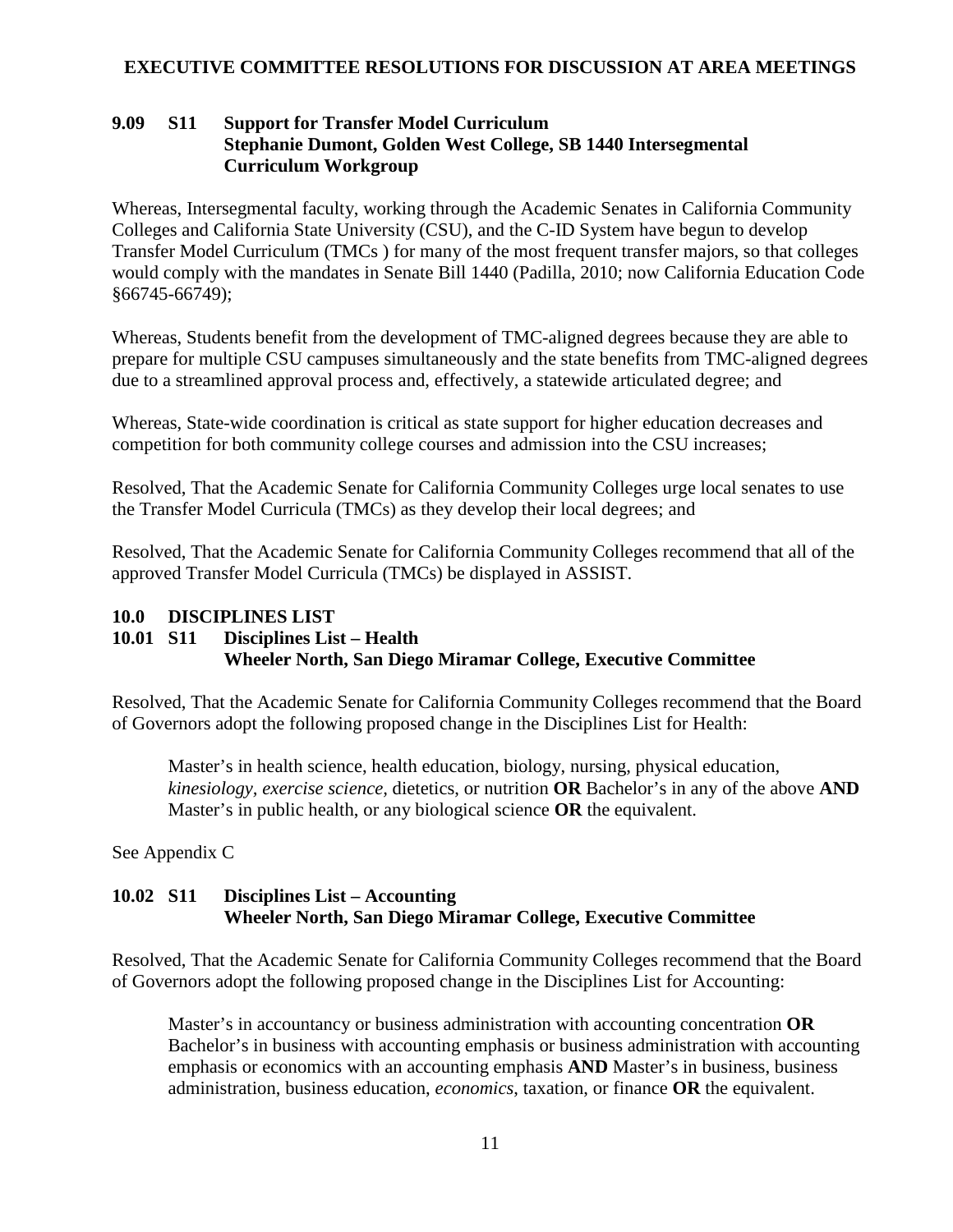(NOTE: A Bachelor's degree with a CPA license is an alternative qualification for this discipline, pursuant to Title 5 §53410.1.).

See Appendix C

# **10.03 S11 Disciplines List – Classics Wheeler North, San Diego Miramar College, Executive Committee**

Resolved, That the Academic Senate for California Community Colleges recommend that the Board of Governors adopt the following proposed change in the Disciplines List for Classics:

Add new Master's discipline *Master's in classics OR a bachelor's in classics AND a master's in history (with a concentration in ancient Mediterranean areas), English literature, comparative literature, classical archaeology OR the equivalent.*

See Appendix C

# **10.04 S11 Disciplines List – Art History Wheeler North, San Diego Miramar College, Executive Committee**

Resolved, That the Academic Senate for California Community Colleges recommend that the Board of Governors adopt the following proposed change in the Disciplines List for Art History:

Add new Master's discipline. *Masters in Art History, History of Art and Architecture, or Visual Culture/Visual Studies; OR Bachelors in Art History and Masters in History; OR Masters in Art with a recorded emphasis or concentration in Art History OR the equivalent*.

See Appendix C

# **10.05 S11 Disciplines List – Military Studies Wheeler North, San Diego Miramar College, Executive Committee**

Resolved, That the Academic Senate for California Community Colleges recommend that the Board of Governors adopt the following proposed change in the Disciplines List for Military Studies:

| Add new non-Master's discipline. |                                                                                                                               |
|----------------------------------|-------------------------------------------------------------------------------------------------------------------------------|
| Discipline                       | Areas also included in the discipline                                                                                         |
| <b>Military Studies</b>          | <b>Military Science</b>                                                                                                       |
|                                  | (Note: the professional experience required for this discipline)<br>must be in the military paygrade of $E$ -7 or above); and |
| $\cdots$                         |                                                                                                                               |

See Appendix C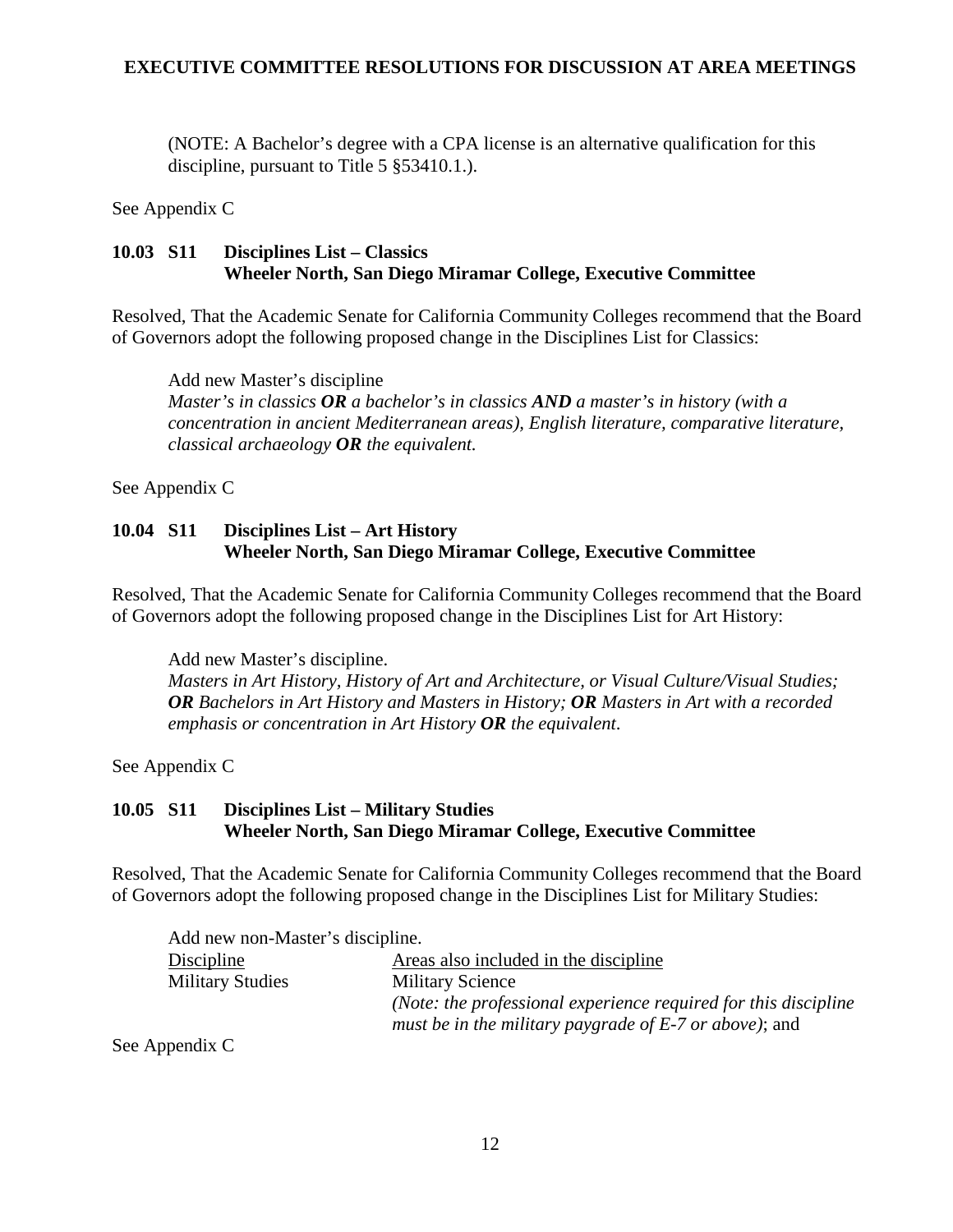#### **10.06 S11 Disciplines List – Theater Arts Wheeler North, San Diego Miramar College, Executive Committee**

Resolved, That the Academic Senate for California Community Colleges recommend that the following proposed Discipline List change for Theater Arts not be forwarded to the Board of Governors for adoption:

Master's *or Master of Fine Arts* in drama/theater arts/performance **OR** Bachelor's *or Bachelor of Fine Arts* in drama/theater/performance **AND** Master's in comparative literature, English, speech, *oral communications,* literature, or humanities **OR** the equivalent.

See Appendix C

# **10.07 S11 Disciplines List – Sustainability Wheeler North, San Diego Miramar College, Executive Committee**

Resolved, That the Academic Senate for California Community Colleges recommend that the following proposed Discipline List change for Sustainability not be forwarded to the Board of Governors for adoption:

Add new Master's discipline. *Master's in sustainability, biology or environmental science, philosophy, peace studies, sociology, or geology OR the equivalent*.

See Appendix C

# **10.08 S11 Disciplines List – Peace Studies Wheeler North, San Diego Miramar College, Executive Committee**

Resolved, That the Academic Senate for California Community Colleges recommend that the following proposed Discipline List change for Peace Studies not be forwarded to the Board of Governors for adoption:

Add new Master's discipline. *Master's in peace studies, peace and justice studies, conflict resolution and mediation, English, biology, philosophy, anthropology, sociology, history, and political science OR the equivalent*.

See Appendix C

# **10.09 S11 Disciplines List – Futures Studies Wheeler North, San Diego Miramar College, Executive Committee**

Resolved, That the Academic Senate for California Community Colleges recommend that the following proposed Discipline List change for Futures Studies not be forwarded to the Board of Governors for adoption:

Add new Master's discipline.

*Master's in futures studies OR master's degree in anthropology, political science, sociology, computer science, economics, environmental science, or peace studies OR the equivalent*.

See Appendix C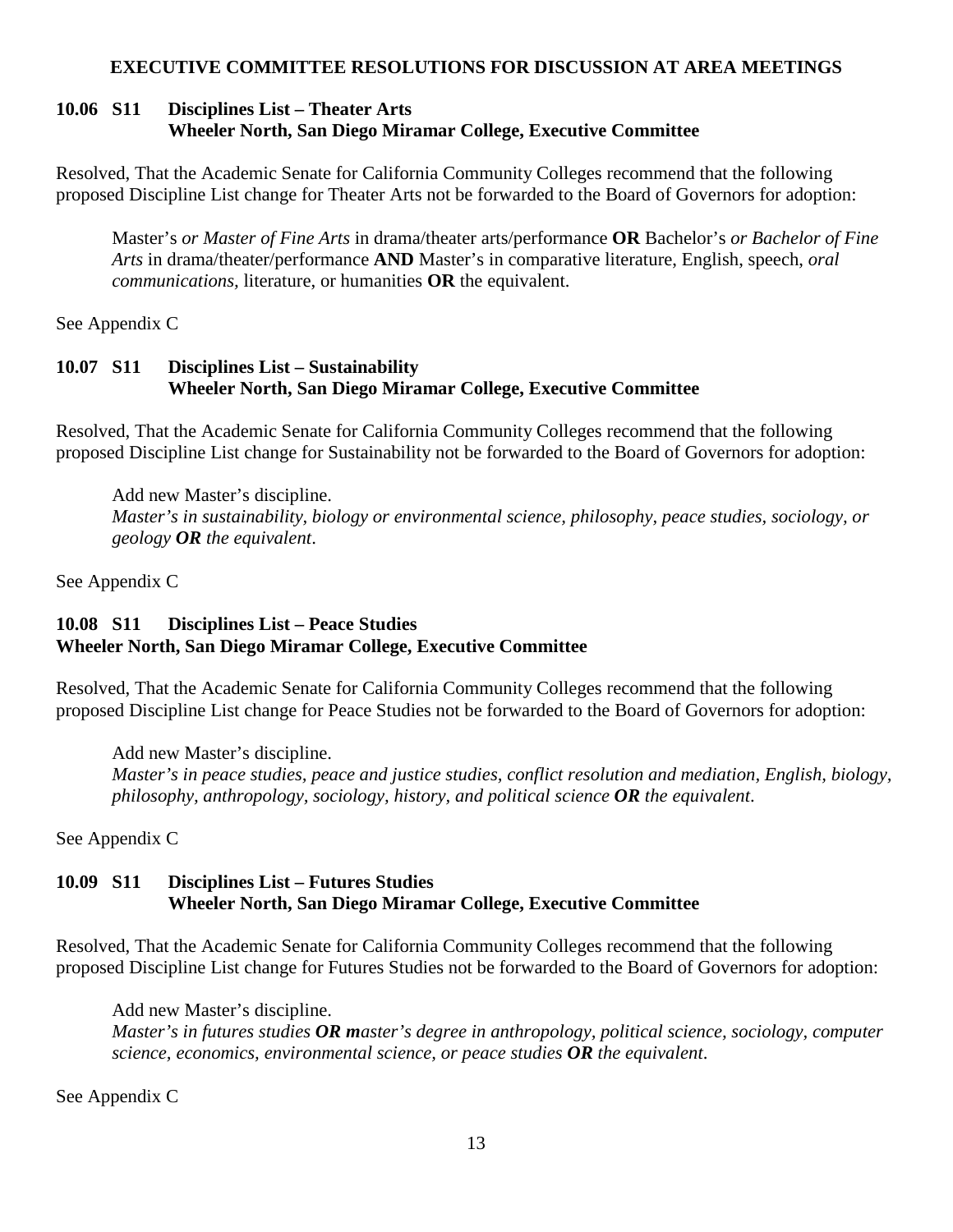#### **10.10 S11 Disciplines List – Ethnic Studies Wheeler North, San Diego Miramar College, Executive Committee**

Resolved, That the Academic Senate for California Community Colleges recommend that the following proposed Discipline List change for Ethnic Studies not be forwarded to the Board of Governors for adoption:

Master's in the ethnic studies field **OR** *A master's in American Studies/Ethnicity, Latino Studies, La Raza Studies, Central American Studies, Latin American Studies, Cross Cultural Studies, Race and Ethnic Relations, Asian-American Studies, and in African-American Studies OR,* the equivalent **OR** see interdisciplinary studies.

See Appendix C

# **10.11 S11 Disciplines List – Education Wheeler North, San Diego Miramar College, Executive Committee**

Resolved, That the Academic Senate for California Community Colleges recommend that the following proposed Discipline List change for Education not be forwarded to the Board of Governors for adoption:

Master's in education, *teaching OR Master's in a recognized K-12 subject matter,* **OR** the equivalent **AND** *hold or have held a state approved K-12 teaching credential*.

See Appendix C

# **13.0 GENERAL CONCERNS**

# **13.01 S11 Need for Behavioral Intervention Teams Claudia Habib, Fresno City College, Equity and Diversity Action Committee**

Whereas, Despite the fact that studies have disputed the claim that individuals suffering from mental illness are more prone to committing violence, the tragedy in Tucson, Arizona reminded all of us in the community college system that our students come to us with varying backgrounds and a myriad of needs that in many cases go undetected before they arrive at our campus doors;

Whereas, Two states violently impacted by the acts of students with mental health challenges, Virginia and Illinois, legally require threat assessment/behavioral intervention teams (BIT), and the National Behavioral Intervention Team Association estimates about 1600 college campuses currently have such teams;

Whereas, Dwindling student services funding and a deeply ingrained stigma against people suffering from psychological disorders have contributed to colleges' lack of preparedness in serving students with mental health needs; and

Whereas, Colleges should recognize that a sole department, such as health services, Disabled Student Programs and Services (DSP&S), or general counseling, is not adequately staffed to provide the necessary breadth of support to students with psychological disabilities, and that campuses with a BIT that include representation from areas such as health services, DSPS, counseling, veterans' services, and public safety are much better prepared to respond to students with mental health needs, and that evidence shows BIT's partnering with community mental health organizations are particularly successful;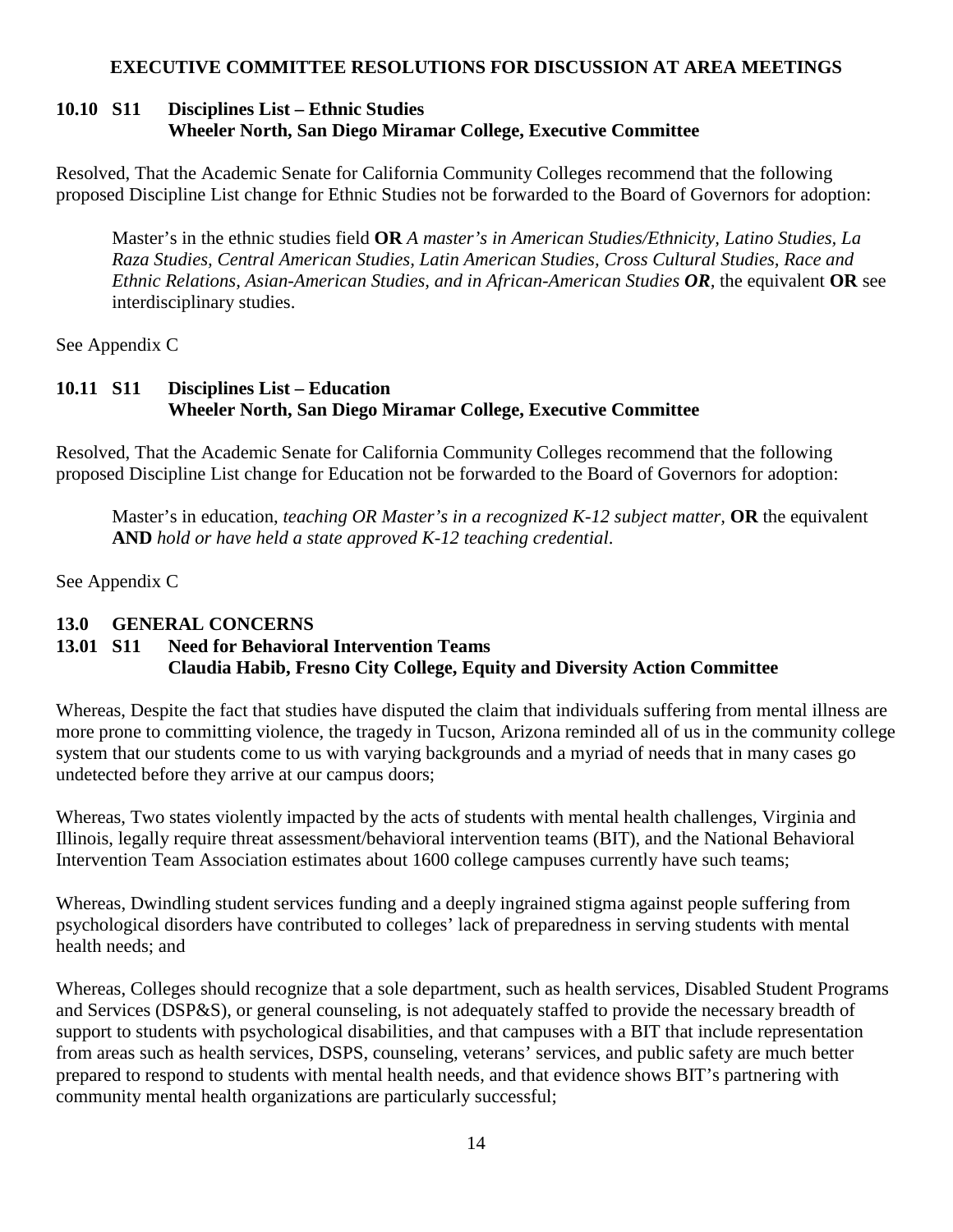Resolved, That the Academic Senate for California Community Colleges strongly urge local senates to encourage their campuses to create a Behavioral Intervention Team that include at a minimum representation from health services, DSP&S, counseling, public safety, veterans' services, and community mental health (e.g., National Alliance for Mental Illness, county mental health);

Resolved, That the Academic Senate for California Community Colleges disseminate to the field the findings and recommended effective practices of "A Survey of Mental Health Practices in California Community Colleges" (Conrad 2010) and the Health Services Association of California Community Colleges (HSACCC) Consortium 2007 and 2010 System-wide Assessment based on the National College Health Assessment by American College Health Association; and

Resolved, That Academic Senate for California Community Colleges provide information highlighting effective practices taking place on community college campuses for serving students with mental health needs.

#### **13.02 S11 Tutoring Centers and Supplemental Learning/Instruction Ray Sanchez, Fresno City College, Standards and Practices Committee**

Whereas, Resolution 10.01 F08 called for the Academic Senate to "clarify the scope and intent of the minimum qualifications for Learning Assistance and Learning Skills Coordinators or Instructors (Title 5 53415) and publish the results as soon as possible;"

Whereas, After a lengthy examination of the supplemental learning/instruction related regulations and Chancellor's Office guidelines, it has become clear that there are a number of inconsistencies and unanswered questions with respect to what is allowed and what is practiced by local colleges regarding issues such as minimum qualifications, enrollment and apportionment methods, supervision and instruction, course linking, and grade assignment authority; and

Whereas, Because of the recent emphasis on student success and basic skills that has highlighted supplemental learning/instruction and tutoring as a means to improve student success, colleges have expanded the use of these options;

Resolved, That the Academic Senate for California Community Colleges work with the Chancellor's Office to identify and specify the requirements for allowable enrollment and apportionment methods, requirements for supervision and instruction, course linking requirements, grade assignment authority, and other unanswered or unclear parameters in the areas of supplemental learning/instruction and tutoring centers.

# **15.0 INTERSEGMENTAL ISSUES**

# **15.01 S11 Reciprocity for Courses in Associate Degrees for Transfer Johnnie Terry, Sierra College, Transfer and Articulation Committee**

Whereas, Senate Bill (SB) 1440 mandates the creation of associate degrees for transfer (AA-T and AS-T) that include a minimum of 18 units in a major or field of emphasis, and community colleges throughout California are currently in the process of developing these degrees;

Whereas, The Academic Senate for California Community Colleges, in coordination with California State University, is developing transfer model curricula (TMCs) that local colleges can use in the creation of the AA-T and AS-T degrees in order to provide some consistency and structure, and the TMCs allow local colleges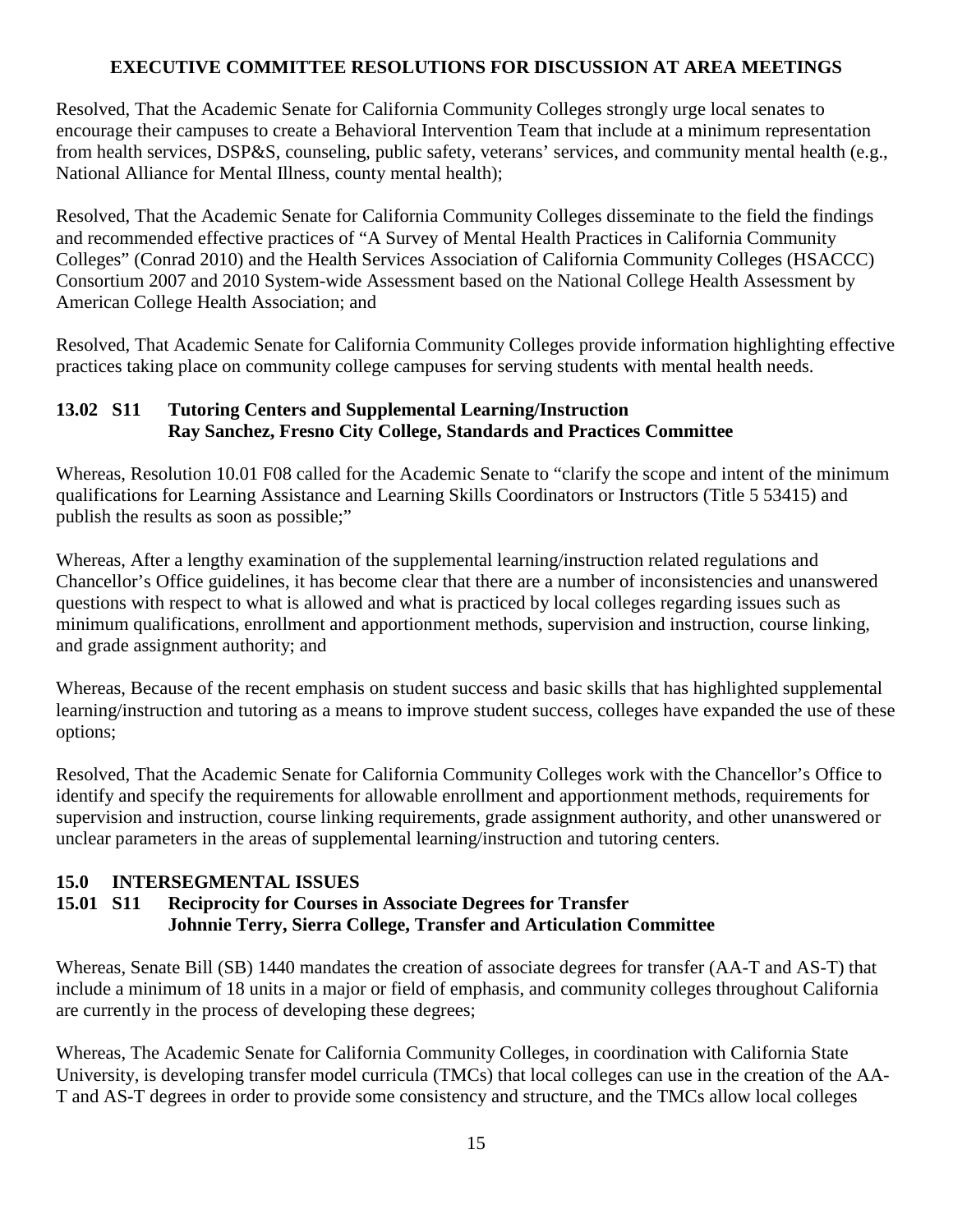freedom to make appropriate alterations within that structure and to include transferable local courses within the discipline that may not exist at other colleges;

Whereas, Many students take courses at multiple community colleges or start at one college and finish at another, and therefore students may begin a transfer degree at one community college and then find that courses they have taken in good faith toward that degree no longer apply when they move to another college, which is a significant issue given the 60-unit restriction for the AA-T and AS-T degrees; and

Whereas, A reciprocity policy regarding major requirements for the AA-T and AS-T degrees would eliminate unnecessary repetitions of classes, thereby reducing college costs, allow students broader educational opportunities given that different colleges possess differing course offerings, reduce the amount of local workload created by the circulation of student petitions, and help students complete their degrees in a more expeditious and effective manner;

Resolved, That the Academic Senate for California Community Colleges urge local senates and curriculum committees to adopt a reciprocity policy for courses in the associate degrees for transfer.

# **15.02 S11 Mandatory Student Success Courses in Associate Degrees for Transfer Cynthia Rico Bravo, San Diego Mesa College, Student Success Task Force**

Whereas, Many students enter California community colleges with limited knowledge and preparation not only in academic areas but also in terms of time management, study skills, and other areas that impact academic performance and these students would therefore benefit from student success courses that would help them to develop such skills;

Whereas, The associate degrees for transfer created under SB 1440 (Padilla, 2010) do not allow for additional requirements beyond the established general education transfer plans and major or area of emphasis requirements, and therefore colleges currently cannot require student success courses as an aspect of the transfer degrees;

Whereas, Discussions at the state level, including those of the Chancellor's Office Student Success Task Force in response to SB 1143 (Liu, 2010), have acknowledged the importance of student success courses and have even suggested the possibility that such courses should be a requirement for students; and

Whereas, Development of a position on the issue of mandatory student success courses should be driven by faculty rather than non-faculty;

Resolved, That the Academic Senate for California Community Colleges explore the potential positive and negative impacts of making student success courses (i.e., those that facilitate the development of skills that foster student success, such as time management and study skills) a mandatory aspect of community college education in California, conduct a survey of local senates, and, based on the findings, permit the Executive Committee to either support or oppose the addition of a student success course to associate degrees for transfer should such a change become a proposal from the Chancellor's Office Student Success Task Force prior to the Fall 2011 Plenary Session.

# **15.03 S11 Common Baseline Indicator of Readiness for College-Level Mathematics and English**

**Richard Mahon, Riverside College, Executive Committee**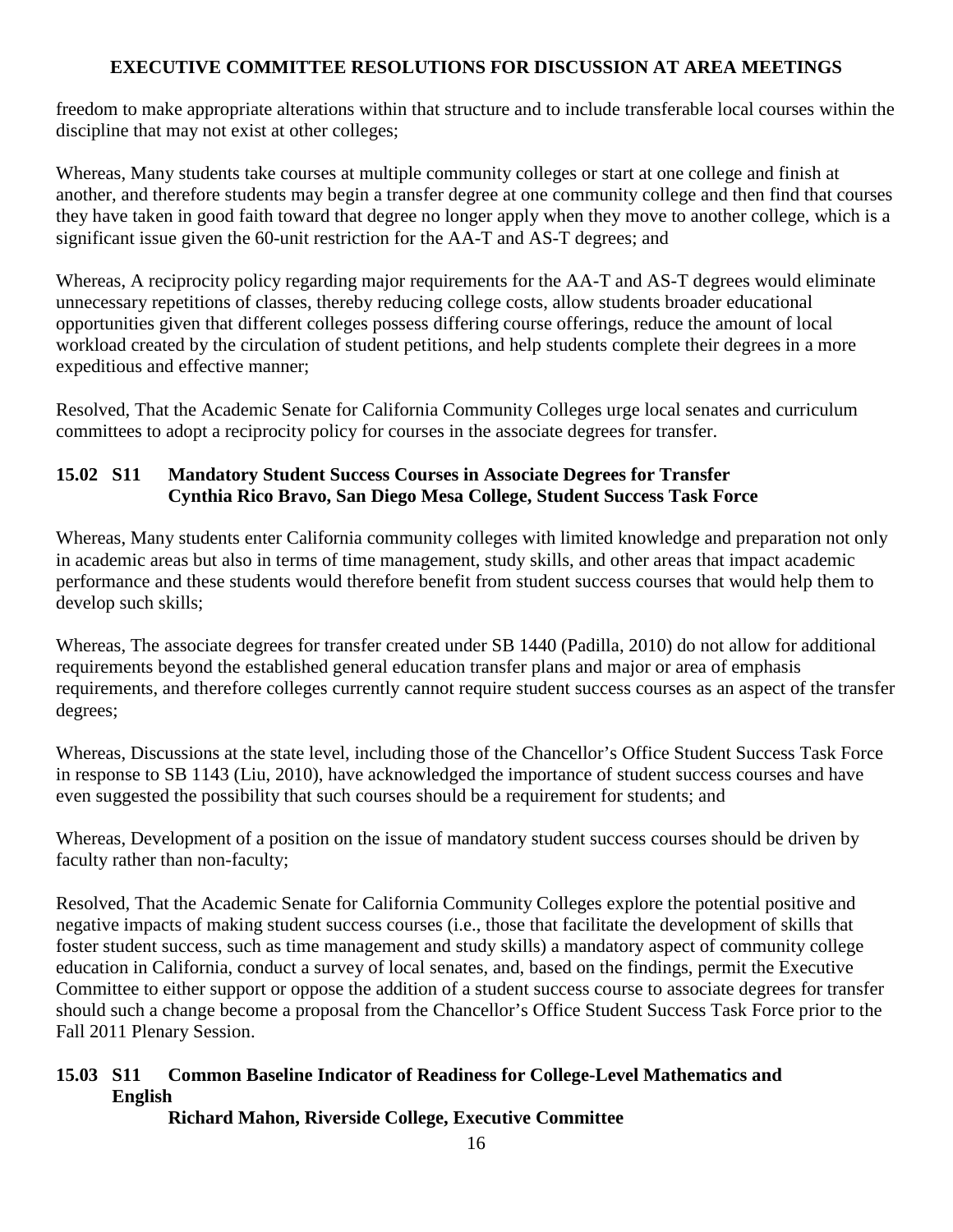Whereas, The three segments of California public higher education have come to agreement on the competencies needed by students to be successful in college-level mathematics and English, which are expressed in the Intersegmental Committee of Academic Senates (ICAS) documents *Academic Literacy: A Statement of Competencies Expected of Students Entering California's Public Colleges and Universities* (Spring 2002) and *Statement on Competencies in Mathematics Expected of Entering College Students* (April 2010);

Whereas, The competencies indicate the need for early recognition of preparation in mathematics and English in high school to be prepared for college level work and to take seriously the assessment mechanisms to place into college level courses; and

Whereas, There is significant pressure from the Legislature and national initiatives for California community colleges to move to a set of common assessment instruments for placement into mathematics and English;

Resolved, That the Academic Senate for California Community Colleges support the work of community college faculty and their higher education colleagues at the University of California and California State University to correlate the ICAS competency statements for English and mathematics to any future statewide set of common assessment instruments in order to provide a baseline indicator of minimum preparation for college-level work to high school students; and

Resolved, That the Academic Senate for California Community Colleges encourage local senates to disseminate information about preparing for college during high school to their local area high schools.

#### **15.04 S11 Oppose the Inclusion of Local and State-mandated CSU Graduation Requirements Julie Bruno, Sierra College, Executive Committee**

Whereas, California Education Code (CEC) §66748, which outlines the requirements for associate degrees for transfer as created under Senate Bill (AB) 1440 (Padilla, 2010), (a) states that "The California State University may require a student transferring pursuant to this article to take additional courses at the California State University so long as the student is not required to take any more than 60 additional semester units or 90 quarter units at the California State University for majors requiring 120 semester units or 180 quarter units.";

Whereas, CEC §66746 establishes that a student shall be deemed eligible for transfer into a California State University baccalaureate program when the student has completed 60 semester units or 90 quarter units that are eligible for transfer to the California State University (CSU), including both of the following:

- (A) The Intersegmental General Education Transfer Curriculum (IGETC) or the CSU General Education-Breadth Requirements.
- (B) A minimum of 18 semester units or 27 quarter units in a major or area of emphasis, as determined by the community college district;

Whereas, While Senate Bill (SB) 1440 (Padilla, 2010) and CEC §§66745 - 66749 have been interpreted to mandate that California community colleges are not permitted to require students to complete additional courses as local graduation requirements, both those that are locally determined and those established to meet existing Title 5 mandates, but no formal determination has been made with respect to the CSU system; and

Whereas, CSU has a Title 5 mandate that includes a six-unit American History and Institutions graduation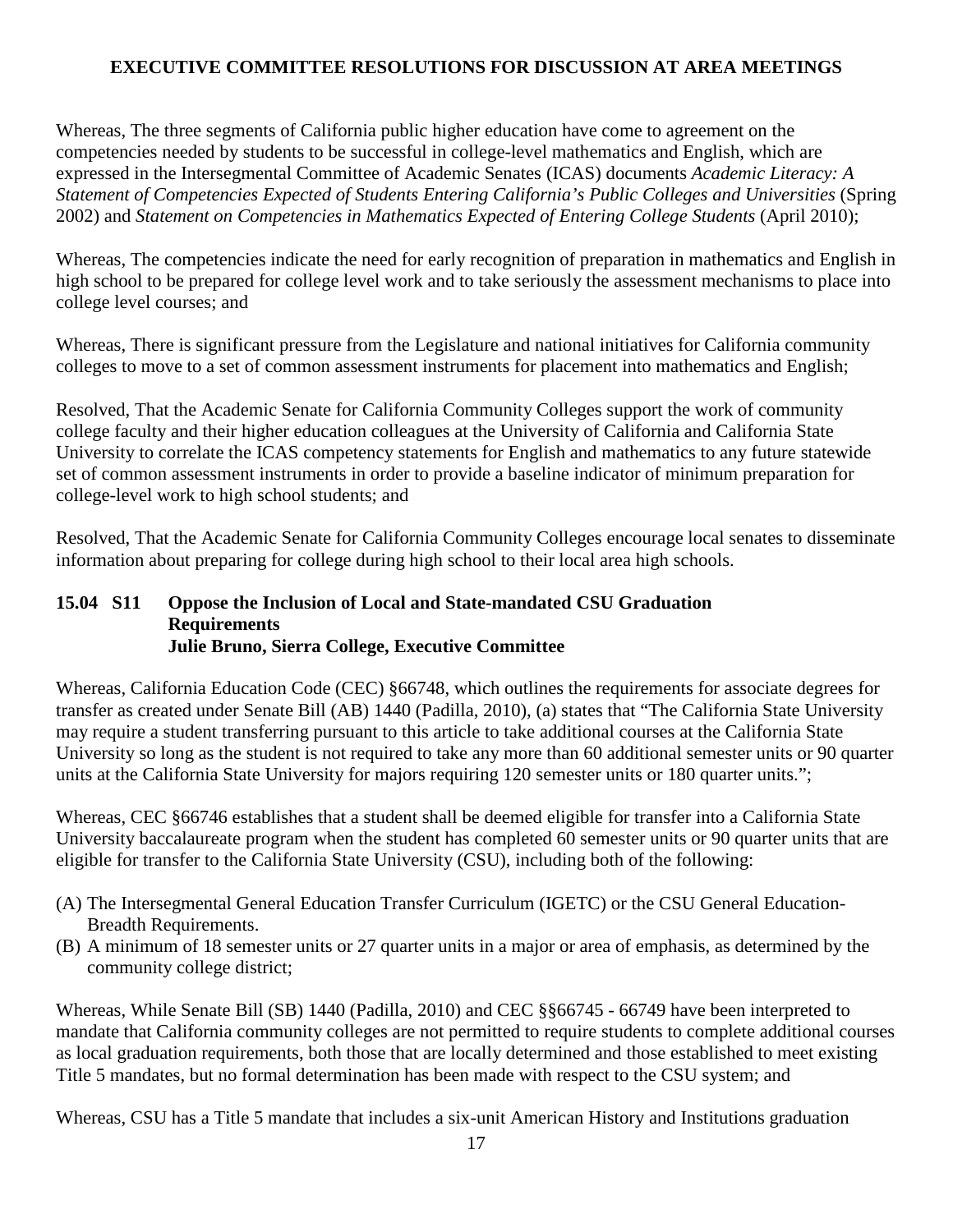requirement and some CSU campuses impose additional lower-division local graduation requirements, such as competency in a foreign language;

Resolved, That the Academic Senate for California Community Colleges acknowledge the legislative intent of SB 1440 as it seeks to simplify transfer pathways by establishing a 60-unit community college degree as a means of gaining priority access to the CSU;

Resolved, That the Academic Senate for California Community Colleges welcome the participation of the CSU Academic Senate and faculty representatives in the identification of the components of a degree intended for transfer but maintain the primacy of the California community college faculty in determining the content of our degrees; and

Resolved, That the Academic Senate for California Community Colleges, in keeping with the intent of the Legislature in passing SB 1440, oppose any efforts by the CSU to force the inclusion of local and statemandated CSU graduation requirements into the units to be completed at the California community colleges and deem the need to fill such requirements as an inappropriate reason for determining that a California community college degree is not similar to a CSU degree.

# **18.0 MATRICULATION 18.01 S11 Priority Registration Paul Setziol, De Anza College, Educational Policies Committee**

Whereas, Governmental agencies, including the Legislative Analyst's Office (LAO), and external organizations have recommended a priority registration system to provide maximum benefit to those students whose educational goals are most closely aligned with the goals of the 1960 Master Plan (basic skills, transfer, and career and technical education);

Whereas, In a time of extreme reductions to public funding of community colleges that threatens the role of community colleges as open access institutions, colleges may wish to prioritize resources for those students whose educational goals are most closely aligned with the core mission of the California community colleges;

Whereas, Most colleges will already need to make difficult curricular and enrollment management decisions in light of pending budget cuts; and

Whereas, Priority registration is a complex tool, requiring awareness of existing educational commitments to the needs of local college communities as well as significant local computer programming expertise;

Resolved, That the Academic Senate for California Community Colleges explore state and local needs regarding registration priorities, engage in conversations about any changes, and make recommendations about enrollment priorities.

# **18.02 S11 Drop/Withdrawal Policies Don Gauthier, Los Angeles Valley College, Educational Policies Committee**

Whereas, Current Title 5 regulation §55024 allows students to withdraw from a course between the census date to 75% of the way through a course with a grade of "W" that does not affect the student's grade point average and further allows districts to set a local withdrawal deadline any time within that timeframe;